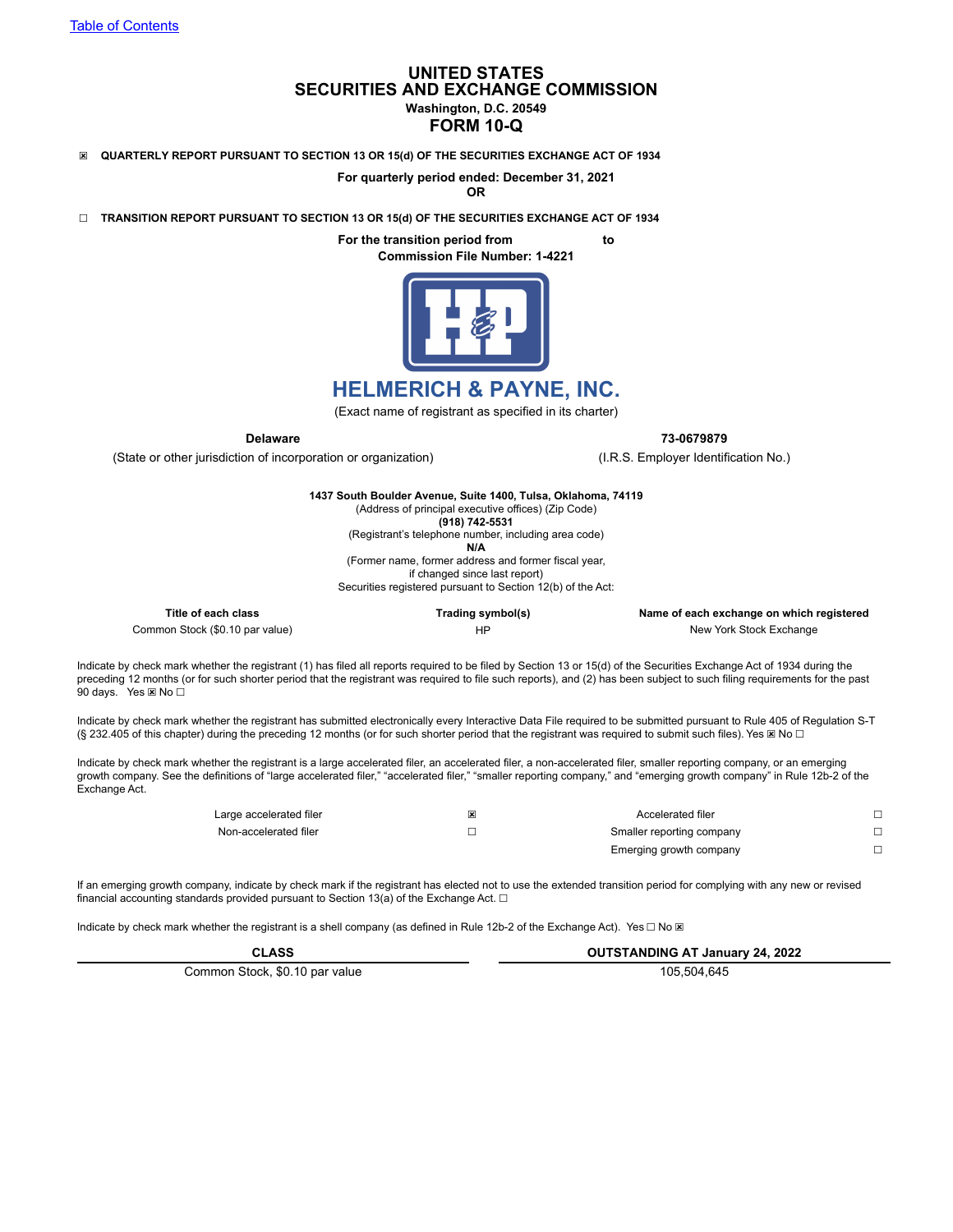# <span id="page-1-0"></span>**HELMERICH & PAYNE, INC. INDEX TO FORM 10**‑**Q**



| <b>PART I</b>     |                                                                                                                              | Page |
|-------------------|------------------------------------------------------------------------------------------------------------------------------|------|
| Item 1.           | <b>Financial Statements</b>                                                                                                  | 3    |
|                   | Unaudited Condensed Consolidated Balance Sheets as of December 31, 2021 and September 30, 2021                               | 3    |
|                   | Unaudited Condensed Consolidated Statements of Operations for the Three Months Ended December 31, 2021 and<br>2020           | 4    |
|                   | Unaudited Condensed Consolidated Statements of Comprehensive Loss for the Three Months Ended December 31,<br>2021 and 2020   | 5    |
|                   | Unaudited Condensed Consolidated Statements of Shareholders' Equity for the Three Months Ended December 31, 2021<br>and 2020 | 6    |
|                   | Unaudited Condensed Consolidated Statements of Cash Flows for the Three Months Ended December 31, 2021 and<br>2020           | 7    |
|                   | Notes to Unaudited Condensed Consolidated Financial Statements                                                               | 8    |
| Item 2.           | Management's Discussion and Analysis of Financial Condition and Results of Operations                                        | 26   |
| Item 3.           | Quantitative and Qualitative Disclosures about Market Risk                                                                   | 38   |
| Item 4.           | <b>Controls and Procedures</b>                                                                                               | 38   |
| <b>PART II.</b>   |                                                                                                                              | 38   |
| Item 1.           | Legal Proceedings                                                                                                            | 38   |
| Item 1A.          | <b>Risk Factors</b>                                                                                                          | 38   |
| Item $2.$         | Unregistered Sales of Equity Securities and Use of Proceeds                                                                  | 38   |
| Item 6.           | Exhibits                                                                                                                     | 39   |
| <b>SIGNATURES</b> |                                                                                                                              | 40   |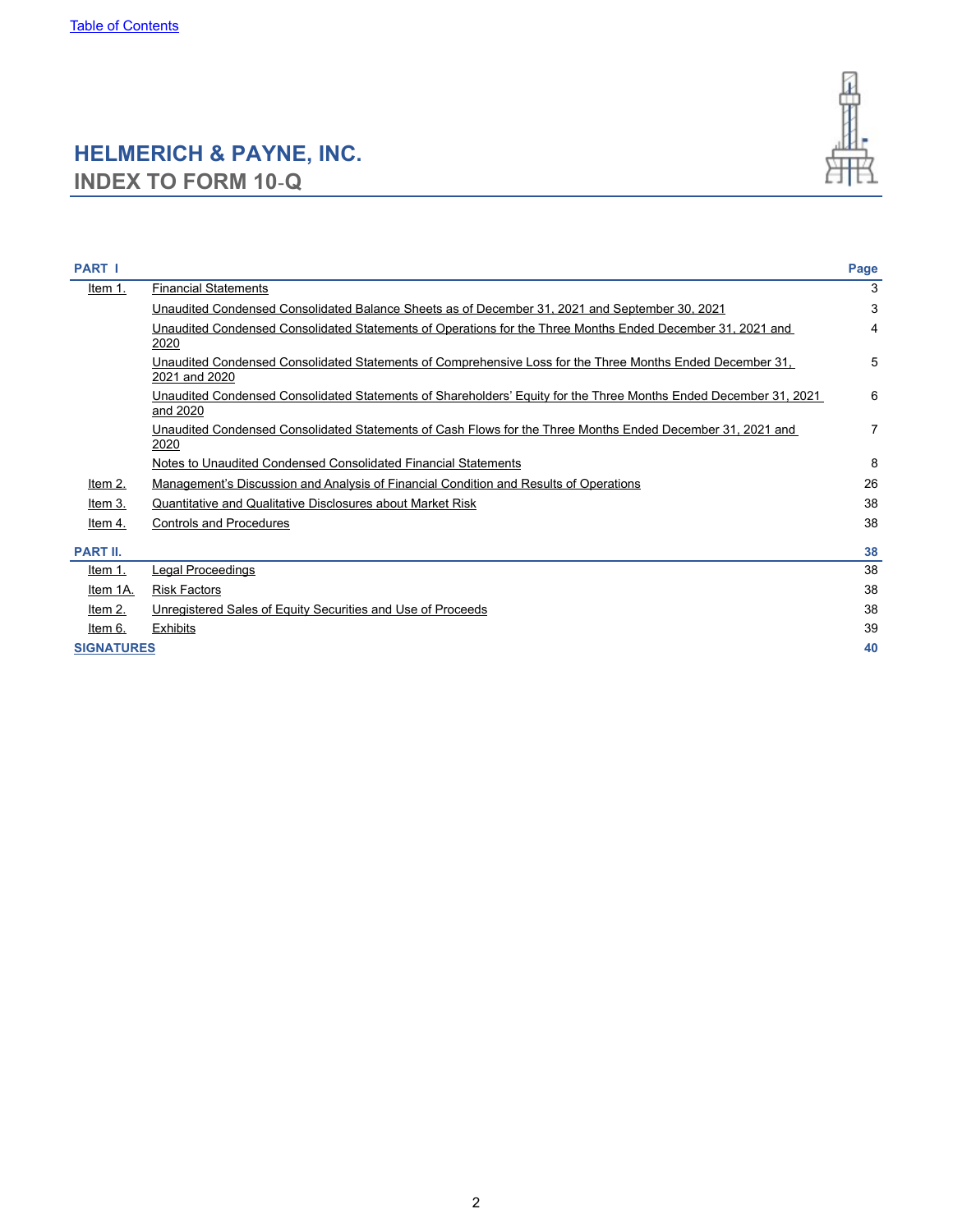# <span id="page-2-0"></span>**PART I. FINANCIAL INFORMATION**

# **ITEM 1. FINANCIAL STATEMENTS**

# **HELMERICH & PAYNE, INC.**

# **UNAUDITED CONDENSED CONSOLIDATED BALANCE SHEETS**

|                                                                                                                                                                                                                                                                        |               | December 31, |                | September 30, |
|------------------------------------------------------------------------------------------------------------------------------------------------------------------------------------------------------------------------------------------------------------------------|---------------|--------------|----------------|---------------|
| (in thousands except share data and share amounts)                                                                                                                                                                                                                     |               | 2021         |                | 2021          |
| <b>ASSETS</b>                                                                                                                                                                                                                                                          |               |              |                |               |
| <b>Current Assets:</b>                                                                                                                                                                                                                                                 |               |              |                |               |
| Cash and cash equivalents                                                                                                                                                                                                                                              | \$            | 234,196      | $\mathfrak{S}$ | 917,534       |
| Short-term investments                                                                                                                                                                                                                                                 |               | 207,068      |                | 198,700       |
| Accounts receivable, net of allowance of \$1,730 and \$2,068, respectively                                                                                                                                                                                             |               | 282,381      |                | 228,894       |
| Inventories of materials and supplies, net                                                                                                                                                                                                                             |               | 87,272       |                | 84,057        |
| Prepaid expenses and other, net                                                                                                                                                                                                                                        |               | 80,956       |                | 85,928        |
| Assets held-for-sale                                                                                                                                                                                                                                                   |               | 62,821       |                | 71,453        |
| <b>Total current assets</b>                                                                                                                                                                                                                                            |               | 954,694      |                | 1,586,566     |
|                                                                                                                                                                                                                                                                        |               |              |                |               |
| Investments                                                                                                                                                                                                                                                            |               | 193,624      |                | 135,444       |
| Property, plant and equipment, net                                                                                                                                                                                                                                     |               | 3,066,326    |                | 3,127,287     |
| <b>Other Noncurrent Assets:</b>                                                                                                                                                                                                                                        |               |              |                |               |
| Goodwill                                                                                                                                                                                                                                                               |               | 45,653       |                | 45,653        |
| Intangible assets, net                                                                                                                                                                                                                                                 |               | 72,042       |                | 73,838        |
| Operating lease right-of-use assets                                                                                                                                                                                                                                    |               | 47,356       |                | 49,187        |
| Other assets, net                                                                                                                                                                                                                                                      |               | 12,559       |                | 16,153        |
| Total other noncurrent assets                                                                                                                                                                                                                                          |               | 177,610      |                | 184,831       |
|                                                                                                                                                                                                                                                                        |               |              |                |               |
| <b>Total assets</b>                                                                                                                                                                                                                                                    | $\frac{1}{2}$ | 4,392,254    | \$             | 5,034,128     |
|                                                                                                                                                                                                                                                                        |               |              |                |               |
| <b>LIABILITIES &amp; SHAREHOLDERS' EQUITY</b>                                                                                                                                                                                                                          |               |              |                |               |
| <b>Current Liabilities:</b>                                                                                                                                                                                                                                            |               |              |                |               |
| Accounts payable                                                                                                                                                                                                                                                       | \$            | 109,032      | \$             | 71,996        |
| Dividends payable                                                                                                                                                                                                                                                      |               | 26,819       |                | 27,332        |
| Current portion of long-term debt, net                                                                                                                                                                                                                                 |               |              |                | 483,486       |
| <b>Accrued liabilities</b>                                                                                                                                                                                                                                             |               | 263,125      |                | 283,492       |
| <b>Total current liabilities</b>                                                                                                                                                                                                                                       |               | 398,976      |                | 866,306       |
|                                                                                                                                                                                                                                                                        |               |              |                |               |
| Noncurrent Liabilities:                                                                                                                                                                                                                                                |               |              |                |               |
| Long-term debt, net                                                                                                                                                                                                                                                    |               | 542,236      |                | 541,997       |
| Deferred income taxes                                                                                                                                                                                                                                                  |               | 545,869      |                | 563,437       |
| Other                                                                                                                                                                                                                                                                  |               | 126,551      |                | 147,757       |
| Noncurrent liabilities - discontinued operations                                                                                                                                                                                                                       |               | 2,031        |                | 2,013         |
| Total noncurrent liabilities                                                                                                                                                                                                                                           |               | 1,216,687    |                | 1,255,204     |
| Commitments and contingencies (Note 13)                                                                                                                                                                                                                                |               |              |                |               |
| Shareholders' Equity:                                                                                                                                                                                                                                                  |               |              |                |               |
| Common stock, \$.10 par value, 160,000,000 shares authorized, 112,222,865 shares issued as of<br>both December 31, 2021 and September 30, 2021, and 105, 731, 795 and 107, 898, 859 shares<br>outstanding as of December 31, 2021 and September 30, 2021, respectively |               | 11,222       |                | 11,222        |
| Preferred stock, no par value, 1,000,000 shares authorized, no shares issued                                                                                                                                                                                           |               |              |                |               |
| Additional paid-in capital                                                                                                                                                                                                                                             |               | 514,969      |                | 529,903       |
| Retained earnings                                                                                                                                                                                                                                                      |               | 2,495,206    |                | 2,573,375     |
| Accumulated other comprehensive loss                                                                                                                                                                                                                                   |               | (19, 850)    |                | (20, 244)     |
| Treasury stock, at cost, 6,491,070 shares and 4,324,006 shares as of December 31, 2021 and<br>September 30, 2021, respectively                                                                                                                                         |               | (224, 956)   |                | (181, 638)    |
| Total shareholders' equity                                                                                                                                                                                                                                             |               | 2,776,591    |                | 2,912,618     |
| Total liabilities and shareholders' equity                                                                                                                                                                                                                             | $\frac{1}{2}$ | 4,392,254    | - \$           | 5,034,128     |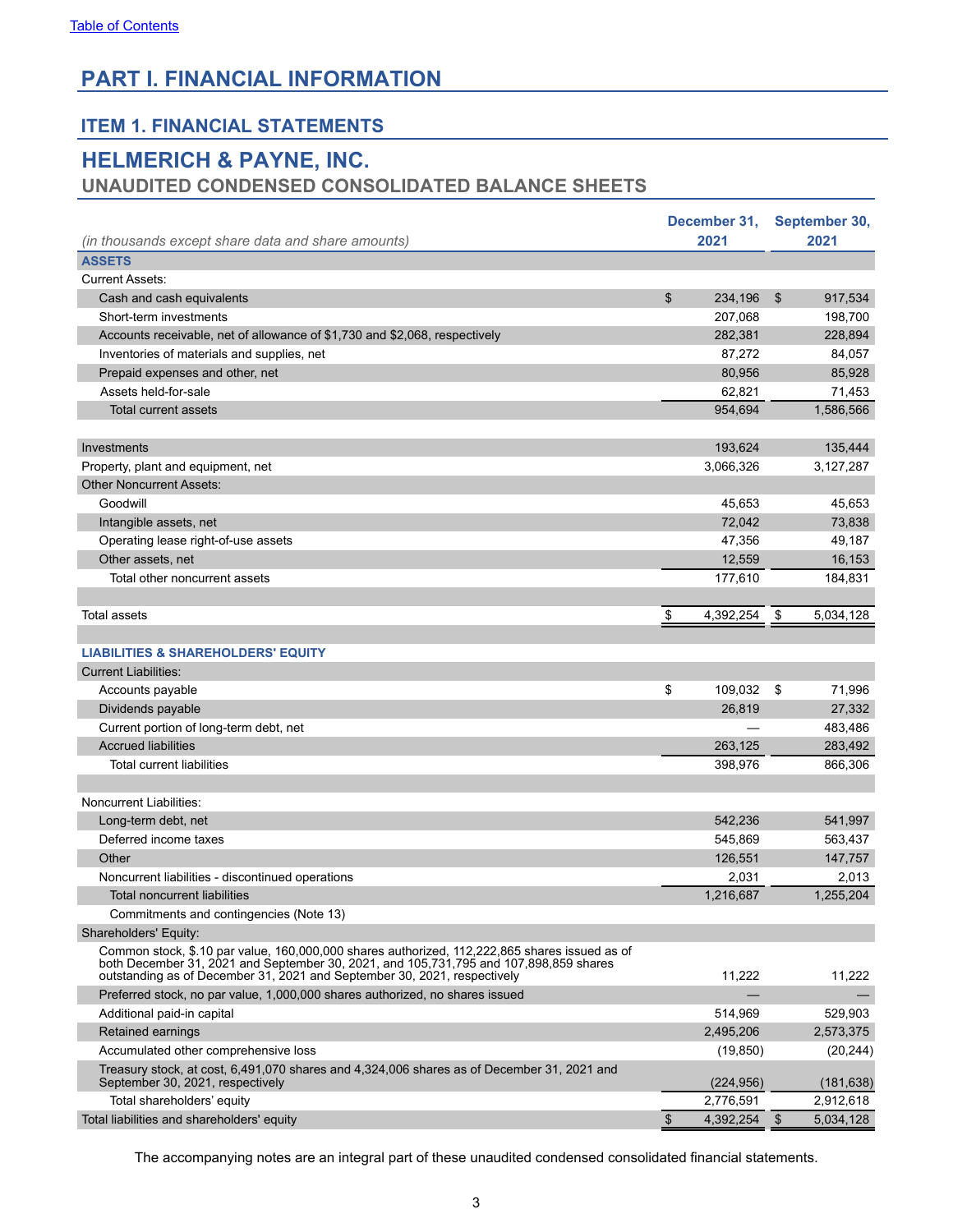# <span id="page-3-0"></span>**UNAUDITED CONDENSED CONSOLIDATED STATEMENTS OF OPERATIONS**

|                                                                               | <b>Three Months Ended</b><br>December 31, |                |    |           |  |  |
|-------------------------------------------------------------------------------|-------------------------------------------|----------------|----|-----------|--|--|
| (in thousands, except per share amounts)                                      |                                           | 2021           |    | 2020      |  |  |
| <b>OPERATING REVENUES</b>                                                     |                                           |                |    |           |  |  |
| Drilling services                                                             | \$                                        | 407,534        | \$ | 244,781   |  |  |
| Other                                                                         |                                           | 2,248          |    | 1,596     |  |  |
|                                                                               |                                           | 409,782        |    | 246,377   |  |  |
| <b>OPERATING COSTS AND EXPENSES</b>                                           |                                           |                |    |           |  |  |
| Drilling services operating expenses, excluding depreciation and amortization |                                           | 299,652        |    | 198,689   |  |  |
| Other operating expenses                                                      |                                           | 1,182          |    | 1,362     |  |  |
| Depreciation and amortization                                                 |                                           | 100,437        |    | 106,861   |  |  |
| Research and development                                                      |                                           | 6,527          |    | 5,583     |  |  |
| Selling, general and administrative                                           |                                           | 43,715         |    | 39,303    |  |  |
| Asset impairment charge                                                       |                                           | 4,363          |    |           |  |  |
| Restructuring charges                                                         |                                           | 742            |    | 138       |  |  |
| Gain on reimbursement of drilling equipment                                   |                                           | (5,254)        |    | (2, 191)  |  |  |
| Other (gain) loss on sale of assets                                           |                                           | 1,029          |    | (10, 145) |  |  |
|                                                                               |                                           | 452,393        |    | 339,600   |  |  |
| <b>OPERATING LOSS FROM CONTINUING OPERATIONS</b>                              |                                           | (42, 611)      |    | (93, 223) |  |  |
| Other income (expense)                                                        |                                           |                |    |           |  |  |
| Interest and dividend income                                                  |                                           | 2,589          |    | 1,879     |  |  |
| Interest expense                                                              |                                           | (6, 114)       |    | (6, 139)  |  |  |
| Gain on investment securities                                                 |                                           | 47,862         |    | 2,924     |  |  |
| Loss on extinguishment of debt                                                |                                           | (60,083)       |    |           |  |  |
| Other                                                                         |                                           | (542)          |    | (1,480)   |  |  |
|                                                                               |                                           | (16, 288)      |    | (2,816)   |  |  |
| Loss from continuing operations before income taxes                           |                                           | (58, 899)      |    | (96,039)  |  |  |
| Income tax benefit                                                            |                                           | (7, 568)       |    | (18, 115) |  |  |
| Loss from continuing operations                                               |                                           | (51, 331)      |    | (77, 924) |  |  |
| Income (loss) from discontinued operations before income taxes                |                                           | (31)           |    | 7,493     |  |  |
| Income tax provision                                                          |                                           |                |    |           |  |  |
| Income (loss) from discontinued operations                                    |                                           | (31)           |    | 7,493     |  |  |
| <b>NET LOSS</b>                                                               | \$                                        | $(51, 362)$ \$ |    | (70, 431) |  |  |
|                                                                               |                                           |                |    |           |  |  |
| Basic earnings (loss) per common share:                                       |                                           |                |    |           |  |  |
| Loss from continuing operations                                               | \$                                        | $(0.48)$ \$    |    | (0.73)    |  |  |
| Income from discontinued operations                                           |                                           |                |    | 0.07      |  |  |
| Net loss                                                                      | $\mathbb{S}$                              | $(0.48)$ \$    |    | (0.66)    |  |  |
|                                                                               |                                           |                |    |           |  |  |
| Diluted earnings (loss) per common share:                                     |                                           |                |    |           |  |  |
| Loss from continuing operations                                               | \$                                        | $(0.48)$ \$    |    | (0.73)    |  |  |
| Income from discontinued operations                                           |                                           |                |    | 0.07      |  |  |
| Net loss                                                                      | \$                                        | $(0.48)$ \$    |    | (0.66)    |  |  |
|                                                                               |                                           |                |    |           |  |  |
| Weighted average shares outstanding:                                          |                                           |                |    |           |  |  |
| <b>Basic</b>                                                                  |                                           | 107,571        |    | 107,617   |  |  |
| Diluted                                                                       |                                           | 107,571        |    | 107,617   |  |  |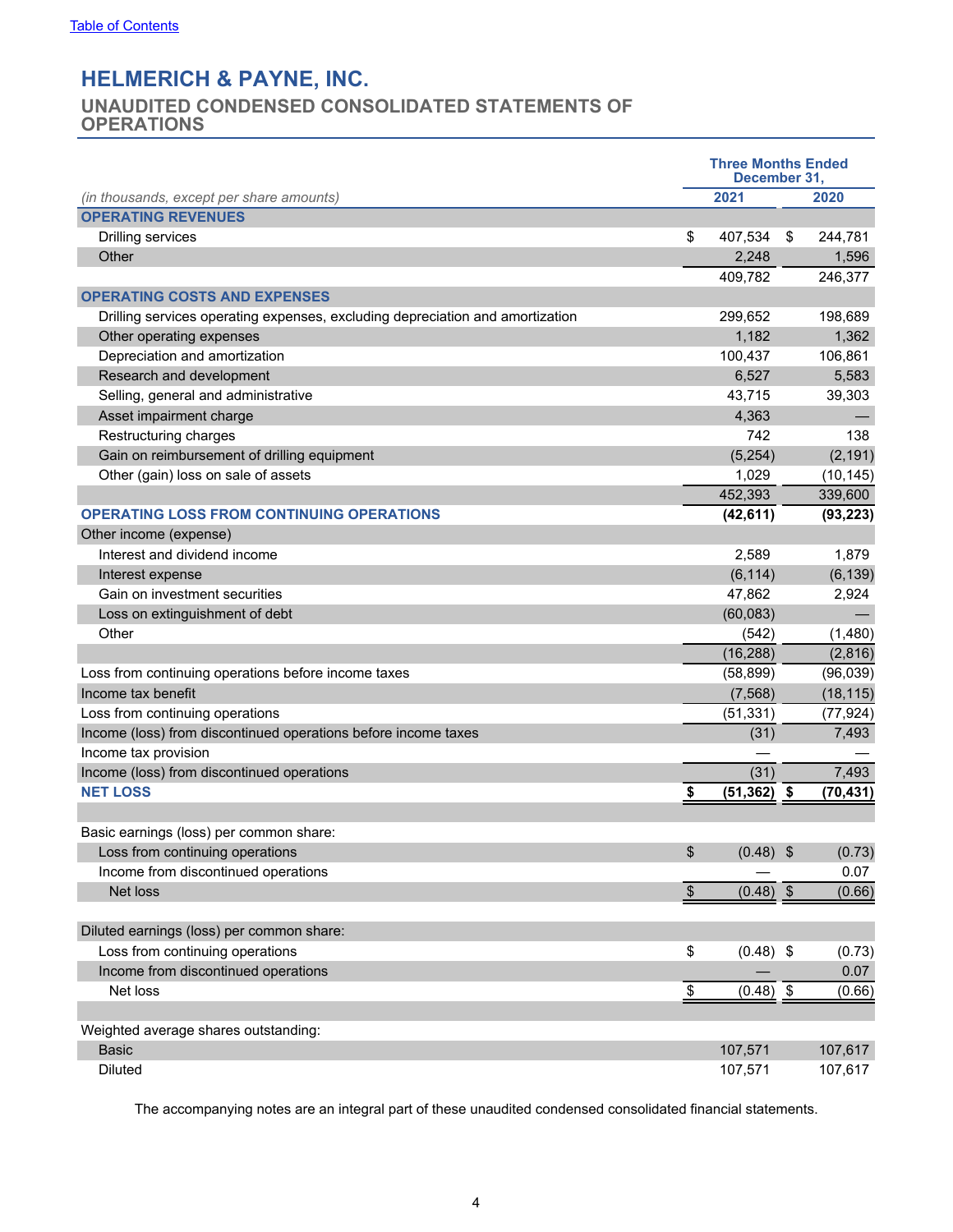# <span id="page-4-0"></span>**UNAUDITED CONDENSED CONSOLIDATED STATEMENTS OF COMPREHENSIVE LOSS**

|                                                                                                                                                | <b>Three Months Ended</b><br>December 31, |               |  |           |
|------------------------------------------------------------------------------------------------------------------------------------------------|-------------------------------------------|---------------|--|-----------|
| (in thousands)                                                                                                                                 |                                           | 2021          |  | 2020      |
| Net loss                                                                                                                                       | S                                         | $(51,362)$ \$ |  | (70, 431) |
| Other comprehensive income, net of income taxes:                                                                                               |                                           |               |  |           |
| Net change related to employee benefit plans, net of income taxes of $$(0.1)$ million for the<br>three months ended December 31, 2021 and 2020 |                                           | 394           |  | 457       |
| Other comprehensive income                                                                                                                     |                                           | 394           |  | 457       |
| Comprehensive loss                                                                                                                             |                                           | (50, 968)     |  | (69, 974) |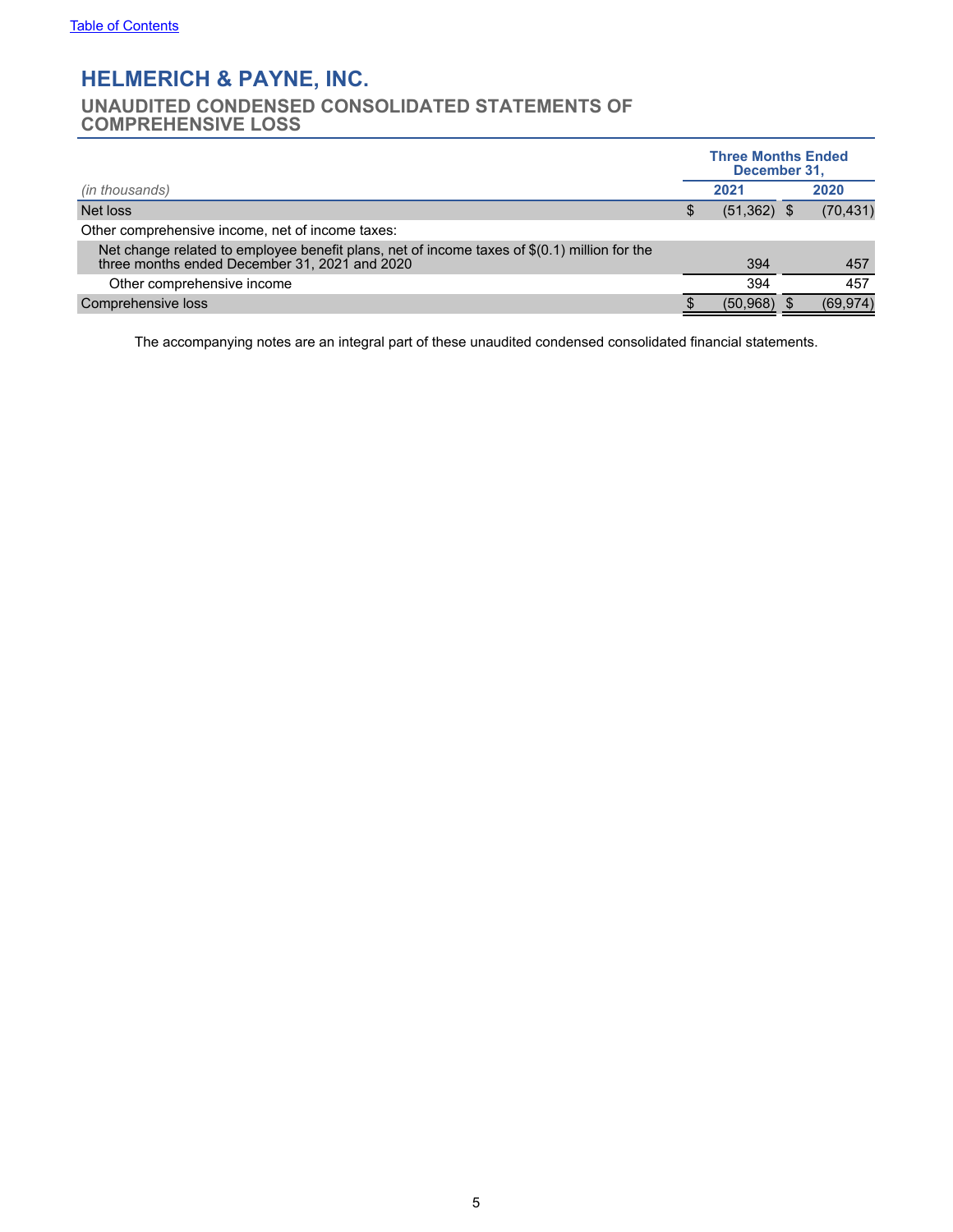<span id="page-5-0"></span>**UNAUDITED CONDENSED CONSOLIDATED STATEMENTS OF SHAREHOLDERS' EQUITY**

|                                                                                     | Three Months Ended December 31, 2021 and 2020         |               |               |             |                   |       |                                                |                                    |                                                                             |               |                                        |       |
|-------------------------------------------------------------------------------------|-------------------------------------------------------|---------------|---------------|-------------|-------------------|-------|------------------------------------------------|------------------------------------|-----------------------------------------------------------------------------|---------------|----------------------------------------|-------|
| (in thousands, except per share)<br>amounts)                                        | <b>Common Stock</b><br><b>Shares</b><br><b>Amount</b> |               |               |             |                   |       | <b>Additional</b><br>Paid-In<br><b>Capital</b> | <b>Retained</b><br><b>Earnings</b> | <b>Accumulated</b><br><b>Other</b><br><b>Comprehensive</b><br>Income (Loss) | <b>Shares</b> | <b>Treasury Stock</b><br><b>Amount</b> | Total |
| Balance, September 30, 2021                                                         | 112,222                                               | \$11,222      | 529,903<br>\$ | \$2,573,375 | (20, 244)<br>- \$ | 4,324 | \$(181,638)                                    | \$2,912,618                        |                                                                             |               |                                        |       |
| Comprehensive income (loss):                                                        |                                                       |               |               |             |                   |       |                                                |                                    |                                                                             |               |                                        |       |
| Net loss                                                                            |                                                       |               |               | (51, 362)   |                   |       |                                                | (51, 362)                          |                                                                             |               |                                        |       |
| Other comprehensive income                                                          |                                                       |               |               |             | 394               |       |                                                | 394                                |                                                                             |               |                                        |       |
| Dividends declared (\$0.25 per<br>share)                                            |                                                       |               |               | (26, 807)   |                   |       |                                                | (26, 807)                          |                                                                             |               |                                        |       |
| Vesting of restricted stock<br>awards, net of shares withheld<br>for employee taxes |                                                       |               | (21, 152)     |             |                   | (381) | 17,040                                         | (4, 112)                           |                                                                             |               |                                        |       |
| Stock-based compensation                                                            |                                                       |               | 6,218         |             |                   |       |                                                | 6,218                              |                                                                             |               |                                        |       |
| Share repurchases                                                                   |                                                       |               |               |             |                   | 2,548 | (60, 358)                                      | (60, 358)                          |                                                                             |               |                                        |       |
| Balance, December 31, 2021                                                          | 112,222                                               | 11,222<br>\$. | 514,969<br>\$ | \$2,495,206 | (19, 850)<br>\$   | 6,491 | (224, 956)<br>\$.                              | \$2,776,591                        |                                                                             |               |                                        |       |

| (in thousands, except per share                                                     | <b>Common Stock</b> |               | <b>Additional</b><br>Paid-In | <b>Retained</b> | <b>Accumulated</b><br><b>Other</b><br><b>Comprehensive</b> | <b>Treasury Stock</b> |               |              |
|-------------------------------------------------------------------------------------|---------------------|---------------|------------------------------|-----------------|------------------------------------------------------------|-----------------------|---------------|--------------|
| amounts)                                                                            | <b>Shares</b>       | <b>Amount</b> | <b>Capital</b>               | <b>Earnings</b> | Income (Loss)                                              | <b>Shares</b>         | <b>Amount</b> | <b>Total</b> |
| Balance, September 30, 2020                                                         | 112.151             | \$11,215      | 521,628<br>\$.               | \$3,010,012     | (26, 188)                                                  | 4,663                 | \$(198, 153)  | \$3,318,514  |
| Comprehensive income:                                                               |                     |               |                              |                 |                                                            |                       |               |              |
| Net loss                                                                            |                     |               |                              | (70, 431)       |                                                            |                       |               | (70, 431)    |
| Other comprehensive income                                                          |                     |               |                              |                 | 457                                                        |                       |               | 457          |
| Dividends declared (\$0.25 per<br>share)                                            |                     |               |                              | (27, 324)       |                                                            |                       |               | (27, 324)    |
| Vesting of restricted stock<br>awards, net of shares withheld<br>for employee taxes | 72                  |               | (16, 742)                    |                 |                                                            | (295)                 | 14,618        | (2, 117)     |
| Stock-based compensation                                                            |                     |               | 7,451                        |                 |                                                            |                       |               | 7,451        |
| Cumulative effect adjustment for<br>adoption of ASU No. 2016-13                     |                     |               |                              | (1,251)         |                                                            |                       |               | (1,251)      |
| Other                                                                               |                     |               | (381)                        |                 |                                                            |                       |               | (381)        |
| Balance, December 31, 2020                                                          | 112,223             | \$<br>11,222  | 511.956                      | \$2,911,006     | (25, 731)                                                  | 4,368                 | \$(183, 535)  | \$3,224,918  |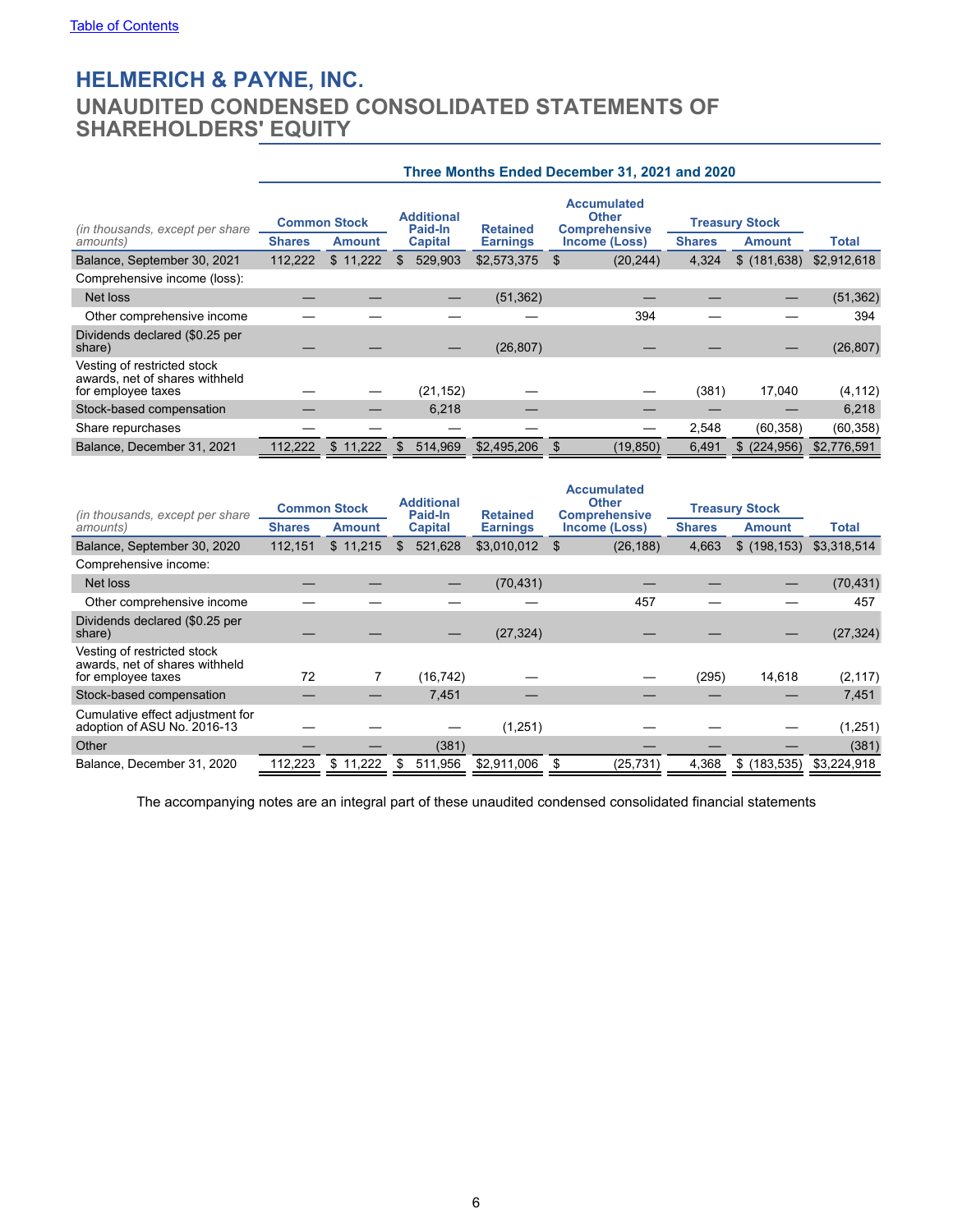# <span id="page-6-0"></span>**UNAUDITED CONDENSED CONSOLIDATED STATEMENTS OF CASH FLOWS**

|                                                                                                              | <b>Three Months Ended</b><br>December 31, |               |     |            |
|--------------------------------------------------------------------------------------------------------------|-------------------------------------------|---------------|-----|------------|
| (in thousands)                                                                                               |                                           | 2021          |     | 2020       |
| <b>CASH FLOWS FROM OPERATING ACTIVITIES:</b>                                                                 |                                           |               |     |            |
| <b>NET LOSS</b>                                                                                              | \$                                        | $(51,362)$ \$ |     | (70, 431)  |
| Adjustment for (income) loss from discontinued operations                                                    |                                           | 31            |     | (7, 493)   |
| Loss from continuing operations                                                                              |                                           | (51, 331)     |     | (77, 924)  |
| Adjustments to reconcile net loss to net cash provided by operating activities:                              |                                           |               |     |            |
| Depreciation and amortization                                                                                |                                           | 100,437       |     | 106,861    |
| Asset impairment charge                                                                                      |                                           | 4,363         |     |            |
| Amortization of debt discount and debt issuance costs                                                        |                                           | 239           |     | 460        |
| Loss on extinguishment of debt                                                                               |                                           | 60.083        |     |            |
| Provision for credit loss                                                                                    |                                           | (112)         |     | (465)      |
| Provision for obsolete inventory                                                                             |                                           | (708)         |     | 216        |
| Stock-based compensation                                                                                     |                                           | 6,218         |     | 7,451      |
| Gain on investment securities                                                                                |                                           | (47, 862)     |     | (2,924)    |
| Gain on reimbursement of drilling equipment                                                                  |                                           | (5,254)       |     | (2, 191)   |
| Other (gain) loss on sale of assets                                                                          |                                           | 1,029         |     | (10, 145)  |
| Deferred income tax benefit                                                                                  |                                           | (17, 750)     |     | (15,016)   |
| Other                                                                                                        |                                           | (3,781)       |     | 1,458      |
| Change in assets and liabilities:                                                                            |                                           |               |     |            |
| Accounts receivable                                                                                          |                                           | (54, 641)     |     | (32, 586)  |
| Inventories of materials and supplies                                                                        |                                           | (2,507)       |     | 4,612      |
| Prepaid expenses and other                                                                                   |                                           | 4,099         |     | (5,935)    |
| Other noncurrent assets                                                                                      |                                           | 3,930         |     | 1,629      |
| Accounts payable                                                                                             |                                           | 36,041        |     | 9,738      |
| <b>Accrued liabilities</b>                                                                                   |                                           | (17, 592)     |     | (6,674)    |
| Deferred income tax liability                                                                                |                                           | 69            |     | 16         |
| Other noncurrent liabilities                                                                                 |                                           | (18, 675)     |     | 1,818      |
| Net cash used in operating activities from continuing operations                                             |                                           | (3,705)       |     | (19,601)   |
| Net cash used in operating activities from discontinued operations                                           |                                           | (13)          |     | (3)        |
| Net cash used in operating activities                                                                        |                                           | (3,718)       |     | (19,604)   |
| <b>CASH FLOWS FROM INVESTING ACTIVITIES:</b>                                                                 |                                           |               |     |            |
| Capital expenditures                                                                                         |                                           | (44, 014)     |     | (13,985)   |
| Other capital expenditures related to assets held-for-sale                                                   |                                           | (3, 877)      |     |            |
| Purchase of short-term investments                                                                           |                                           | (47,083)      |     | (94, 151)  |
| Purchase of long-term investments                                                                            |                                           | (9,015)       |     | (1,000)    |
| Proceeds from sale of short-term investments                                                                 |                                           | 37,777        |     | 37,097     |
| Proceeds from asset sales                                                                                    |                                           | 21,483        |     | 6,836      |
| Net cash used in investing activities                                                                        |                                           | (44, 729)     |     | (65, 203)  |
| <b>CASH FLOWS FROM FINANCING ACTIVITIES:</b>                                                                 |                                           |               |     |            |
| Dividends paid                                                                                               |                                           | (27, 320)     |     | (26, 918)  |
| Payments for employee taxes on net settlement of equity awards                                               |                                           | (4, 113)      |     | (2, 119)   |
| Payment of contingent consideration from acquisition of business                                             |                                           | (250)         |     | (250)      |
| Payments for early extinguishment of long-term debt                                                          |                                           | (487, 148)    |     |            |
| Make-whole premium payment                                                                                   |                                           | (56, 421)     |     |            |
| Share repurchases                                                                                            |                                           | (60, 358)     |     |            |
| Net cash used in financing activities                                                                        |                                           | (635, 610)    |     | (29, 287)  |
| Net decrease in cash and cash equivalents and restricted cash                                                |                                           | (684, 057)    |     | (114, 094) |
| Cash and cash equivalents and restricted cash, beginning of period                                           |                                           | 936,716       |     | 536,747    |
| Cash and cash equivalents and restricted cash, end of period                                                 | \$                                        | 252,659       | -\$ | 422,653    |
|                                                                                                              |                                           |               |     |            |
| <b>SUPPLEMENTAL DISCLOSURE OF CASH FLOW INFORMATION:</b>                                                     |                                           |               |     |            |
| Cash paid during the period:                                                                                 |                                           |               |     |            |
| Interest paid                                                                                                | \$                                        | 2,673         | \$  | 77         |
| Income tax paid (received), net                                                                              |                                           | 97            |     |            |
| Cash paid for amounts included in the measurement of lease liabilities:                                      |                                           |               |     | (190)      |
|                                                                                                              |                                           |               |     |            |
| Payments for operating leases                                                                                |                                           | 3,657         |     | 3,986      |
| Non-cash operating and investing activities:                                                                 |                                           |               |     |            |
| Changes in accounts payable and accrued liabilities related to purchases of property, plant and<br>equipment |                                           | (1,820)       |     | (369)      |
| Changes in accounts receivable, property, plant and equipment and other noncurrent assets                    |                                           |               |     |            |
| related to the sale of equipment                                                                             |                                           |               |     | 9,290      |
| Cumulative effect adjustment for adoption of ASU No. 2016-13                                                 |                                           |               |     | (1,251)    |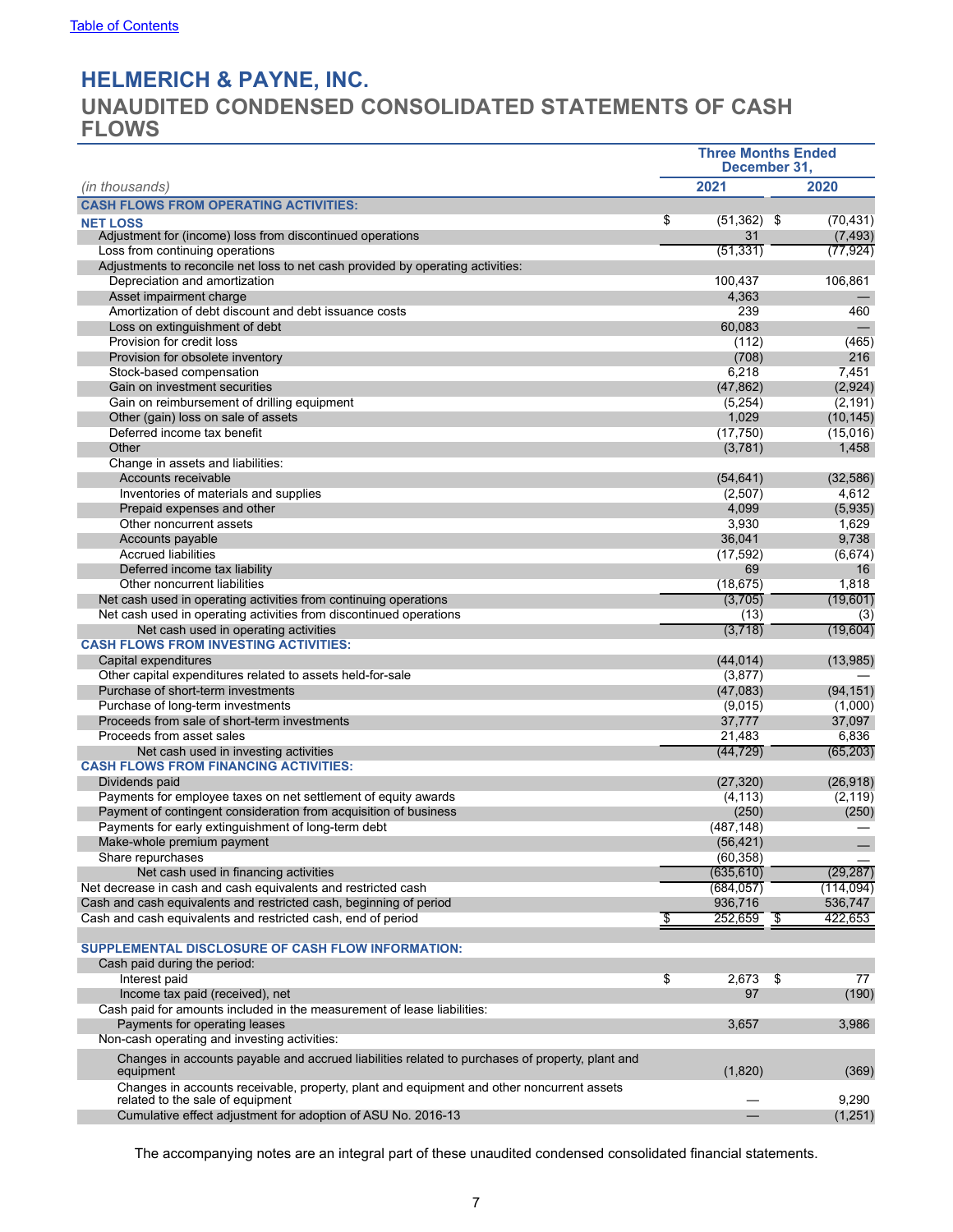# <span id="page-7-0"></span>**HELMERICH & PAYNE, INC. NOTES TO UNAUDITED CONDENSED CONSOLIDATED FINANCIAL STATEMENTS**

## **NOTE 1 NATURE OF OPERATIONS**

Helmerich & Payne, Inc. ("H&P," which, together with its subsidiaries, is identified as the "Company," "we," "us," or "our," except where stated or the context requires otherwise) through its operating subsidiaries provides performance-driven drilling solutions and technologies that are intended to make hydrocarbon recovery safer and more economical for oil and gas exploration and production companies.

Our drilling services operations are organized into the following reportable operating business segments: North America Solutions, Offshore Gulf of Mexico and International Solutions. Our real estate operations, our incubator program for new research and development projects and our wholly-owned captive insurance companies are included in "Other." Refer to Note 14 —Business Segments and Geographic Information for further details on our reportable segments.

Our North America Solutions operations are primarily located in Colorado, Louisiana, Montana, New Mexico, North Dakota, Nevada, Ohio, Oklahoma, Pennsylvania, Texas, Utah, West Virginia and Wyoming. Additionally, our Offshore Gulf of Mexico operations are conducted in Louisiana and in U.S. federal waters in the Gulf of Mexico and in our International Solutions we have operations in four international locations: Argentina, Bahrain, Colombia and United Arab Emirates.

We also own and operate limited commercial real estate properties. Our real estate assets, which are located exclusively within Tulsa, Oklahoma, include a shopping center and undeveloped real estate.

### **NOTE 2 SUMMARY OF SIGNIFICANT ACCOUNTING POLICIES, RISKS AND UNCERTAINTIES**

#### *Interim Financial Information*

The accompanying Unaudited Condensed Consolidated Financial Statements have been prepared in accordance with accounting principles generally accepted in the United States ("GAAP") and applicable rules and regulations of the Securities and Exchange Commission (the "SEC") pertaining to interim financial information. Accordingly, these interim financial statements do not include all information or footnote disclosures required by GAAP for complete financial statements and, therefore, should be read in conjunction with the Consolidated Financial Statements and notes thereto in our 2021 Annual Report on Form 10-K and other current filings with the SEC. In the opinion of management, all adjustments, consisting of those of a normal recurring nature, necessary to present fairly the results of the periods presented have been included. The results of operations for the interim periods presented may not necessarily be indicative of the results to be expected for the full year.

### *Principles of Consolidation*

The Unaudited Condensed Consolidated Financial Statements include the accounts of Helmerich & Payne, Inc. and its domestic and foreign subsidiaries. Consolidation of a subsidiary begins when the Company gains control over the subsidiary and ceases when the Company loses control of the subsidiary. Specifically, income and expenses of a subsidiary acquired or disposed of during the fiscal year are included in the Unaudited Condensed Consolidated Statements of Operations and Unaudited Condensed Consolidated Statements of Comprehensive Loss from the date the Company gains control until the date when the Company ceases to control the subsidiary. All intercompany accounts and transactions have been eliminated upon consolidation.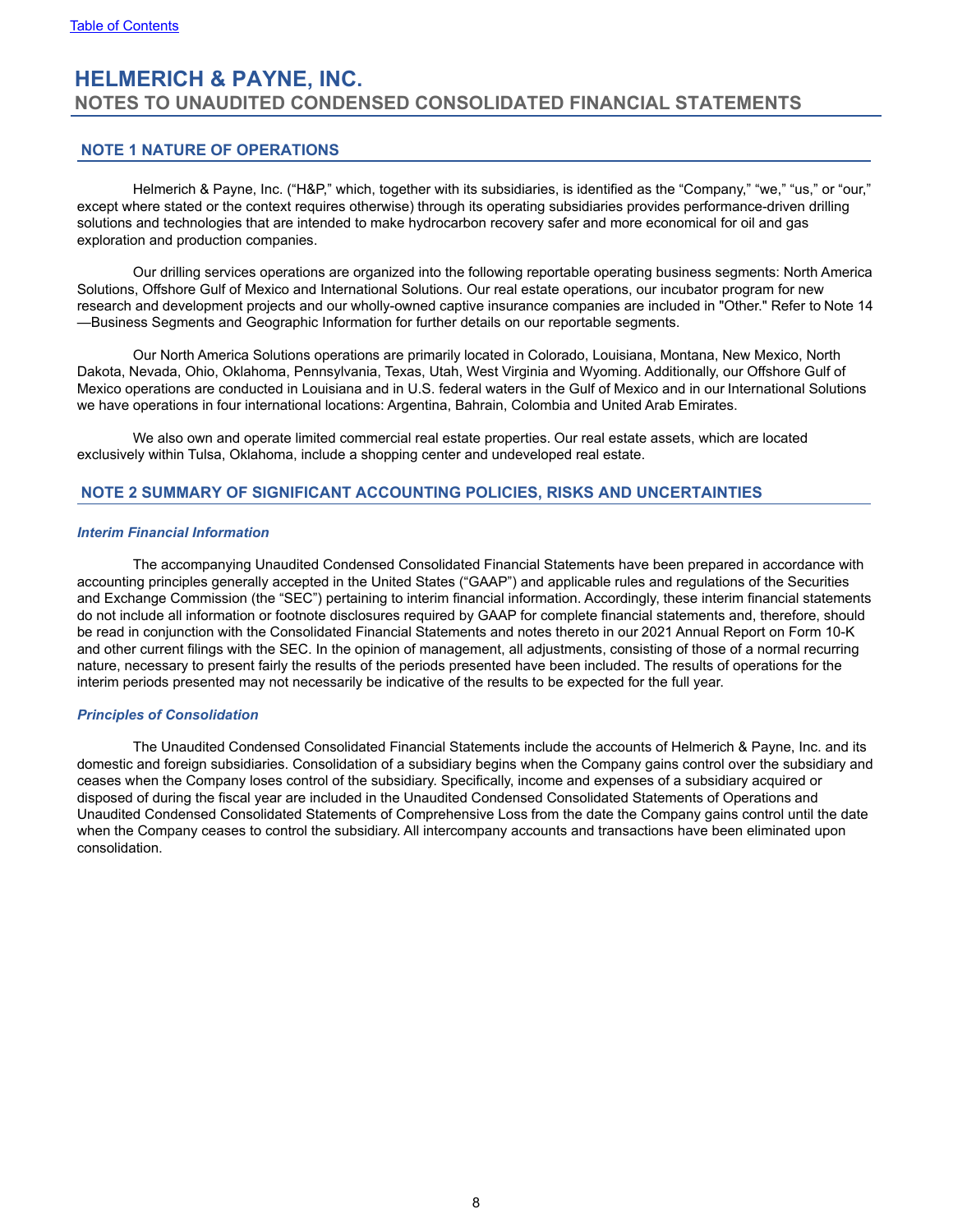#### *COVID-19 and OPEC+ Production Impacts*

The ongoing COVID-19 pandemic has resulted in significant global economic disruption, including North America and many of the other geographic areas where we operate, or where our customers are located, or suppliers or vendors operate. As the global economy and demand for crude oil continues to recover from the global impact of the COVID-19 pandemic, the persistent effects from new variants, including Delta and Omicron, have further constrained recovery of global economic activity and levels of crude oil demand. In addition, the reinstatement of travel restrictions in certain countries where we operate, including the temporary closure of some international borders, has resulted in periodic travel delays and cancellations for some of our staff and rotator personnel. To date, these personnel delays have not impacted our ability to fulfill our contractual obligations under contracts with customers, but could potentially impact these contracts in the future. While many governmental authorities have implemented multi-step policies towards the goal of reopening their economies, certain jurisdictions have experienced reinstated certain restrictions due to a rise in COVID-19 cases. Overall this impact has been uneven, as other jurisdictions have not adjusted reopening initiatives and have completed the reopening process despite increases in COVID-19 cases. Despite the increased availability of vaccines in most jurisdictions, the COVID-19 pandemic is predicted to continue through the upcoming months, specifically as a result of the proliferation of the Omicron variant and its high transmission rate. Vaccine hesitancy by some portions of the population and a full return to pre-pandemic business and social activities, may cause some governmental authorities in highly impacted areas to further reconsider restrictions on business and social activities. In the event that some governmental authorities increase or reinstate restrictions, the successful reopening of the economy may be curtailed. We have experienced, and expect to continue to experience, some periodic disruptions to our business operations, as these government restrictions have significantly impacted, and may continue to impact, many sectors of the economy. Depressed economic conditions exacerbated by COVID-19 restrictions in several foreign jurisdictions where we operate have led to an increase in community protests and labor strikes that have interrupted transportation or other services, which have resulted in periodic short-term suspensions of our operations. With the global spread of the Omicron variant, this type of temporary impact may continue to occur from time to time as a result of persistent social unrest and reaction to governmental restrictions. In addition, the risk of infection and associated health risks with the new variants of COVID-19, has altered and will continue to alter behaviors of consumers and policies of companies around the world. Such altered behaviors and policies have many of the same effects intended by governmental authorities to stop the spread of COVID-19, such as self-imposed or voluntary social distancing, quarantining, and remote work policies. We work to comply with all regulations of governmental authorities in the jurisdictions where our operations reside. In some cases, policies and procedures are more stringent in our foreign operations than in our North America operations.

In early March 2020, the increase in crude oil supply resulting from production escalations from the Organization of the Petroleum Exporting Countries and other oil producing nations ("OPEC+") combined with a decrease in crude oil demand stemming from the global response and uncertainties surrounding the COVID-19 pandemic resulted in a sharp decline in crude oil prices. Consequently, we saw a significant decrease in customer 2020 capital budgets and a corresponding dramatic decline in the demand for land rigs. Although OPEC+ agreed in April 2020 to cut oil production, OPEC+ has been gradually reducing such cuts and in July 2021, agreed to further reduce such cuts on a monthly basis with a goal of phasing out all production cuts towards the end of 2022. There is no assurance that the most recent OPEC+ agreement will be observed by its parties and OPEC+ may change its agreement depending upon market conditions. Although crude oil prices have recovered since March 2020, oil and natural gas prices are expected to continue to be volatile as a result of near-term production instability, the ongoing COVID-19 pandemic, changes in oil and natural gas inventories, industry demand, global and national economic performance, and the actions of OPEC+.

These events have had, and could continue to have, an adverse impact on numerous aspects of our business, financial condition and results of operations. The ultimate extent of the impact of COVID-19 on our business, financial condition and results of operations will depend largely on future developments, including the duration and spread of COVID-19 within the United States and the parts of the world in which we operate and the related impact on the oil and gas industry, the impact of governmental actions designed to prevent the spread of COVID-19 and the development, availability, timely distribution and acceptance of effective treatments and vaccines worldwide, all of which are highly uncertain and cannot be predicted with certainty at this time.

 At December 31, 2021, the Company had cash and cash equivalents and short-term investments of \$441.3 million. The 2018 Credit Facility (as defined within Note 6—Debt) has \$750.0 million in aggregate availability with a maximum of \$75.0 million available for use as letters of credit. As of December 31, 2021, there were no borrowings or letters of credit outstanding, leaving \$750.0 million available to borrow under the 2018 Credit Facility. We currently do not anticipate the need to draw on the 2018 Credit Facility. Furthermore, the Company 2031 Notes (as defined within Note 6—Debt) do not mature until September 29, 2031.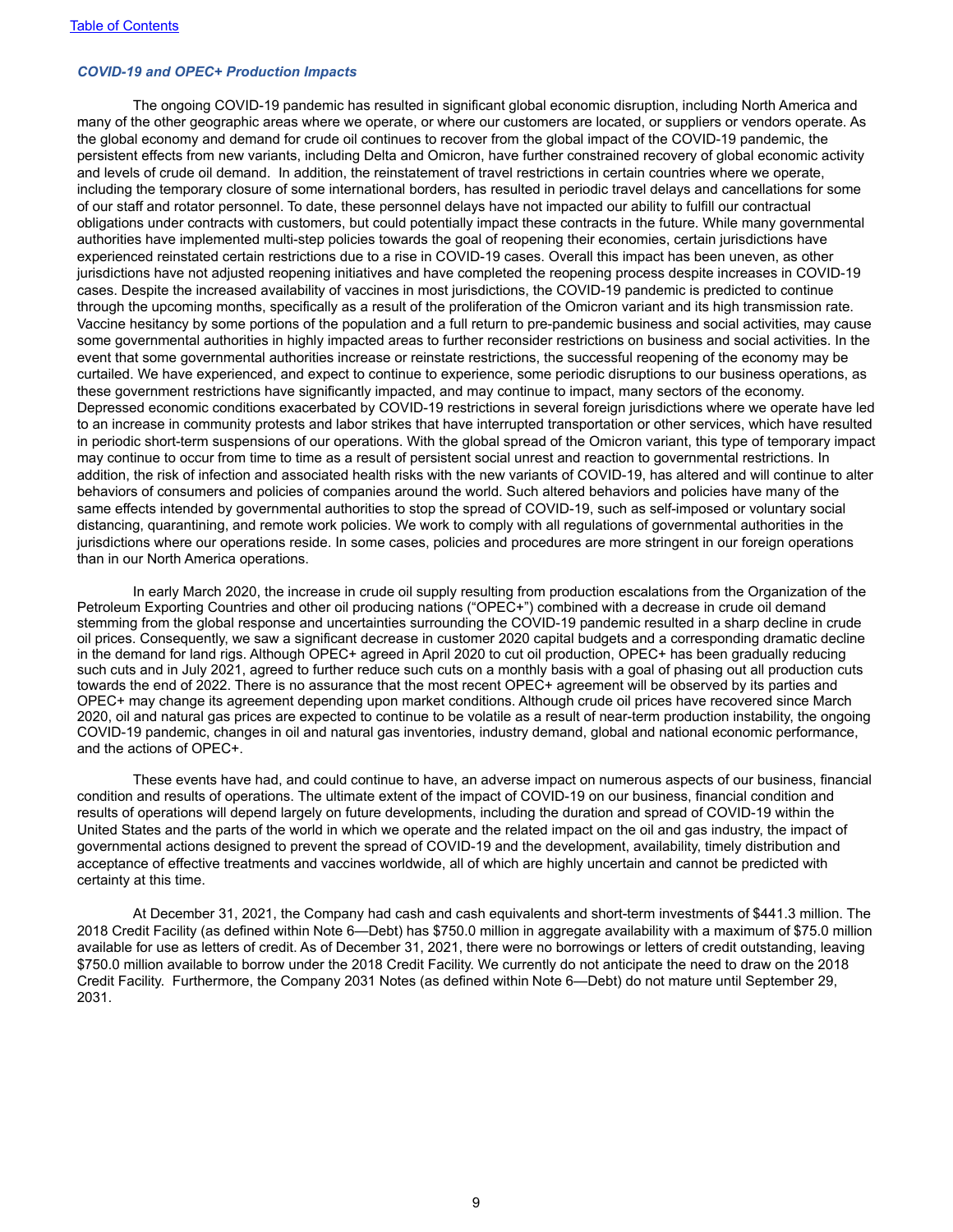On September 27, 2021, the Company delivered a conditional notice of optional full redemption for all of the outstanding 4.65 percent unsecured senior notes due 2025 (the "2025 Notes") at a redemption price calculated in accordance with the indenture governing the 2025 Notes, plus accrued and unpaid interest on the 2025 Notes to be redeemed. On September 29, 2021, we issued \$550.0 million aggregate principal amount of the 2.90 percent unsecured senior notes due 2031 (the "2031 Notes"). The Company's obligation to redeem the 2025 Notes was conditioned upon the prior consummation of the issuance of the 2031 Notes, which was satisfied on September 29, 2021. The 2031 Notes mature on September 29, 2031. On October 27, 2021, we redeemed all of the outstanding 2025 Notes. As a result, these notes were included in the current portion of long-term debt on our Consolidated Balance Sheets as of September 30, 2021. The associated make-whole premium of \$56.4 million and the write off of the unamortized discount and debt issuance costs of \$3.7 million were recognized during the first fiscal quarter of 2022 contemporaneously with the October 27, 2021 debt extinguishment. These amounts were recorded in Loss on Extinguishment of Debt in our Unaudited Condensed Consolidated Statements of Operations during the three months ended December 31, 2021. Refer to Note 6—Debt for further details.

### *Cash, Cash Equivalents, and Restricted Cash*

Cash and cash equivalents include cash on hand, demand deposits with banks and all highly liquid investments with original maturities of three months or less. Our cash, cash equivalents and short-term investments are subject to potential credit risk, and certain of our cash accounts carry balances greater than the federally insured limits.

We had restricted cash of \$18.5 million and \$48.7 million at December 31, 2021 and 2020, respectively, and \$19.2 million and \$48.9 million at September 30, 2021 and 2020, respectively. Of the total restricted cash at December 31, 2021 and September 30, 2021, \$1.1 million and \$1.5 million, respectively, is related to the acquisition of drilling technology companies, and \$17.4 million and \$17.7 million, respectively, represents an amount management has elected to restrict for the purpose of potential insurance claims in our wholly-owned captive insurance companies. The restricted amounts are primarily invested in short-term money market securities.

The cash, cash equivalents, and restricted cash are reflected within the following line items on the Unaudited Condensed Consolidated Balance Sheets:

|                                                   | December 31. |  |         | September 30, |         |  |         |
|---------------------------------------------------|--------------|--|---------|---------------|---------|--|---------|
| (in thousands)                                    | 2021         |  | 2020    |               | 2021    |  | 2020    |
| Cash and cash equivalents                         | 234.196      |  | 373.980 |               | 917.534 |  | 487,884 |
| Restricted cash                                   |              |  |         |               |         |  |         |
| Prepaid expenses and other, net                   | 17.681       |  | 45.688  |               | 18.350  |  | 45,577  |
| Other assets, net                                 | 782          |  | 2.985   |               | 832     |  | 3.286   |
| Total cash, cash equivalents, and restricted cash | 252.659      |  | 422.653 |               | 936.716 |  | 536,747 |

During the three months ended December 31, 2021, our cash, cash equivalents, and restricted cash balance decreased approximately \$684.1 million compared to our balance at September 30, 2021. This change was primarily driven by the redemption of all the outstanding 2025 Notes, resulting in a cash outflow of \$487.1 million. Additionally, the associated makewhole premium of \$56.4 million was paid during the first fiscal quarter of 2022 contemporaneously with the October 27, 2021 debt extinguishment.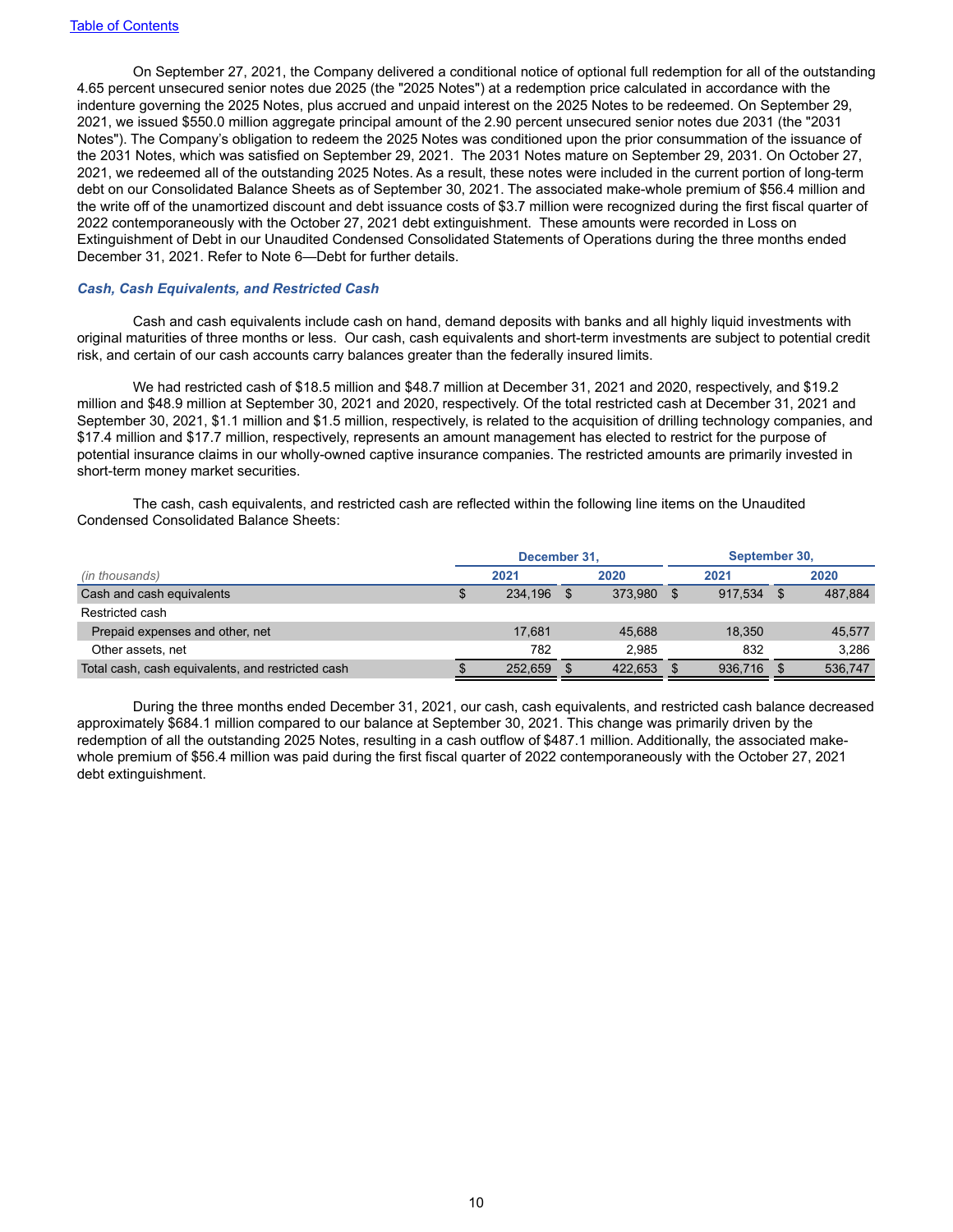### *Recently Issued Accounting Updates*

Changes to U.S. GAAP are established by the Financial Accounting Standards Board ("FASB") in the form of Accounting Standards Updates ("ASUs") to the FASB Accounting Standards Codification ("ASC"). We consider the applicability and impact of all ASUs. ASUs not listed below were assessed and determined to be either not applicable, clarifications of ASUs listed below, immaterial, or already adopted by the Company.

The following table provides a brief description of a recently adopted accounting pronouncement and our analysis of the effects on our financial statements:

| <b>Standard</b>                                                                                                                          | <b>Description</b>                                                                                                                                                                                                                                                                                                                                                                                                                                                                                                                                                                                                                                                                                                                                                                                                                                                                                                                                                                                                                                                                                                                                                                    | Date of<br><b>Adoption</b> | <b>Effect on the Financial Statements</b><br>or Other Significant Matters                                                                                                                                         |
|------------------------------------------------------------------------------------------------------------------------------------------|---------------------------------------------------------------------------------------------------------------------------------------------------------------------------------------------------------------------------------------------------------------------------------------------------------------------------------------------------------------------------------------------------------------------------------------------------------------------------------------------------------------------------------------------------------------------------------------------------------------------------------------------------------------------------------------------------------------------------------------------------------------------------------------------------------------------------------------------------------------------------------------------------------------------------------------------------------------------------------------------------------------------------------------------------------------------------------------------------------------------------------------------------------------------------------------|----------------------------|-------------------------------------------------------------------------------------------------------------------------------------------------------------------------------------------------------------------|
| ASU No.<br>2019-12.<br>Financial<br>$Instruments -$<br>Income Taxes<br>(Topic 740):<br>Simplifying the<br>Accounting for<br>Income Taxes | This ASU simplifies the accounting for income taxes<br>by removing certain exceptions related to Topic 740.<br>The ASU also improves consistent application of and<br>simplifies GAAP for other areas of Topic 740 by<br>clarifying and amending existing guidance. This<br>update is effective for annual and interim periods<br>beginning after December 15, 2020. Early adoption<br>of the amendment is permitted, including adoption in<br>any interim period for public entities for periods for<br>which financial statements have not yet been issued.<br>An entity that elects to early adopt the amendments<br>in an interim period should reflect any adjustments<br>as of the beginning of the annual period that includes<br>that interim period. Additionally, an entity that elects<br>early adoption must adopt all the amendments in the<br>same period. Upon adoption, the amendments<br>addressed in this ASU will be applied either<br>prospectively, retrospectively or on a modified<br>retrospective basis through a cumulative effect<br>adjustment to retained earnings. This update is<br>effective for annual periods beginning after<br>December 15, 2020. | October 1,<br>2021         | We adopted this ASU during the first<br>quarter of fiscal year 2022. The<br>adoption did not have a material effect<br>on our Unaudited Condensed<br><b>Consolidated Financial Statements</b><br>and disclosures. |

#### *Self-Insurance*

Our wholly-owned insurance captives ("Captives") incurred direct operating costs consisting primarily of \$(2.2) million and \$0.5 million in adjustments to accruals for estimated losses allocated to the Captives and rig casualty insurance premiums of \$8.8 million and \$2.5 million during the three months ended December 31, 2021 and 2020, respectively, and were recorded within drilling services operating expenses in our Unaudited Condensed Consolidated Statement of Operations. Intercompany premium revenues recorded by the Captives during the three months ended December 31, 2021 and 2020 amounted to \$13.6 million and \$7.1 million, respectively, which were eliminated upon consolidation. These intercompany insurance premiums are reflected as segment operating expenses within the North America Solutions, Offshore Gulf of Mexico, and International Solutions reportable operating segments and are reflected as intersegment sales within "Other." The Company self-insures employee health plan exposures in excess of employee deductibles. Starting in the second quarter of fiscal year 2020, the Captives' insurer issued a stop-loss program that will reimburse the Company's health plan for claims that exceed \$50,000. This program is reviewed at the end of each policy year by an outside actuary. Our medical stop loss operating expenses for the three months ended December 31, 2021 and 2020 were \$3.2 million and \$2.3 million, respectively.

### *International Solutions Drilling Risks*

International Solutions drilling operations may significantly contribute to our revenues and net operating income (loss). There can be no assurance that we will be able to successfully conduct such operations, and a failure to do so may have an adverse effect on our financial position, results of operations, and cash flows. Also, the success of our International Solutions operations will be subject to numerous contingencies, some of which are beyond management's control. These contingencies include general and regional economic conditions, fluctuations in currency exchange rates, modified exchange controls, changes in international regulatory requirements and international employment issues, risk of expropriation of real and personal property and the burden of complying with foreign laws. Additionally, in the event that extended labor strikes occur or a country experiences significant political, economic or social instability, we could experience shortages in labor and/or material and supplies necessary to operate some of our drilling rigs, thereby potentially causing an adverse material effect on our business, financial condition and results of operations.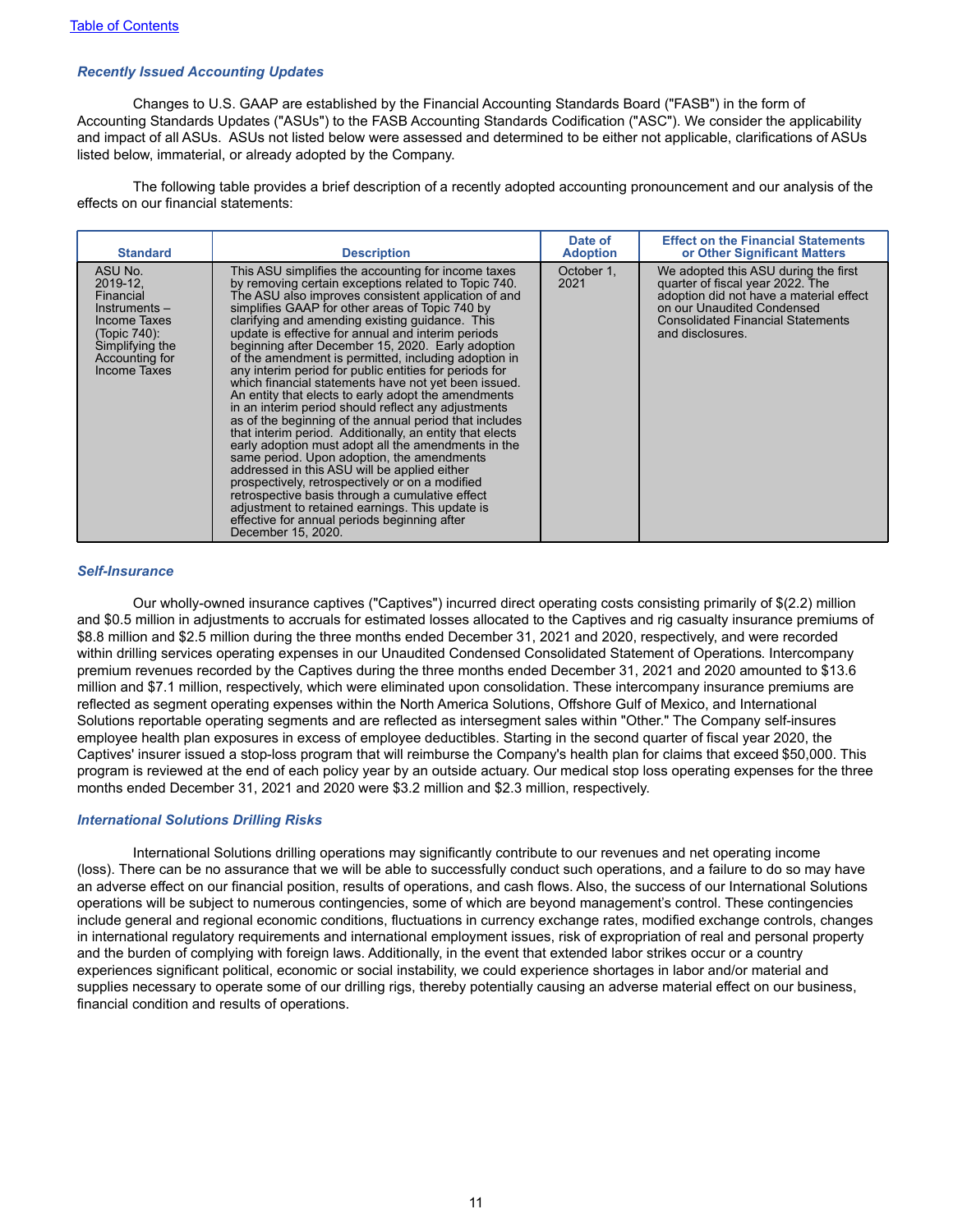We have also experienced certain risks specific to our Argentine operations. In Argentina, while our dayrate is denominated in U.S. dollars, we are paid in Argentine pesos. The Argentine branch of one of our second-tier subsidiaries remits U.S. dollars to its U.S. parent by converting the Argentine pesos into U.S. dollars through the Argentine Foreign Exchange Market and repatriating the U.S. dollars. Argentina also has a history of implementing currency controls which restrict the conversion and repatriation of U.S. dollars. From September 2019 through 2021, Argentina implemented additional currency controls in an effort to preserve Argentina's U.S. dollar reserves. As a result of these currency controls, our ability to remit funds from our Argentine subsidiary to its U.S. parent has been limited. In the past, the Argentine government has also instituted price controls on crude oil, diesel and gasoline prices and instituted an exchange rate freeze in connection with those prices. These price controls and an exchange rate freeze could be instituted again in the future. Further, there are additional concerns regarding Argentina's debt burden, notwithstanding Argentina's restructuring deal with international bondholders in August 2020, as Argentina attempts to manage its substantial sovereign debt issues. These concerns could further negatively impact Argentina's economy and adversely affect our Argentine operations. Argentina's economy is considered highly inflationary, which is defined as cumulative inflation rates exceeding 100 percent in the most recent three-year period based on inflation data published by the respective governments. Nonetheless, all of our foreign subsidiaries use the U.S. dollar as the functional currency and local currency monetary assets and liabilities are remeasured into U.S. dollars with gains and losses resulting from foreign currency transactions included in current results of operations.

For the three months ended December 31, 2021 and 2020, we recorded aggregate foreign currency losses of \$1.0 million and \$1.8 million, respectively. In the future, we may incur larger currency devaluations, foreign exchange restrictions or other difficulties repatriating U.S. dollars from Argentina or elsewhere, which could have a material adverse impact on our business, financial condition and results of operations. As of December 31, 2021, our cash balance in Argentina was \$39.6 million.

Because of the impact of local laws, our future operations in certain areas may be conducted through entities in which local citizens own interests and through entities (including joint ventures) in which we hold only a minority interest or pursuant to arrangements under which we conduct operations under contract to local entities. While we believe that neither operating through such entities nor pursuant to such arrangements would have a material adverse effect on our operations or revenues, there can be no assurance that we will in all cases be able to structure or restructure our operations to conform to local law (or the administration thereof) on terms acceptable to us.

Although we attempt to minimize the potential impact of such risks by operating in more than one geographical area, during the three months ended December 31, 2021, approximately 9.3 percent of our operating revenues were generated from international locations in our drilling business compared to 4.4 percent during the three months ended December 31, 2020. During the three months ended December 31, 2021, approximately 77.1 percent of operating revenues from international locations were from operations in South America, compared to 18.1 percent during the three months ended December 31, 2020. Substantially all of the South American operating revenues were from Argentina and Colombia. The future occurrence of one or more international events arising from the types of risks described above could have a material adverse impact on our business, financial condition and results of operations.

## **NOTE 3 DISCONTINUED OPERATIONS**

Noncurrent liabilities from discontinued operations include an uncertain tax liability related to the country of Venezuela. Expenses incurred for in-country obligations are reported as discontinued operations within our Unaudited Condensed Consolidated Statements of Operations.

The activity for the three months ended December 31, 2021 and 2020 was primarily due to the remeasurement of an uncertain tax liability as a result of the devaluation of the Venezuela Bolivar. Early in 2018, the Venezuelan government announced that it changed the existing dual-rate foreign currency exchange system by eliminating its heavily subsidized foreign exchange rate, which was 10 Bolivars per United States dollar, and relaunched an exchange system known as DICOM. The Venezuela government also established a new currency called the "Sovereign Bolivar," which was determined by the elimination of five zeros from the old currency. The DICOM floating rate was approximately 4,597,200 Bolivars per United States dollar at December 31, 2021, compared to 4,181,782 and 1,107,199 Bolivars per United States dollar at September 30, 2021, and December 31, 2020, respectively. The DICOM floating rate might not reflect the barter market exchange rates.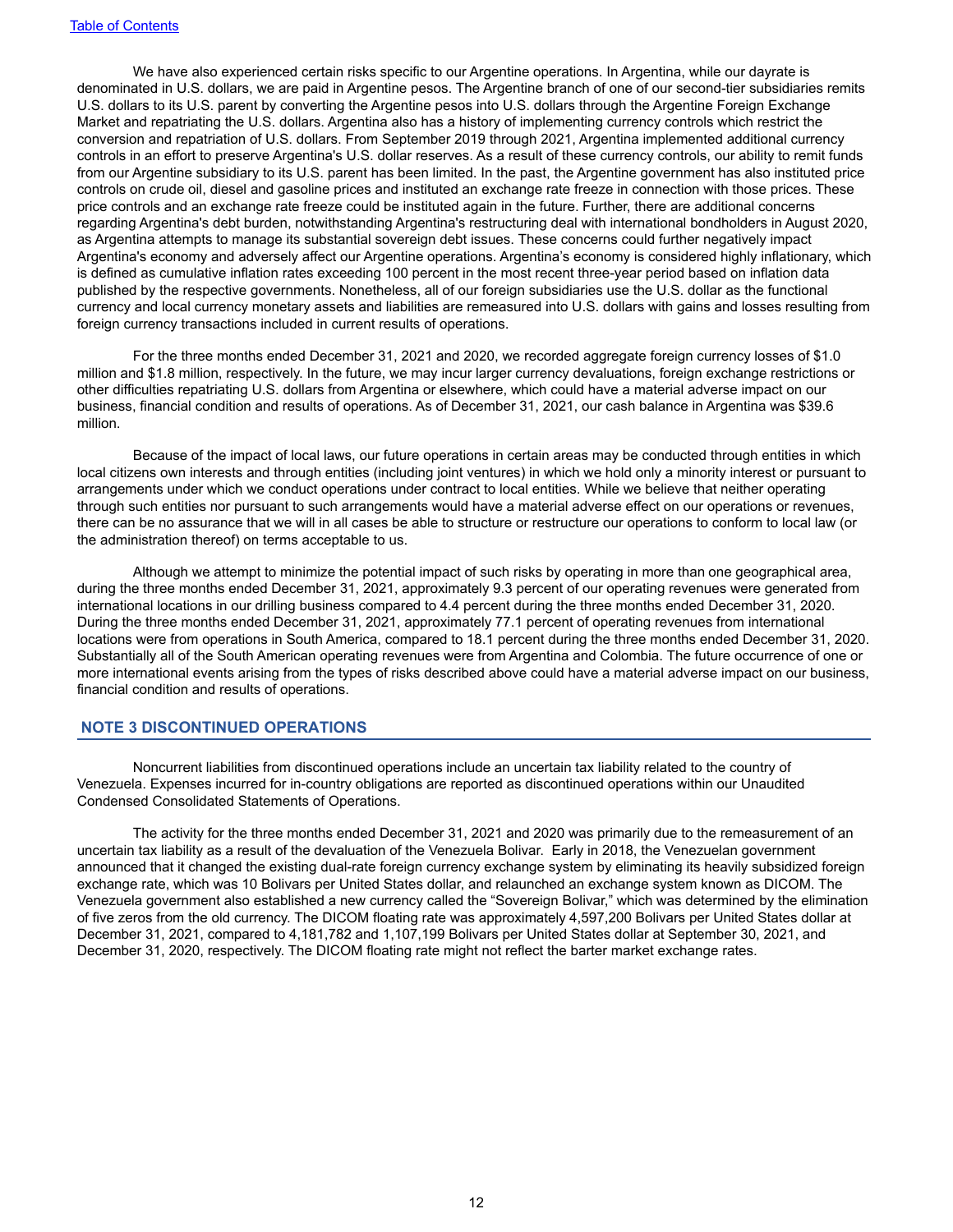## **NOTE 4 PROPERTY, PLANT AND EQUIPMENT**

Property, plant and equipment as of December 31, 2021 and September 30, 2021 consisted of the following:

| (in thousands)                          | <b>Estimated Useful Lives</b> |      | <b>December 31, 2021</b> |      | <b>September 30, 2021</b> |
|-----------------------------------------|-------------------------------|------|--------------------------|------|---------------------------|
| Drilling services equipment             | $4 - 15$ years                | - \$ | 6,256,764                | - \$ | 6,229,011                 |
| <b>Tubulars</b>                         | 4 years                       |      | 568.273                  |      | 573,900                   |
| Real estate properties                  | 10 - 45 years                 |      | 43,303                   |      | 43,302                    |
| Other                                   | $2 - 23$ years                |      | 421.091                  |      | 459,741                   |
| Construction in progress <sup>(1)</sup> |                               |      | 53,481                   |      | 47,587                    |
|                                         |                               |      | 7,342,912                |      | 7,353,541                 |
| Accumulated depreciation                |                               |      | (4,276,586)              |      | (4,226,254)               |
| Property, plant and equipment, net      |                               |      | 3,066,326                |      | 3,127,287                 |
|                                         |                               |      |                          |      |                           |
| Assets held-for-sale                    |                               | \$   | 62.821                   | \$.  | 71,453                    |

(1) Included in construction in progress are costs for projects in progress to upgrade or refurbish certain rigs in our existing fleet. Additionally, we include other capital maintenance purchase orders that are open/in process. As these various projects are completed, the costs are then classified to their appropriate useful life category.

#### *Depreciation*

Depreciation expense in the Unaudited Condensed Consolidated Statements of Operations was \$98.6 million and \$105.1 million, including \$1.3 million and \$0.3 million in abandonments, for the three months ended December 31, 2021 and 2020, respectively.

#### *Assets Held-for-Sale*

The following table summarizes the balance (in thousands) of our assets held-for-sale at the dates indicated below:

| Balance at September 30, 2021 | 71,453  |
|-------------------------------|---------|
| Plus:                         |         |
| Asset additions               | 1,025   |
| Less:                         |         |
| Sale of assets held-for-sale  | (9,657) |
| Balance at December 31, 2021  | 62,821  |

In March 2021, the Company's leadership continued the execution of the current strategy, which was initially introduced in 2019, focusing on operating various types of highly capable upgraded rigs and phasing out the older, less capable fleet. As a result, the Company has undertaken a plan to sell 71 Domestic non-super-spec rigs, all within our North America Solutions segment, the majority of which were previously decommissioned, written down and/or held as capital spares. The book values of those assets were written down to \$13.5 million, which represents their fair value less estimated costs to sell, and were reclassified as held-for-sale in the second and third quarters of fiscal year 2021. During the three months ended December 31, 2021, we completed the sale of a portion of the assets with a net book value of \$0.9 million that were classified as held-for-sale as September 30, 2021.

During September 2021, the Company agreed to sell eight FlexRig® land rigs with an aggregate net book value of \$55.6 million to ADNOC Drilling Company P.J.S.C. ("ADNOC Drilling") for \$86.5 million. Two of the eight rigs were already located in the U.A.E where ADNOC Drilling is domiciled with the remaining six rigs to be shipped from the United States. We received the \$86.5 million in cash consideration in advance of delivering the rigs. As part of the sales agreement, the rigs will be delivered and commissioned in stages over a twelve-month period subject to acceptance upon successful completion of final inspection on customary terms and conditions. No rigs have been delivered to ADNOC Drilling as of December 31, 2021 and, therefore, the total cash proceeds of \$86.5 million are recorded in Accrued Liabilities within our Unaudited Condensed Consolidated Balance Sheets as of December 31, 2021. As a result, these rigs are classified as held-for-sale in the Unaudited Condensed Consolidated Balance Sheets until each rig is delivered, at which time any related gain/loss on the sale will be recognized in the Unaudited Condensed Consolidated Statement of Operations. The rigs' fair value less estimated cost to sell of \$29.0 million, including approximately \$24.0 million of cash costs to be incurred, approximated their net book values at December 31, 2021. Of the estimated \$24.0 million of cash costs to be incurred, we paid approximately \$3.9 million in cash charges during the three months ended December 31, 2021.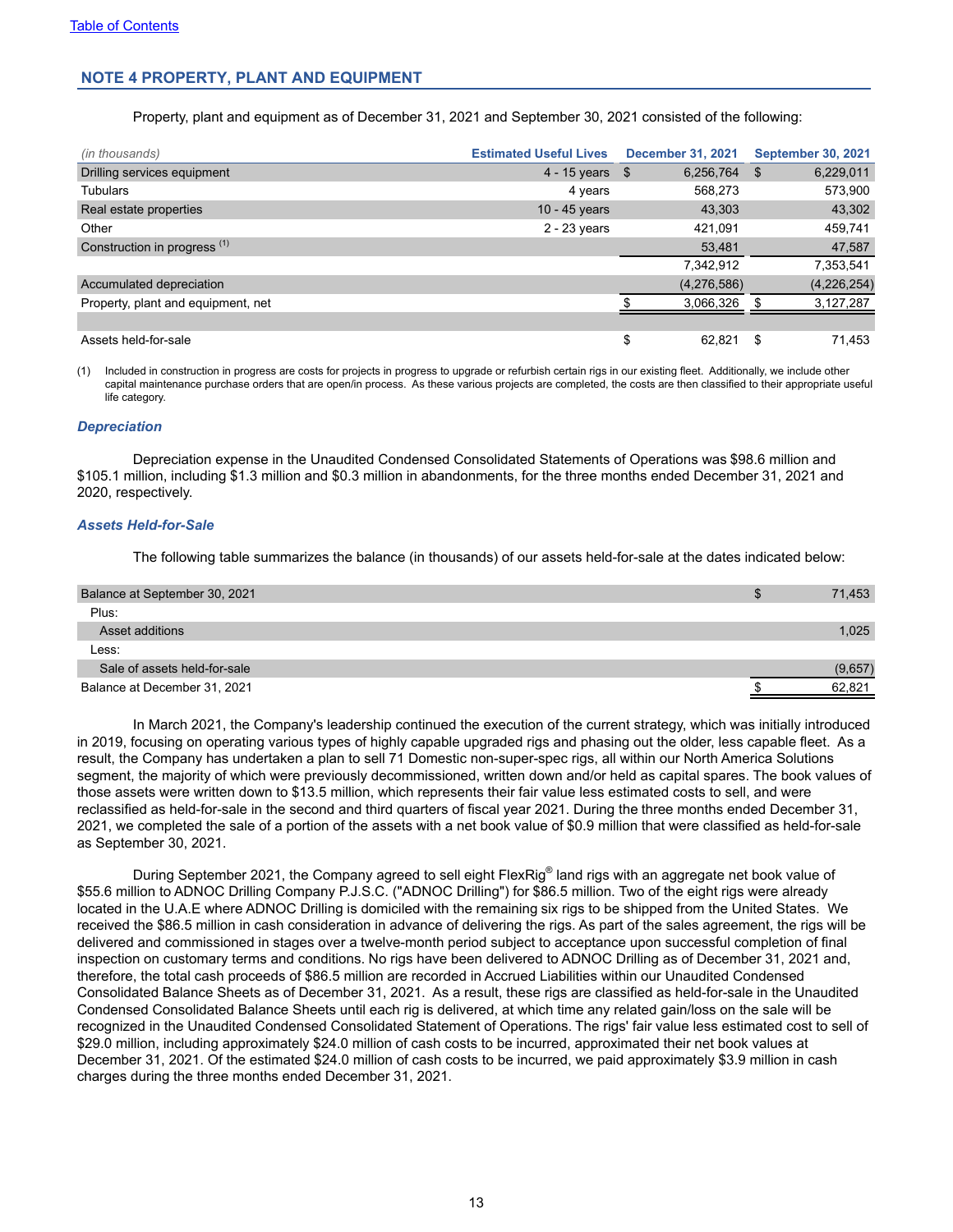During the fiscal year ended September 30, 2021, we formalized a plan to sell assets related to two of our lower margin service offerings, trucking and casing running assets, which contributed approximately 2.8 percent to our consolidated revenue during fiscal year 2021, all within our North America Solutions segment. The combined net book values of these assets of \$23.2 million were written down to their combined fair value less estimated cost to sell of \$8.8 million, and were reclassified as held-for-sale during the fourth quarter of fiscal year 2021.

During the three months ended December 31, 2021, we closed on the sale of these assets in two separate transactions. The sale of our trucking assets was completed on November 3, 2021 while the sale of our casing running assets was completed on November 15, 2021 for total consideration less costs to sell of \$6.0 million, in addition to the possibility of future earnout revenue, resulting in a loss of \$3.4 million. Losses related to the sale of these assets are recorded in Other (Gain) Loss on Sale of Assets within our Unaudited Condensed Consolidated Statements of Operations.

During the three months ended December 31, 2021, we identified two partial rig substructures and two international FlexRig<sup>®</sup> drilling rigs that met the asset held-for-sale criteria and were reclassified as assets held-for-sale on our Unaudited Condensed Consolidated Balance Sheets. The combined net book value of the rig substructures of \$2.0 million were written down to their estimated scrap value of \$0.1 million, resulting in a non-cash impairment charge of \$1.9 million within our North America Solutions segment during the three months ended December 31, 2021 in the Unaudited Condensed Consolidated Statement of Operations. In conjunction with establishing a plan to sell the two international FlexRig® drilling rigs, we recognized a non-cash impairment charge of \$2.5 million within our International Solutions segment during the three months ended December 31, 2021 in the Unaudited Condensed Consolidated Statement of Operations, as the rigs aggregate net book value of \$3.4 million exceeded the fair value of the rigs less estimated cost to sell of \$0.9 million.

The significant assumptions utilized in the valuation were based on our intended method of disposal, historical sales of similar assets, and market quotes and are classified as Level 2 and Level 3 inputs by ASC Topic 820, Fair Value Measurement and Disclosures. Although we believe the assumptions used in our analysis are reasonable and appropriate, different assumptions and estimates could materially impact the analysis and our resulting conclusion.

#### *Gain/Loss on Sale of Assets*

During the three months ended December 31, 2021, we had a gain of \$5.3 million related to customer reimbursement for the replacement value of lost or damaged drill pipe. Gains related to these asset sales are recorded in Gain on Reimbursement of Drilling Equipment within our Unaudited Condensed Consolidated Statements of Operations. During the same fiscal period, we also closed on the sale of our trucking and casing running assets as mentioned above.

During the three months ended December 31, 2020, completed the sale of an offshore platform rig within our Offshore Gulf of Mexico operating segment for total consideration of \$12.0 million with an aggregate net book value of \$2.8 million, resulting in a gain of \$9.2 million and recorded in Other (Gain) Loss on Sale of Assets within our Unaudited Condensed Consolidated Statements of Operations. We also had a gain of \$2.2 million on asset sales related to customer reimbursement for the replacement value of drill pipe damaged or lost in drilling operations. Gains related to these asset sales are recorded in Gain on Reimbursement of Drilling Equipment within our Unaudited Condensed Consolidated Statements of Operations.

### **NOTE 5 GOODWILL AND INTANGIBLE ASSETS**

#### *Goodwill*

Goodwill represents the excess of the purchase price over the fair values of the assets acquired and liabilities assumed in a business combination, at the date of acquisition. Goodwill is not amortized but is tested for potential impairment at the reporting unit level, at a minimum on an annual basis, or when indications of potential impairment exist. All of our goodwill is within our North America Solutions reportable segment.

During the three months ended December 31, 2021, we had no additions or impairments to goodwill. As of December 31, 2021 and September 30, 2021, the goodwill balance was \$45.7 million.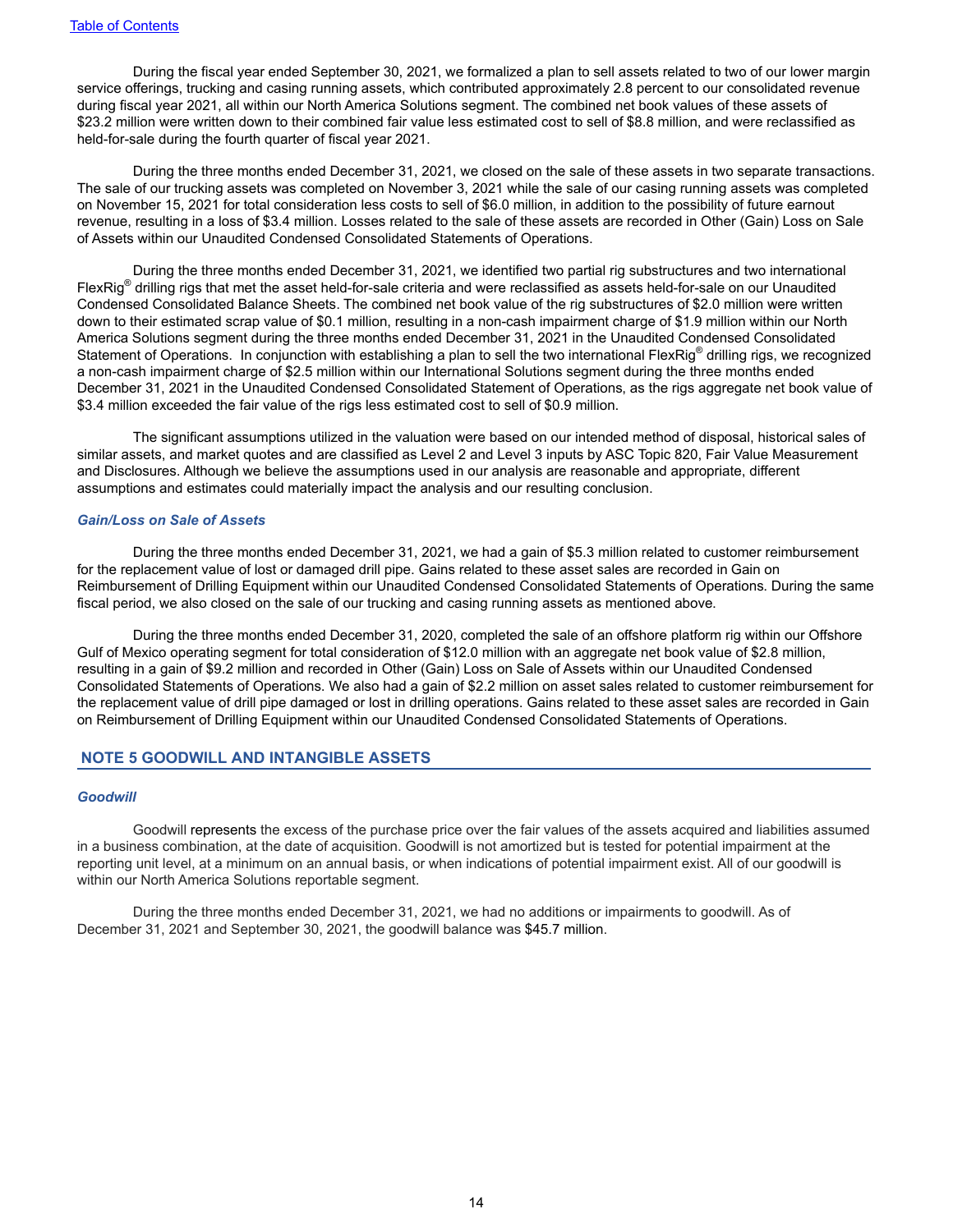### *Intangible Assets*

Finite-lived intangible assets are amortized using the straight-line method over the period in which these assets contribute to our cash flows and are evaluated for impairment in accordance with our policies for valuation of long-lived assets. All of our intangible assets are within our North America Solutions reportable segment. Intangible assets consist of the following:

|                                |                                                                       |                                           |   | <b>December 31, 2021</b>                  |   |            |   |                                           | <b>September 30, 2021</b>                 |   |            |
|--------------------------------|-----------------------------------------------------------------------|-------------------------------------------|---|-------------------------------------------|---|------------|---|-------------------------------------------|-------------------------------------------|---|------------|
| (in thousands)                 | <b>Weighted</b><br>Average<br><b>Estimated</b><br><b>Useful Lives</b> | <b>Gross</b><br><b>Carrying</b><br>Amount |   | <b>Accumulated</b><br><b>Amortization</b> |   | <b>Net</b> |   | <b>Gross</b><br><b>Carrying</b><br>Amount | <b>Accumulated</b><br><b>Amortization</b> |   | <b>Net</b> |
| Finite-lived intangible asset: |                                                                       |                                           |   |                                           |   |            |   |                                           |                                           |   |            |
| Developed technology           | 15 years                                                              | \$<br>89,096                              | S | 23.671                                    | S | 65.425     | S | 89.096                                    | \$<br>22,182                              | S | 66,914     |
| Intellectual property          | 13 years                                                              | 1.500                                     |   | 244                                       |   | 1.256      |   | 1.500                                     | 216                                       |   | 1,284      |
| Trade name                     | 20 years                                                              | 5.865                                     |   | 1.237                                     |   | 4.628      |   | 5.865                                     | 1.158                                     |   | 4.707      |
| Customer relationships         | 5 years                                                               | 4,000                                     |   | 3,267                                     |   | 733        |   | 4.000                                     | 3,067                                     |   | 933        |
|                                |                                                                       | 100.461                                   |   | 28,419                                    |   | 72.042     |   | 100.461                                   | 26,623                                    |   | 73,838     |

Amortization expense in the Unaudited Condensed Consolidated Statements of Operations was \$1.8 million for both the three months ended December 31, 2021 and 2020. Amortization is estimated to be approximately \$5.4 million for the remainder of fiscal year 2022, approximately \$6.5 million for fiscal year 2023, and approximately \$6.4 million for fiscal years 2024, 2025 and 2026.

### **NOTE 6 DEBT**

We had the following unsecured long-term debt outstanding with maturities shown in the following table:

|                                         |                                     |     | <b>December 31, 2021</b>                                                  |    |                               |                       |     | <b>September 30, 2021</b>                                                        |      |                             |
|-----------------------------------------|-------------------------------------|-----|---------------------------------------------------------------------------|----|-------------------------------|-----------------------|-----|----------------------------------------------------------------------------------|------|-----------------------------|
| (in thousands)                          | Face<br><b>Amount</b>               |     | <b>Unamortized</b><br><b>Discount and</b><br><b>Debt Issuance</b><br>Cost |    | <b>Book</b><br><b>Value</b>   | Face<br><b>Amount</b> |     | <b>Unamortized</b><br><b>Discount and</b><br><b>Debt Issuance</b><br><b>Cost</b> |      | <b>Book</b><br><b>Value</b> |
| Unsecured senior notes:                 |                                     |     |                                                                           |    |                               |                       |     |                                                                                  |      |                             |
| Due March 19, 2025                      | \$<br>$\overbrace{\phantom{13333}}$ | \$  |                                                                           | \$ | $\overbrace{\phantom{13333}}$ | \$<br>487,148         | \$. | (3,662)                                                                          | - \$ | 483,486                     |
| Due September 29, 2031                  | 550,000                             |     | (7, 764)                                                                  |    | 542,236                       | 550,000               |     | (8,003)                                                                          |      | 541,997                     |
|                                         | 550,000                             |     | (7, 764)                                                                  |    | 542.236                       | 1,037,148             |     | (11,665)                                                                         |      | 1,025,483                   |
|                                         |                                     |     |                                                                           |    |                               |                       |     |                                                                                  |      |                             |
| Less long-term debt due within one year |                                     |     |                                                                           |    |                               | (487, 148)            |     | 3,662                                                                            |      | (483, 486)                  |
| Long-term debt                          | 550,000                             | \$. | (7, 764)                                                                  | -S | 542,236                       | 550,000               | .S  | (8,003)                                                                          |      | 541,997                     |
|                                         |                                     |     |                                                                           |    |                               |                       |     |                                                                                  |      |                             |

### *Senior Notes*

*2.90% Senior Notes due 2031* On September 29, 2021, we issued \$550.0 million aggregate principal amount of 2.90 percent 2031 Notes in an offering to persons reasonably believed to be qualified institutional buyers in the United States pursuant to Rule 144A under the Securities Act ("Rule 144A") and to certain non-U.S. persons in transactions outside the United States pursuant to Regulation S under the Securities Act ("Regulation S"). Interest on the 2031 Notes is payable semi-annually on March 29 and September 29 of each year, commencing on March 29, 2022. The 2031 Notes will mature on September 29, 2031 and bear interest at a rate of 2.90 percent per annum.

The indenture governing the 2031 Notes contains certain covenants that, among other things and subject to certain exceptions, limit the ability of the Company and its subsidiaries to incur certain liens; engage in sale and lease-back transactions; and consolidate, merge or transfer all or substantially all of the assets of the Company. The indenture governing the 2031 Notes also contains customary events of default with respect to the 2031 Notes.

*4.65% Senior Notes due 2025* On December 20, 2018, we issued approximately \$487.1 million in aggregate principal amount of the 2025 Notes. Interest on the 2025 Notes was payable semi-annually on March 15 and September 15 of each year, commencing on March 15, 2019. The debt issuance cost was being amortized straight-line over the stated life of the obligation, which approximated the effective interest method.

On September 27, 2021, the Company delivered a conditional notice of optional full redemption for all of the outstanding 2025 Notes at a redemption price calculated in accordance with the indenture governing the 2025 Notes, plus accrued and unpaid interest on the 2025 Notes to be redeemed. The Company financed the redemption of the 2025 Notes with the net proceeds from the offering of the 2031 Notes, together with cash on hand. The Company's obligation to redeem the 2025 Notes was conditioned upon the prior consummation of the issuance of the 2031 Notes, which was satisfied on September 29, 2021.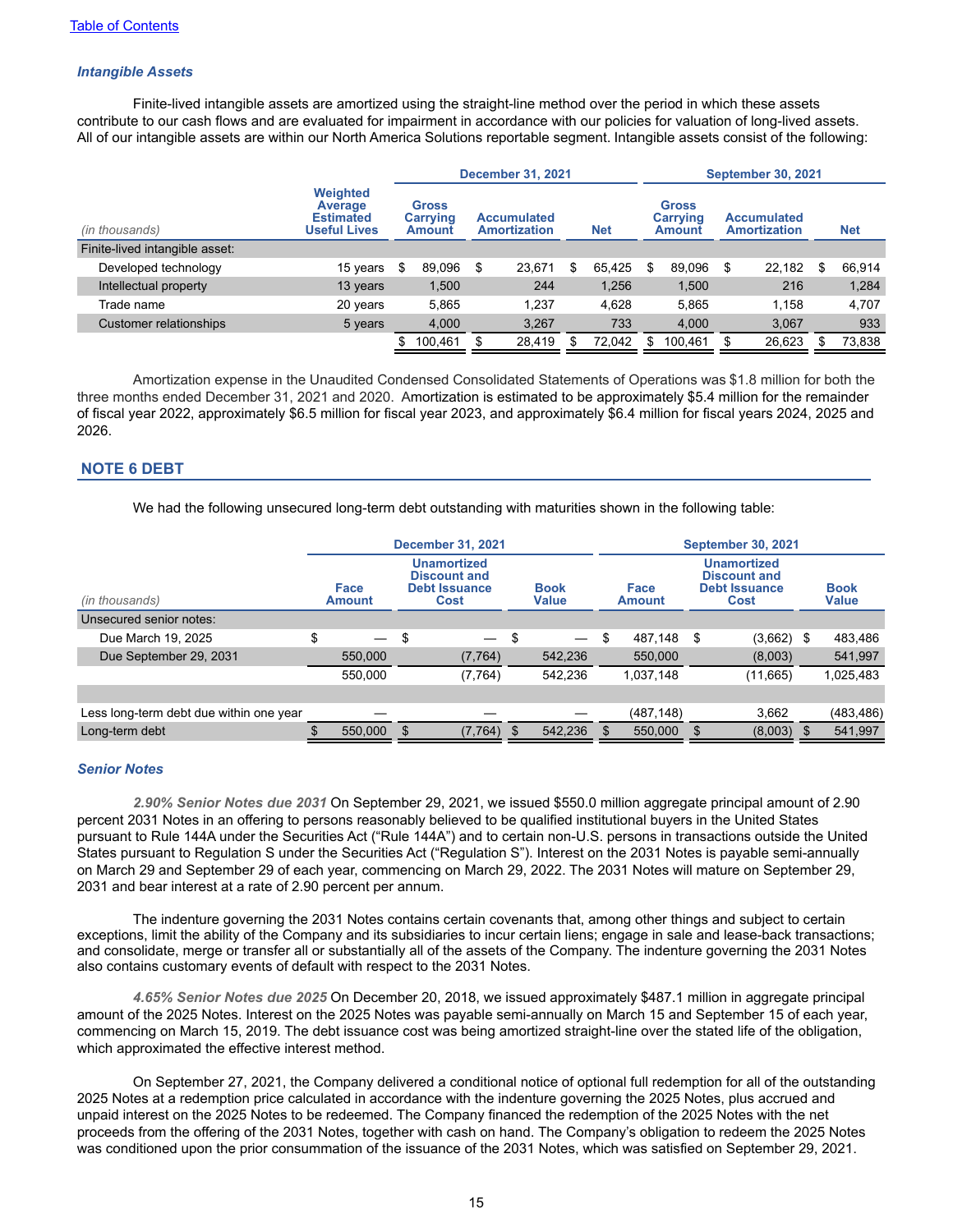On October 27, 2021, we redeemed all of the outstanding 2025 Notes. As a result, the associated make-whole premium of \$56.4 million and the write off of the unamortized discount and debt issuance costs of \$3.7 million were recognized during the first fiscal quarter of 2022 contemporaneously with the October 27, 2021 debt extinguishment and recorded in Loss on Extinguishment of Debt on our Unaudited Condensed Consolidated Statements of Operations.

#### *Credit Facilities*

On November 13, 2018, we entered into a credit agreement by and among the Company, as borrower, Wells Fargo Bank, National Association, as administrative agent, and the lenders party thereto, which was amended on November 13, 2019, providing for an unsecured revolving credit facility (as amended, the "2018 Credit Facility"), that was set to mature on November 13, 2024. On April 16, 2021, lenders with \$680.0 million of commitments under the 2018 Credit Facility exercised their option to extend the maturity of the 2018 Credit Facility from November 13, 2024 to November 12, 2025. No other terms of the 2018 Credit Facility were amended in connection with this extension. The remaining \$70.0 million of commitments under the 2018 Credit Facility will expire on November 13, 2024, unless extended by the applicable lender before such date.

The 2018 Credit Facility has \$750.0 million in aggregate availability with a maximum of \$75.0 million available for use as letters of credit. As of December 31, 2021, there were no borrowings or letters of credit outstanding, leaving \$750.0 million available to borrow under the 2018 Credit Facility. For a full description of the 2018 Credit Facility, see Note 7—Debt to the Consolidated Financial Statements in our 2021 Annual Report on Form 10-K.

As of December 31, 2021, we had five separate bi-lateral credit facilities with banks with an aggregate outstanding balance of \$30.4 million.

As of December 31, 2021, we also had a \$20.0 million unsecured standalone line of credit facility, for the purpose of obtaining the issuance of international letters of credit, bank guarantees, and performance bonds. Of the \$20.0 million, \$5.8 million of financial guarantees were outstanding as of December 31, 2021.

The applicable agreements for all unsecured debt contain additional terms, conditions and restrictions that we believe are usual and customary in unsecured debt arrangements for companies that are similar in size and credit quality. At December 31, 2021, we were in compliance with all debt covenants.

### **NOTE 7 INCOME TAXES**

We use an estimated annual effective tax rate for purposes of determining the income tax provision during interim reporting periods. In calculating our estimated annual effective tax rate, we consider forecasted annual pre-tax income and estimated permanent book versus tax differences. Adjustments to the effective tax rate and estimates could occur during the year as information and assumptions change which could include, but are not limited to, changes to forecasted amounts, estimates of permanent book versus tax differences, and changes to tax laws and rates.

Our income tax benefit from continuing operations for the three months ended December 31, 2021 and 2020 was \$7.6 million and \$18.1 million, respectively, resulting in effective tax rates of 12.8 percent and 18.9 percent, respectively. Effective tax rates differ from the U.S. federal statutory rate of 21.0 percent for the three months ended December 31, 2021 and 2020 primarily due to state and foreign income taxes, permanent non-deductible items and discrete adjustments. Additionally, the effective tax rate for the three months ended December 31, 2021 includes a federal tax benefit from the foreign-derived intangible income deduction. The discrete adjustments for the three months ended December 31, 2021 and 2020 are primarily due to tax expense related to equity compensation of \$3.5 million and \$4.1 million, respectively.

For the next 12 months, we cannot predict with certainty whether we will achieve ultimate resolution of any uncertain tax positions associated with our U.S. and international operations that could result in increases or decreases of our unrecognized tax benefits. However, we do not expect the increases or decreases to have a material effect on our results of continuing operations or financial position.

### **NOTE 8 SHAREHOLDERS' EQUITY**

The Company has an evergreen authorization from the Board of Directors for the repurchase of up to four million common shares in any calendar year. The repurchases may be made using our cash and cash equivalents or other available sources. During the three months ended December 31, 2021, we repurchased 2.5 million common shares at an aggregate cost of \$60.4 million, which are held as treasury shares. We had no repurchases of common shares during the three months ended December 31, 2020.

A cash dividend of \$0.25 per share was declared on September 1, 2021 for shareholders of record on November 23, 2021, and was paid on December 1, 2021. An additional cash dividend of \$0.25 per share was declared on December 10, 2021 for shareholders of record on February 11, 2022, payable on February 28, 2022. As a result, we recorded a dividend payable of \$26.8 million within Dividends Payable on our Unaudited Condensed Consolidated Balance Sheets as of December 31, 2021.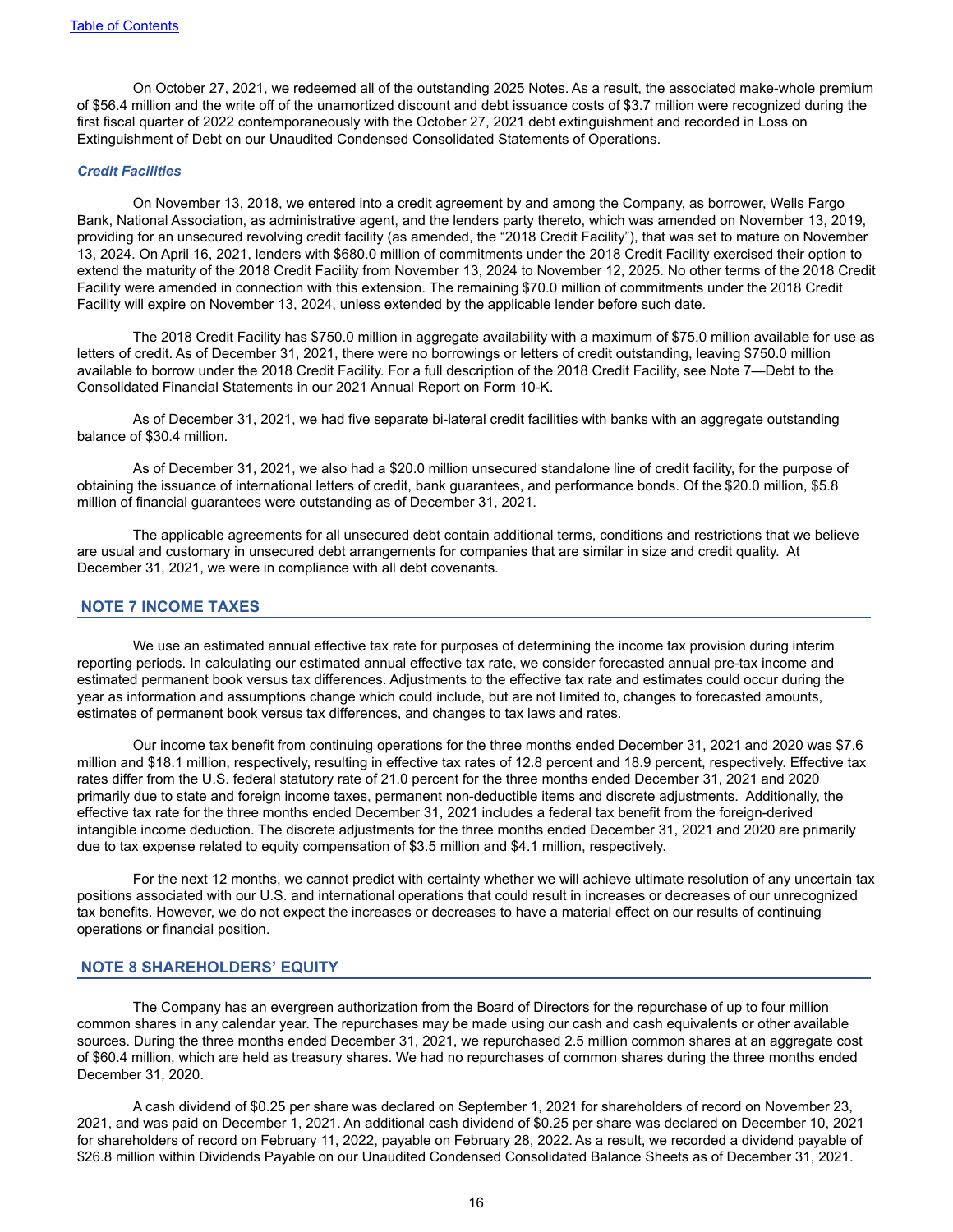#### *Accumulated Other Comprehensive Loss*

Components of accumulated other comprehensive loss were as follows:

| (in thousands)                  | December 31,<br>2021 | September 30,<br>2021 |
|---------------------------------|----------------------|-----------------------|
| Pre-tax amounts:                |                      |                       |
| Unrecognized net actuarial loss | $(25,761)$ \$        | (26, 268)             |
|                                 | (25, 761)            | (26, 268)             |
| After-tax amounts:              |                      |                       |
| Unrecognized net actuarial loss | (19, 850)            | (20, 244)             |
|                                 | (19, 850)            | (20, 244)             |

The following is a summary of the changes in accumulated other comprehensive loss, net of tax, related to the defined benefit pension plan for the three months ended December 31, 2021:

| (in thousands)                                                 | <b>Defined Benefit</b><br><b>Pension Plan</b> |
|----------------------------------------------------------------|-----------------------------------------------|
| Balance at beginning of period                                 | (20, 244)                                     |
| Activity during the period                                     |                                               |
| Amounts reclassified from accumulated other comprehensive loss | 394                                           |
| Net current-period other comprehensive income                  | 394                                           |
| Balance at December 31, 2021                                   | (19, 850)                                     |

## **NOTE 9 REVENUE FROM CONTRACTS WITH CUSTOMERS**

#### *Drilling Services Revenue*

The releases for rigs under term contracts result in early termination compensation owed to us, while releases for rigs under well-to-well contracts given outside the notification window provided for in the contract result in notification fees owed to us. During the three months ended December 31, 2021, we recognized no early termination revenue associated with term contracts compared to \$5.8 million during the three months ended December 31, 2020.

With most drilling contracts, we also receive payments contractually designated for the mobilization and demobilization of drilling rigs and other equipment to and from the client's drill site. Revenues associated with the mobilization and demobilization of our drilling rigs to and from the client's drill site do not relate to a distinct good or service. These revenues are deferred and recognized ratably over the related contract term that drilling services are provided. For any contracts that include a provision for pooled term days at contract inception, followed by the assignment of days to specific rigs throughout the contract term, we have elected, as a practical expedient, to recognize revenue in the amount to which the entity has a right to invoice, as permitted by ASC 606.

On November 12, 2021, we settled a drilling contract dispute related to drilling services provided from fiscal years 2016 through 2019 with YPF S.A. (Argentina) ("YPF"). The settlement required that YPF make a one-time cash payment to H&P in the amount of \$11.0 million and enter into drilling service contracts for three drilling rigs, each with multi-year terms. In addition, both parties were released of all outstanding claims against each other, and as a result, H&P recognized \$5.4 million in revenue primarily due to accrued disputed amounts. Total revenue recognized as a result of the settlement in the amount of \$16.4 million is included in Drilling Services Revenue within the International Solutions segment on our Unaudited Condensed Consolidated Statements of Operations for the three months ended December 31, 2021.

#### *Contract Costs*

We had capitalized fulfillment costs of \$7.0 million and \$4.3 million as of December 31, 2021 and September 30, 2021, respectively.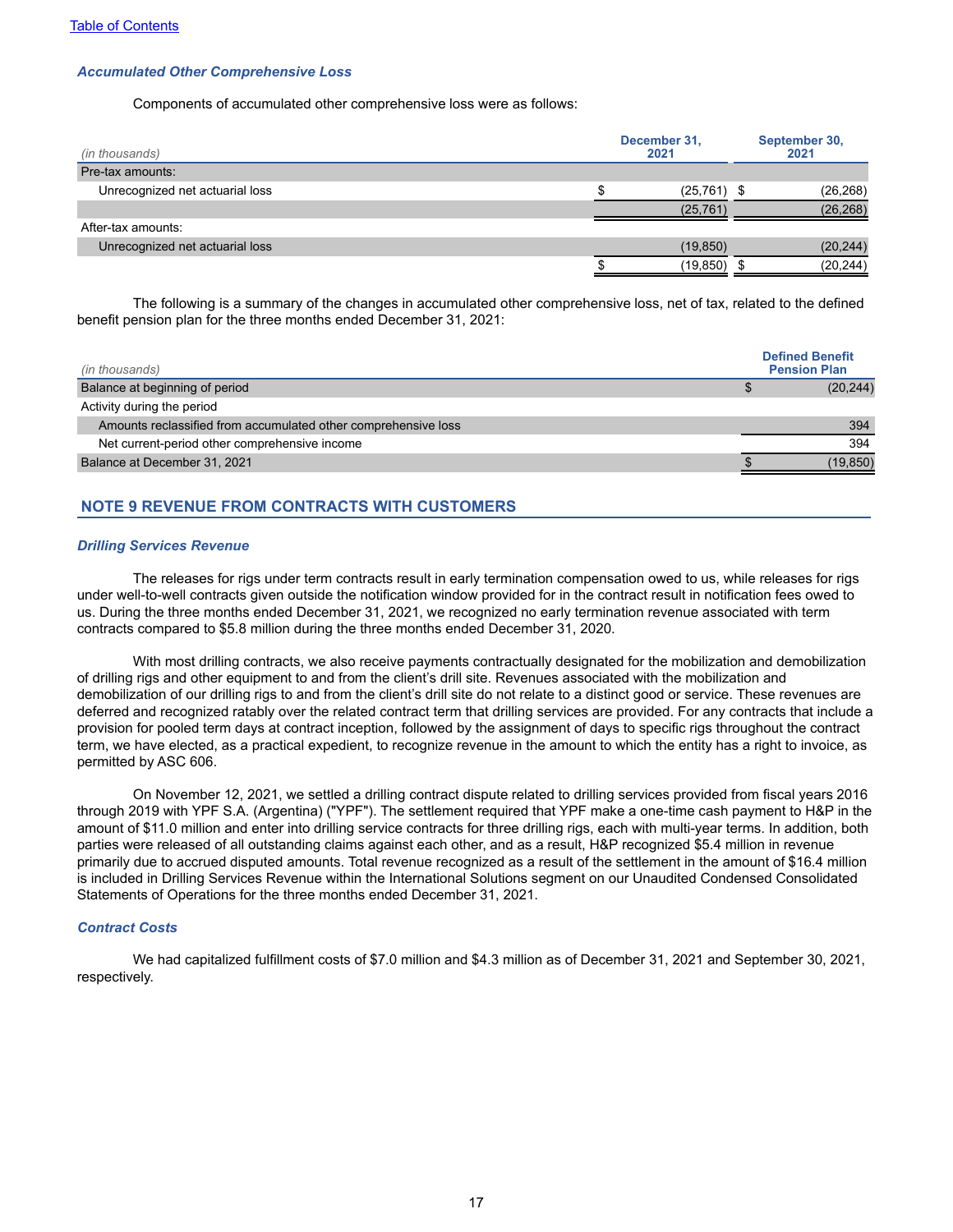#### *Remaining Performance Obligations*

The total aggregate transaction price allocated to the unsatisfied performance obligations, commonly referred to as backlog, as of December 31, 2021 was approximately \$723.5 million, of which approximately \$499.6 million is expected to be recognized during the remainder of fiscal year 2022, approximately \$168.7 million during fiscal year 2023, and approximately \$74.9 million during fiscal year 2024 and thereafter. These amounts do not include anticipated contract renewals. Additionally, contracts that currently contain month-to-month terms are represented in our backlog as one month of unsatisfied performance obligations. Our contracts are subject to cancellation or modification at the election of the customer; however, due to the level of capital deployed by our customers on underlying projects, we have not been materially adversely affected by contract cancellations or modifications in the past. However, the impact of the COVID-19 pandemic is inherently uncertain, and, as a result, the Company is unable to reasonably estimate the duration and ultimate impacts of the pandemic, including the effect it may have on our contractual obligations with our customers.

Subsequent to December 31, 2021, we received notice from an International Solutions customer of their intent to early terminate a fixed-term drilling services contract. Due to the notification being received subsequent to December 31, 2021, the backlog as of December 31, 2021 includes approximately \$22.0 million of future dayrate revenue related to this contract.

#### *Contract Assets and Liabilities*

The following tables summarize the balances of our contract assets (net of allowance for estimated credit losses) and liabilities at the dates indicated below:

| (in thousands)                                     | <b>December 31, 2021</b> |       | <b>September 30, 2021</b> |           |
|----------------------------------------------------|--------------------------|-------|---------------------------|-----------|
| Contract assets, net                               |                          | 4.784 |                           | 4,513     |
|                                                    |                          |       |                           |           |
| (in thousands)                                     |                          |       | <b>December 31, 2021</b>  |           |
| Contract liabilities balance at September 30, 2021 |                          |       |                           | 9,286     |
| Payment received/accrued and deferred              |                          |       |                           | 14.218    |
| Revenue recognized during the period               |                          |       |                           | (11, 073) |
| Contract liabilities balance at December 31, 2021  |                          |       |                           | 12,431    |
|                                                    |                          |       |                           |           |

## **NOTE 10 STOCK-BASED COMPENSATION**

A summary of compensation cost for stock-based payment arrangements recognized in drilling services operating expense, research and development expense and selling, general and administrative expense on our Unaudited Condensed Consolidated Statements of Operations is as follows:

|                                     |  | <b>Three Months Ended December 31,</b> |  |       |  |
|-------------------------------------|--|----------------------------------------|--|-------|--|
| (in thousands)                      |  | 2021                                   |  | 2020  |  |
| Stock-based compensation expense    |  |                                        |  |       |  |
| Drilling services operating         |  | 1.240                                  |  | 1.763 |  |
| Research and development            |  | 353                                    |  | 335   |  |
| Selling, general and administrative |  | 4.625                                  |  | 5.353 |  |
|                                     |  | 6,218                                  |  | 7.451 |  |

#### *Restricted Stock*

A summary of the status of our restricted stock awards as of December 31, 2021 and changes in non-vested restricted stock outstanding during the three months then ended is presented below:

| (in thousands, except per share amounts)                      | Shares (1) | <b>Weighted Average</b><br><b>Grant Date Fair</b><br><b>Value per Share</b> |
|---------------------------------------------------------------|------------|-----------------------------------------------------------------------------|
| Non-vested restricted stock outstanding at September 30, 2021 | 1.412      | 37.36                                                                       |
| Granted                                                       | 689        | 24.87                                                                       |
| Vested $(2)$                                                  | (535)      | 41.25                                                                       |
| Forfeited                                                     | (3)        | 28.70                                                                       |
| Non-vested restricted stock outstanding at December 31, 2021  | 1,563      | 30.54                                                                       |

(1) Restricted stock shares include restricted phantom stock units under our Director Deferred Compensation Plan. These phantom stock units confer the economic benefits of owning company stock without the actual ownership, transfer or issuance of any shares. During the three months ended December 31, 2021, no restricted phantom stock units were granted or vested.

(2) The number of restricted stock awards vested includes shares that we withheld on behalf of our employees to satisfy the statutory tax withholding requirements.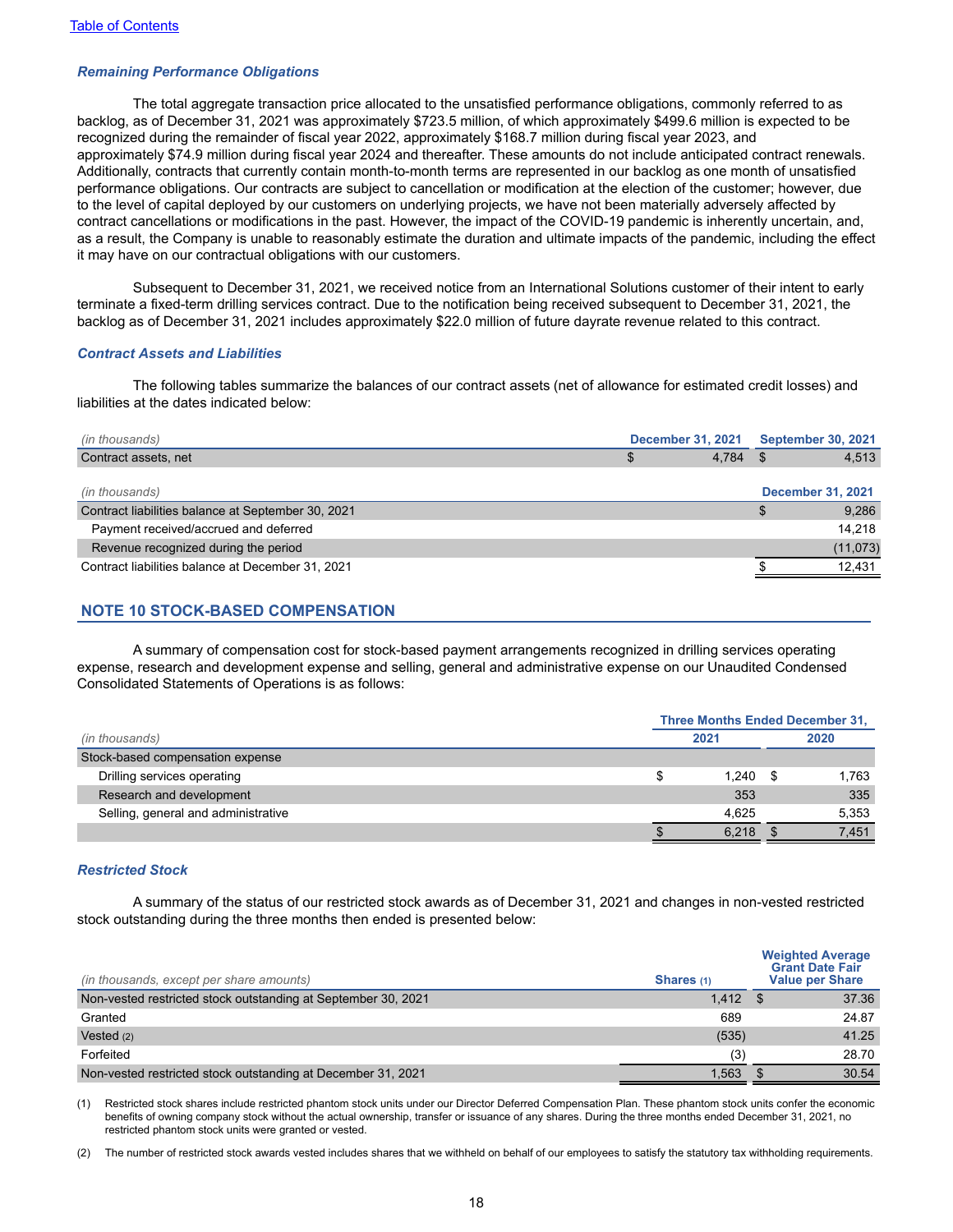## *Performance Units*

A summary of the status of our performance-vested restricted share units ("performance units") as of December 31, 2021 and changes in non-vested performance units outstanding during the three months ended is presented below:

| (in thousands, except per share amounts)                               | <b>Performance Units</b> | <b>Weighted Average</b><br><b>Grant Date Fair</b><br><b>Value per</b><br><b>Performance Unit</b> |
|------------------------------------------------------------------------|--------------------------|--------------------------------------------------------------------------------------------------|
| Non-vested performance units outstanding at September 30, 2021         | 699                      | 41.55                                                                                            |
| Granted                                                                | 227                      | 30.12                                                                                            |
| Dividend equivalent right performance units credited                   | q                        | 41.55                                                                                            |
| Non-vested performance units outstanding at December 31, 2021 $_{(1)}$ | 935                      | 38.77                                                                                            |

(1) Of the total non-vested performance units at the end of the period, specified performance criteria has been achieved with respect to 291,786 performance units which is calculated based on the payout percentage for the completed performance period. The vesting and number of the remainder of non-vested performance units reflected at the end of the period is contingent upon our achievement of specified target performance criteria. If we meet the specified maximum performance criteria, approximately 341,233 additional performance units could vest or become eligible to vest.

Subject to the terms and conditions set forth in the applicable performance share unit award agreements and the 2020 Plan, grants of performance units are subject to a vesting period of three years (the "Vesting Period") that is dependent on the achievement of certain performance goals. Such performance unit grants consist of two separate components. Performance units that comprise the first component are subject to a three-year performance cycle. Performance units that comprise the second component are further divided into three separate tranches, each of which is subject to a separate one-year performance cycle within the full three-year performance cycle. The vesting of the performance units is generally dependent on (i) the achievement of the Company's total shareholder return ("TSR") performance goals relative to the TSR achievement of a peer group of companies (the "Peer Group") over the applicable performance cycle, and (ii) the continued employment of the recipient of the performance unit award throughout the Vesting Period. The vesting period for the performance share units granted in December 2018 ended on December 31, 2021 and the performance units eligible to vest were settled in shares of common stock in January 2022. Stock-based compensation expense related to these grants has been fully recognized as of December 31, 2021.

## **NOTE 11 EARNINGS (LOSSES) PER COMMON SHARE**

ASC 260, Earnings per Share, requires companies to treat unvested share-based payment awards that have nonforfeitable rights to dividends or dividend equivalents as a separate class of securities in calculating earnings per share. We have granted and expect to continue to grant to employees restricted stock grants that contain non-forfeitable rights to dividends. Such grants are considered participating securities under ASC 260. As such, we are required to include these grants in the calculation of our basic earnings per share and calculate basic earnings per share using the two-class method. The twoclass method of computing earnings per share is an earnings allocation formula that determines earnings per share for each class of common stock and participating security according to dividends declared (or accumulated) and participation rights in undistributed earnings.

Basic earnings per share is computed utilizing the two-class method and is calculated based on the weighted-average number of common shares outstanding during the periods presented.

Diluted earnings per share is computed using the weighted-average number of common and common equivalent shares outstanding during the periods utilizing the two-class method for stock options, non-vested restricted stock and performance units.

Under the two-class method of calculating earnings per share, dividends paid and a portion of undistributed net income, but not losses, are allocated to unvested restricted stock grants that receive dividends, which are considered participating securities.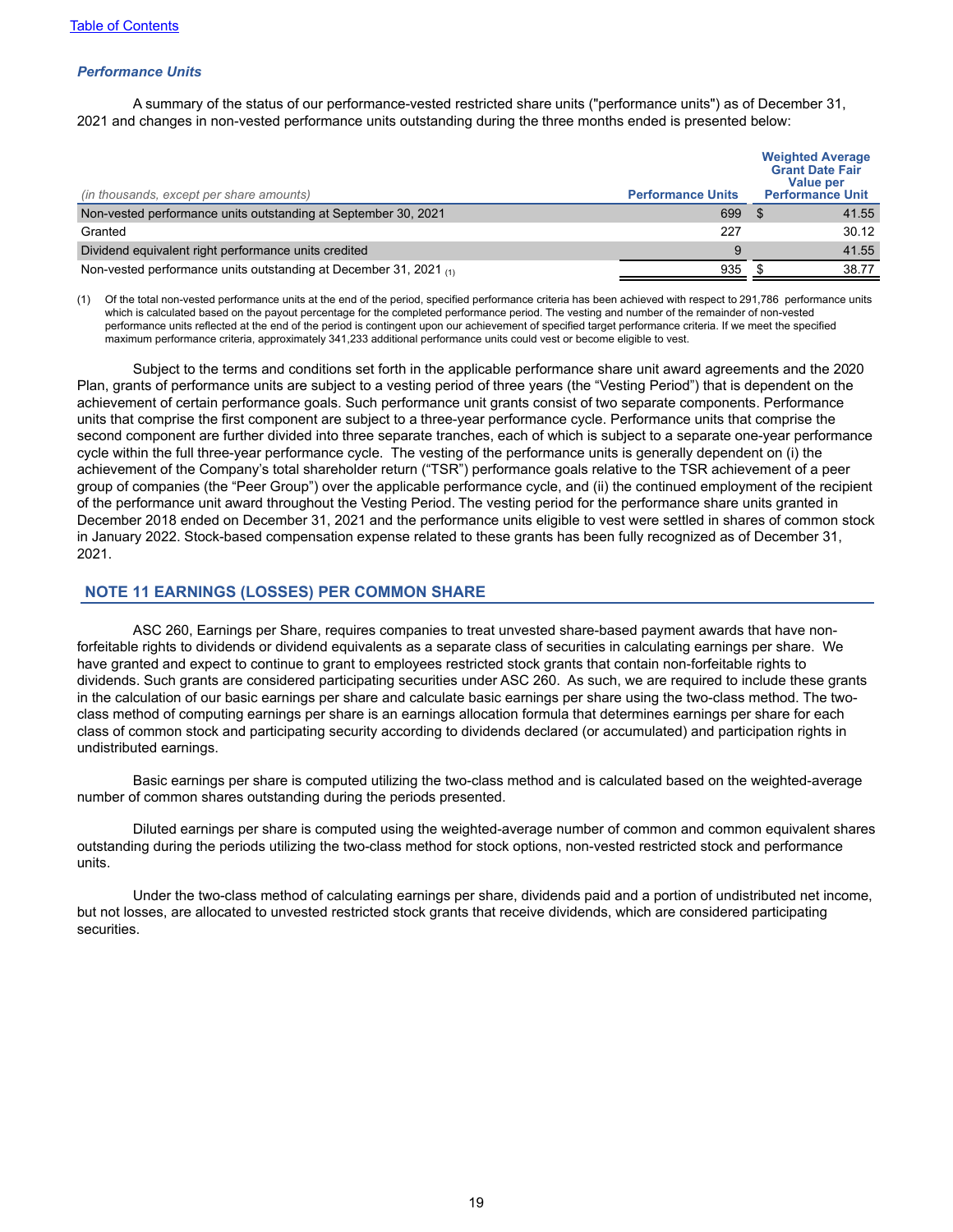### The following table sets forth the computation of basic and diluted earnings (loss) per share:

|                                                                                      |               | <b>Three Months Ended</b><br>December 31, |      |           |
|--------------------------------------------------------------------------------------|---------------|-------------------------------------------|------|-----------|
| (in thousands, except per share amounts)                                             |               | 2021                                      |      | 2020      |
| Numerator:                                                                           |               |                                           |      |           |
| Loss from continuing operations                                                      | \$            | $(51,331)$ \$                             |      | (77, 924) |
| Income (loss) from discontinued operations                                           |               | (31)                                      |      | 7,493     |
| Net loss                                                                             |               | (51, 362)                                 |      | (70, 431) |
| Adjustment for basic earnings (loss) per share                                       |               |                                           |      |           |
| Earnings allocated to unvested shareholders                                          |               | (374)                                     |      | (361)     |
| Numerator for basic earnings (loss) per share:                                       |               |                                           |      |           |
| From continuing operations                                                           |               | (51, 705)                                 |      | (78, 285) |
| From discontinued operations                                                         |               | (31)                                      |      | 7,493     |
|                                                                                      |               | (51, 736)                                 |      | (70, 792) |
|                                                                                      |               |                                           |      |           |
| Numerator for diluted earnings (loss) per share:                                     |               |                                           |      |           |
| From continuing operations                                                           |               | (51,705)                                  |      | (78, 285) |
| From discontinued operations                                                         |               | (31)                                      |      | 7,493     |
|                                                                                      | \$            | (51, 736)                                 | \$   | (70, 792) |
| Denominator:                                                                         |               |                                           |      |           |
| Denominator for basic earnings (loss) per share - weighted-average shares            |               | 107,571                                   |      | 107,617   |
| Effect of dilutive shares from stock options, restricted stock and performance units |               |                                           |      |           |
| Denominator for diluted earnings (loss) per share - adjusted weighted-average shares |               | 107,571                                   |      | 107,617   |
|                                                                                      |               |                                           |      |           |
| Basic earnings (loss) per common share:                                              |               |                                           |      |           |
| Loss from continuing operations                                                      | \$            | (0.48)                                    | - \$ | (0.73)    |
| Income from discontinued operations                                                  |               |                                           |      | 0.07      |
| Net loss                                                                             | \$            | (0.48)                                    | \$   | (0.66)    |
| Diluted earnings (loss) per common share:                                            |               |                                           |      |           |
| Loss from continuing operations                                                      | \$            | (0.48)                                    | -\$  | (0.73)    |
| Income from discontinued operations                                                  |               |                                           |      | 0.07      |
| Net loss                                                                             | $\frac{1}{2}$ | (0.48)                                    | \$   | (0.66)    |
|                                                                                      |               |                                           |      |           |

We had a net loss for all periods presented above. Accordingly, our diluted loss per share calculation was equivalent to our basic loss per share calculation since diluted loss per share excluded any assumed exercise of equity awards. These were excluded because they were deemed to be anti-dilutive, meaning their inclusion would have reduced the reported net loss per share in the applicable period.

The following potentially dilutive average shares attributable to outstanding equity awards were excluded from the calculation of diluted earnings (loss) per share because their inclusion would have been anti-dilutive:

|                                                       | <b>Three Months Ended</b><br>December 31. |       |
|-------------------------------------------------------|-------------------------------------------|-------|
| (in thousands, except per share amounts)              | 2021                                      | 2020  |
| Potentially dilutive shares excluded as anti-dilutive | 2.891                                     | 4.494 |
| Weighted-average price per share                      | 58.22                                     | 55.61 |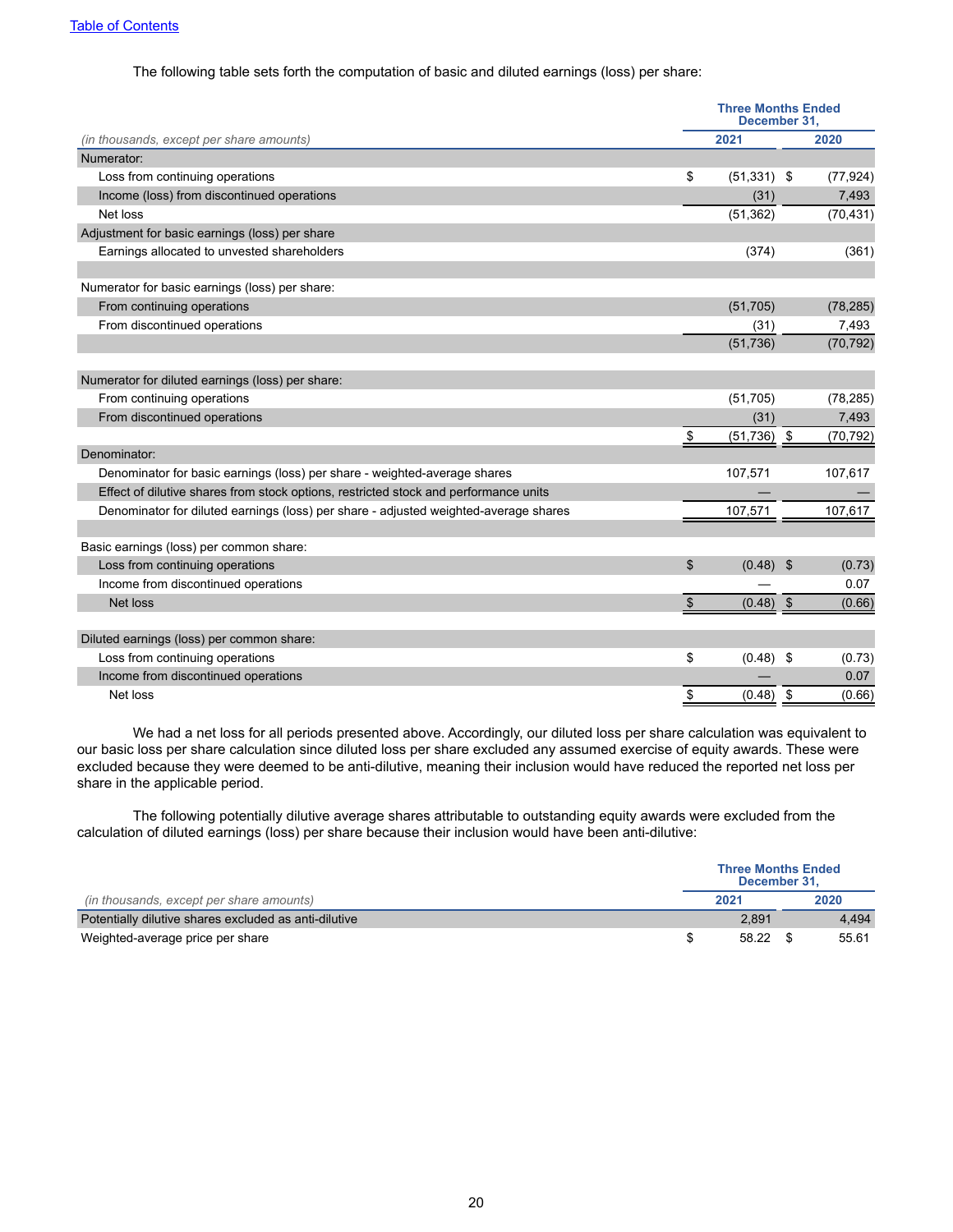## **NOTE 12 FAIR VALUE MEASUREMENT OF FINANCIAL INSTRUMENTS**

We have certain assets and liabilities that are required to be measured and disclosed at fair value. Fair value is defined as the exchange price that would be received to sell an asset or paid to transfer a liability (an exit price) in the principal or most advantageous market for the asset or liability in an orderly transaction between market participants at the measurement date. We use the fair value hierarchy established in ASC 820-10 to measure fair value to prioritize the inputs:

- Level 1 Quoted prices (unadjusted) in active markets for identical assets or liabilities that the reporting entity can access at the measurement date.
- Level 2 Observable inputs, other than quoted prices included in Level 1, such as quoted prices for similar assets or liabilities in active markets; quoted prices for similar assets and liabilities in markets that are not active; or other inputs that are observable or can be corroborated by observable market data.
- Level 3 Unobservable inputs that are supported by little or no market activity and that are significant to the fair value of the assets or liabilities. This includes pricing models, discounted cash flow methodologies and similar techniques that use significant unobservable inputs.

The Company's assessment of the significance of a particular input to the fair value measurement in its entirety requires judgment and considers factors specific to the asset or liability.

### *Recurring Fair Value Measurements*

The following tables summarize our financial assets and liabilities measured at fair value on a recurring basis and indicate the level in the fair value hierarchy in which we classify the fair value measurement.

|                                               |                |                   |                | <b>December 31, 2021</b>  |                |                    |             |
|-----------------------------------------------|----------------|-------------------|----------------|---------------------------|----------------|--------------------|-------------|
| (in thousands)                                |                | <b>Fair Value</b> |                | Level 1                   |                | Level <sub>2</sub> | Level 3     |
| <b>Assets</b>                                 |                |                   |                |                           |                |                    |             |
| Short-term investments:                       |                |                   |                |                           |                |                    |             |
| Corporate debt securities                     | \$             | 203,401           | $\mathfrak{S}$ | $\overline{\phantom{0}}$  | $\mathfrak{S}$ | 203,401            | \$          |
| U.S. government and federal agency securities |                | 3,667             |                | 3,667                     |                |                    |             |
| Total short-term investments                  |                | 207,068           |                | 3,667                     |                | 203,401            |             |
| Investments:                                  |                |                   |                |                           |                |                    |             |
| Non-qualified supplemental savings plan       |                | 19,455            |                | 19,455                    |                |                    |             |
| Equity and debt securities                    |                | 17,502            |                | 14,002                    |                |                    | 3,500       |
| Equity investment in ADNOC Drilling           |                | 147,786           |                | 147,786                   |                |                    |             |
| <b>Total investments</b>                      |                | 184,743           |                | 181,243                   |                |                    | 3,500       |
|                                               |                |                   |                |                           |                |                    |             |
| <b>Liabilities</b>                            |                |                   |                |                           |                |                    |             |
| Contingent consideration                      | \$             | 3,096             | \$             |                           | \$             |                    | \$<br>3,096 |
|                                               |                |                   |                |                           |                |                    |             |
|                                               |                |                   |                | <b>September 30, 2021</b> |                |                    |             |
| (in thousands)                                |                | <b>Fair Value</b> |                | Level 1                   |                | Level <sub>2</sub> | Level 3     |
| <b>Assets</b>                                 |                |                   |                |                           |                |                    |             |
| Short-term investments:                       |                |                   |                |                           |                |                    |             |
| Corporate debt securities                     | $\mathfrak{S}$ | 192,950           | $\mathfrak{F}$ | $\overline{\phantom{0}}$  | $\mathfrak{S}$ | 192,950            | \$          |
| U.S. government and federal agency securities |                | 5,750             |                | 5,750                     |                |                    |             |
| Total short-term investments                  |                | 198,700           |                | 5,750                     |                | 192,950            |             |
|                                               |                |                   |                |                           |                |                    |             |
| Investments:                                  |                |                   |                |                           |                |                    |             |
| Non-qualified supplemental savings plan       |                | 18,221            |                | 18,221                    |                |                    |             |
| Equity and debt securities                    |                | 14,358            |                | 13,858                    |                |                    | 500         |
| Cornerstone investment in ADNOC Drilling      |                | 100,000           |                | 100,000                   |                |                    |             |
| <b>Total investments</b>                      |                | 132,579           |                | 132,079                   |                |                    | 500         |
| <b>Liabilities</b>                            |                |                   |                |                           |                |                    |             |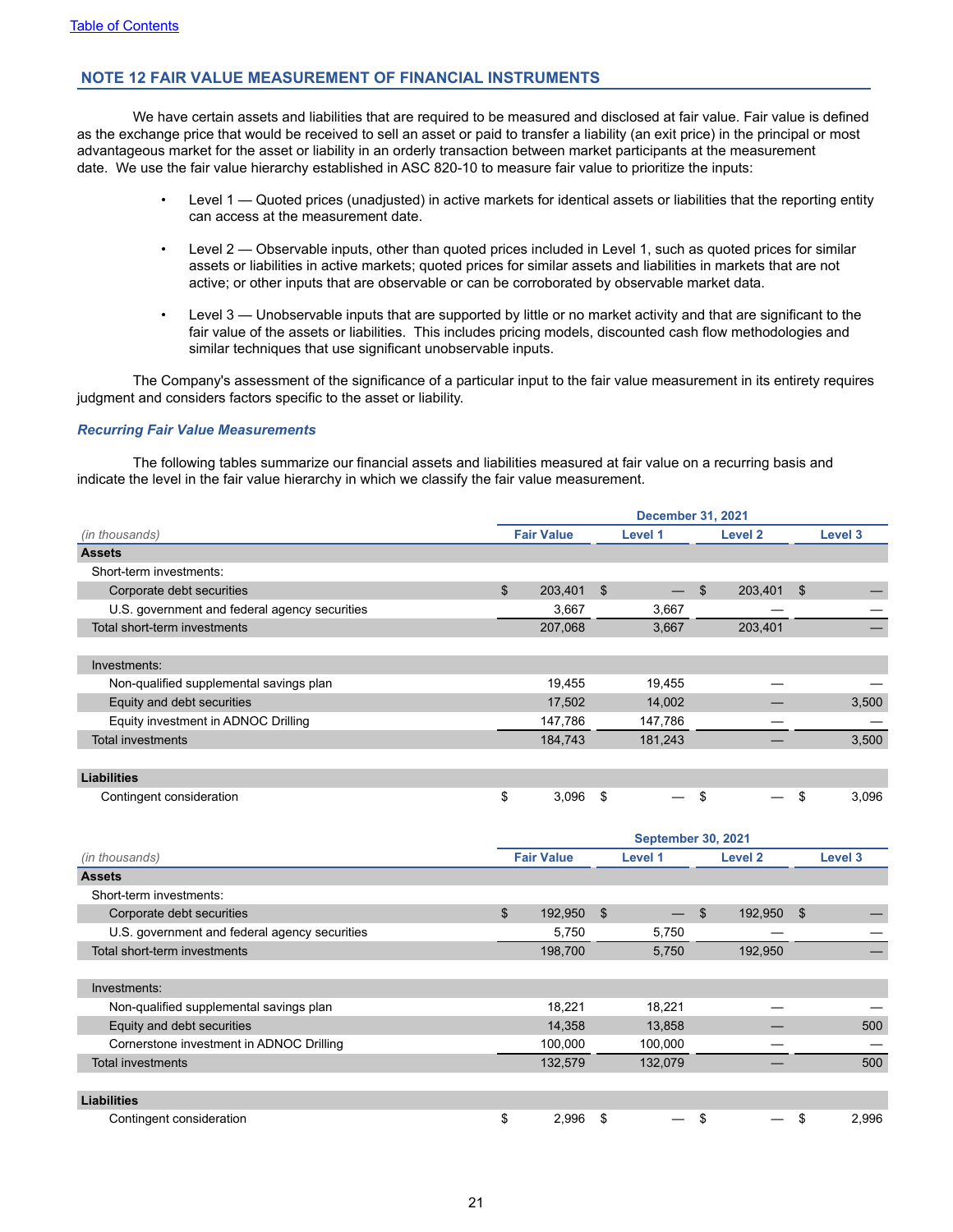Short-term investments include securities classified as trading securities. Both realized and unrealized gains and losses on trading securities are included in other income (expense) in the Unaudited Condensed Consolidated Statements of Operations. The securities are recorded at fair value. Level 1 inputs include U.S. agency issued debt securities with active markets and money market funds. For these items, quoted current market prices are readily available. Level 2 inputs included corporate bonds measured using broker quotations that utilize observable market inputs.

Our long-term investments include debt and equity securities and assets held in a Non-Qualified Supplemental Savings Plan ("Savings Plan"). Our assets that we hold in the Savings Plan are comprised of mutual funds that are measured using Level 1 inputs. Additionally we hold equity securities in Schlumberger, Ltd., which is classified as Level 1 and based on the quoted stock price. Our long-term debt securities are classified as available-for-sale and considered a Level 3 input based on the absence of market activity.

During September 2021, the Company made a \$100.0 million cornerstone investment in ADNOC Drilling in advance of its announced IPO, representing 159.7 million shares of ADNOC Drilling, equivalent to a one percent ownership stake and subject to a three-year lockup period. ADNOC Drilling's IPO was completed on October 3, 2021 and its shares are listed and traded on the Abu Dhabi Securities Exchange (ADX). Our investment is classified as a long-term equity investment within Investments in our Unaudited Condensed Consolidated Balance Sheets. We have applied the guidance in Topic 820, Fair Value Measurement, in the initial accounting of the transaction and the subsequent revaluation of the investment balance, concluding that a contractual restriction on the sale of an equity security that is publicly traded is not considered in measuring fair value. During the three months ended December 31, 2021, we recognized a gain of \$47.8 million in our Unaudited Condensed Consolidated Statement of Operations. As of December 31, 2021, this investment is classified as a Level 1 investment and based on the quoted stock price on the Abu Dhabi Securities Exchange, without applying a discount factor.

Our financial liabilities measured using Level 3 unobservable inputs primarily consist of potential earnout payments associated with our business acquisitions in fiscal year 2019. The contingent considerations are recorded in Accrued Liabilities and Other Noncurrent Liabilities in the Unaudited Condensed Consolidated Balance Sheets based on the expected timing of the milestone achievement. The following table reconciles changes in the fair value for the periods presented below:

| 2020<br>2021<br>(in thousands)<br>Liabilities at beginning of period<br>2,996 |       |
|-------------------------------------------------------------------------------|-------|
|                                                                               |       |
|                                                                               | 9,123 |
| 500<br>Additions                                                              |       |
| Total gains or losses:                                                        |       |
| Included in earnings<br>(150)                                                 | 100   |
| Settlements <sup>1</sup><br>(250)                                             | (250) |
| Liabilities at end of period<br>3,096                                         | 8,973 |

(1) Settlements represent earnout payments that have been paid or earned during the period.

#### *Nonrecurring Fair Value Measurements*

We have certain assets that are subject to measurement at fair value on a nonrecurring basis. For these nonfinancial assets, measurement at fair value in periods subsequent to their initial recognition is applicable if they are determined to be impaired. These assets generally include assets held-for-sale, property, plant and equipment, goodwill, intangible assets, and operating lease right-of-use assets. If measured at fair value in the Unaudited Condensed Consolidated Balance Sheets, these would generally be classified within Level 2 or 3 of the fair value hierarchy. Further details on any changes in valuation of these assets is provided in their respective footnotes.

 We also hold various other equity securities without readily determinable fair values that are classified as Level 3. These equity securities are measured at cost, less any impairments on a nonrecurring basis. As of December 31, 2021, the carrying value of these assets were equal to their fair value as no impairments have been taken to date. The following tables summarize our financial assets measured at fair value on a non-recurring basis:

|                   |                   | <b>December 31, 2021</b> |                                  |             |  |  |  |  |  |  |  |
|-------------------|-------------------|--------------------------|----------------------------------|-------------|--|--|--|--|--|--|--|
| (in thousands)    | <b>Fair Value</b> | <b>Level 1</b>           | Level 2                          | Level 3     |  |  |  |  |  |  |  |
| Investments:      |                   |                          |                                  |             |  |  |  |  |  |  |  |
| Equity securities | 8,881<br>\$       | - \$                     | — \$                             | 8,881<br>\$ |  |  |  |  |  |  |  |
|                   |                   |                          |                                  |             |  |  |  |  |  |  |  |
|                   |                   |                          | <b>September 30, 2021</b>        |             |  |  |  |  |  |  |  |
| (in thousands)    | <b>Fair Value</b> | Level 1                  | Level 2                          | Level 3     |  |  |  |  |  |  |  |
| Investments:      |                   |                          |                                  |             |  |  |  |  |  |  |  |
| Equity securities | \$<br>2,865       | - \$                     | - \$<br>$\overline{\phantom{0}}$ | 2,865<br>\$ |  |  |  |  |  |  |  |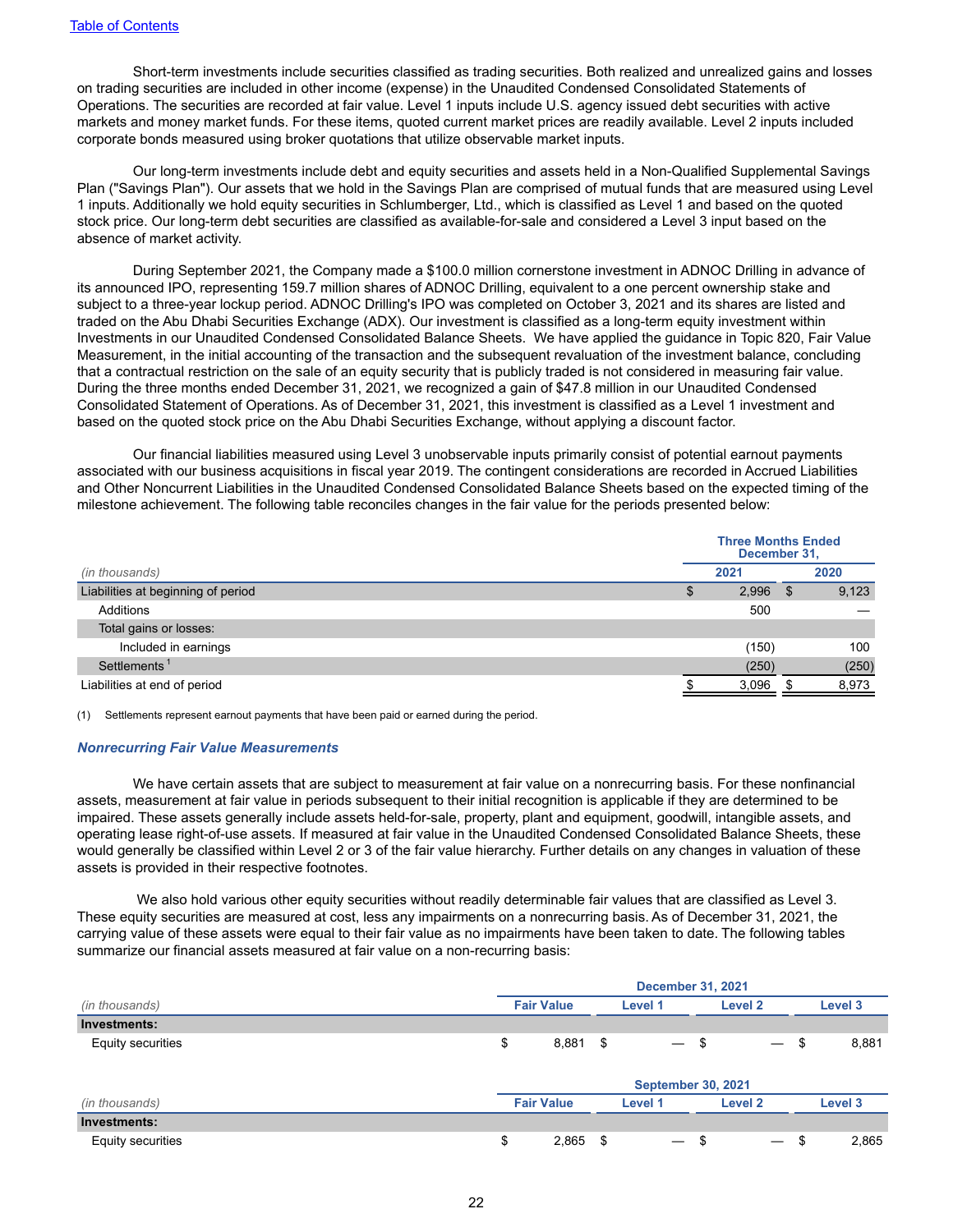As of December 31, 2021 and September 30, 2021 the aggregate balance of our debt and equity security investments in geothermal was \$11.8 million and \$2.7 million, respectively. These investments include assets measured on both a recurring and nonrecurring basis.

The following table reconciles changes in the fair value for our equity securities without readily determinable fair values that are classified as Level 3 for the periods presented below:

|                               | <b>Three Months Ended</b><br>December 31, |       |  |       |
|-------------------------------|-------------------------------------------|-------|--|-------|
| (in thousands)                |                                           | 2021  |  | 2020  |
| Assets at beginning of period |                                           | 2,865 |  |       |
| Purchases                     |                                           | 6.016 |  | 1.000 |
| Assets at end of period       |                                           | 8.881 |  | 1.000 |

#### *Other Financial Instruments*

The carrying amount of cash and cash equivalents and restricted cash approximates fair value due to the short-term nature of these items. The majority of cash equivalents are invested in highly liquid money-market mutual funds invested primarily in direct or indirect obligations of the U.S. Government and in federally insured deposit accounts. The carrying value of accounts receivables, other current and noncurrent assets, accounts payable, accrued liabilities and other liabilities approximated fair value at December 31, 2021 and September 30, 2021.

The following information presents the supplemental fair value information about long-term fixed-rate debt at December 31, 2021 and September 30, 2021:

| (in millions)                     | December 31, 2021 <sup>1</sup> |                          | <b>September 30, 2021</b> |  |
|-----------------------------------|--------------------------------|--------------------------|---------------------------|--|
| Current portion of long-term debt |                                |                          |                           |  |
| Carrying value                    | S                              | $\overline{\phantom{0}}$ | 483.5<br>- 35             |  |
| Fair value                        |                                |                          | 541.6                     |  |
|                                   |                                |                          |                           |  |
| Long-term debt, net               |                                |                          |                           |  |
| Carrying value                    |                                | 542.2                    | 542.0                     |  |
| Fair value                        |                                | 542.5                    | 554.3                     |  |

(1) On October 27, 2021 we redeemed the outstanding 2025 Notes. See Note 6—Debt to our Consolidated Financial Statements

The fair values of the current and long-term fixed-rate debt is based on broker quotes as of December 31, 2021 and September 30, 2021. The notes are classified within Level 2 of the fair value hierarchy as they are not actively traded in markets.

## **NOTE 13 COMMITMENTS AND CONTINGENCIES**

#### *Purchase Commitments*

Equipment, parts and supplies are ordered in advance to promote efficient construction and capital improvement progress. At December 31, 2021, we had purchase commitments for equipment, parts and supplies of approximately \$62.9 million.

#### *Guarantee Arrangements*

We are contingently liable to sureties in respect of bonds issued by the sureties in connection with certain commitments entered into by us in the normal course of business. We have agreed to indemnify the sureties for any payments made by them in respect of such bonds.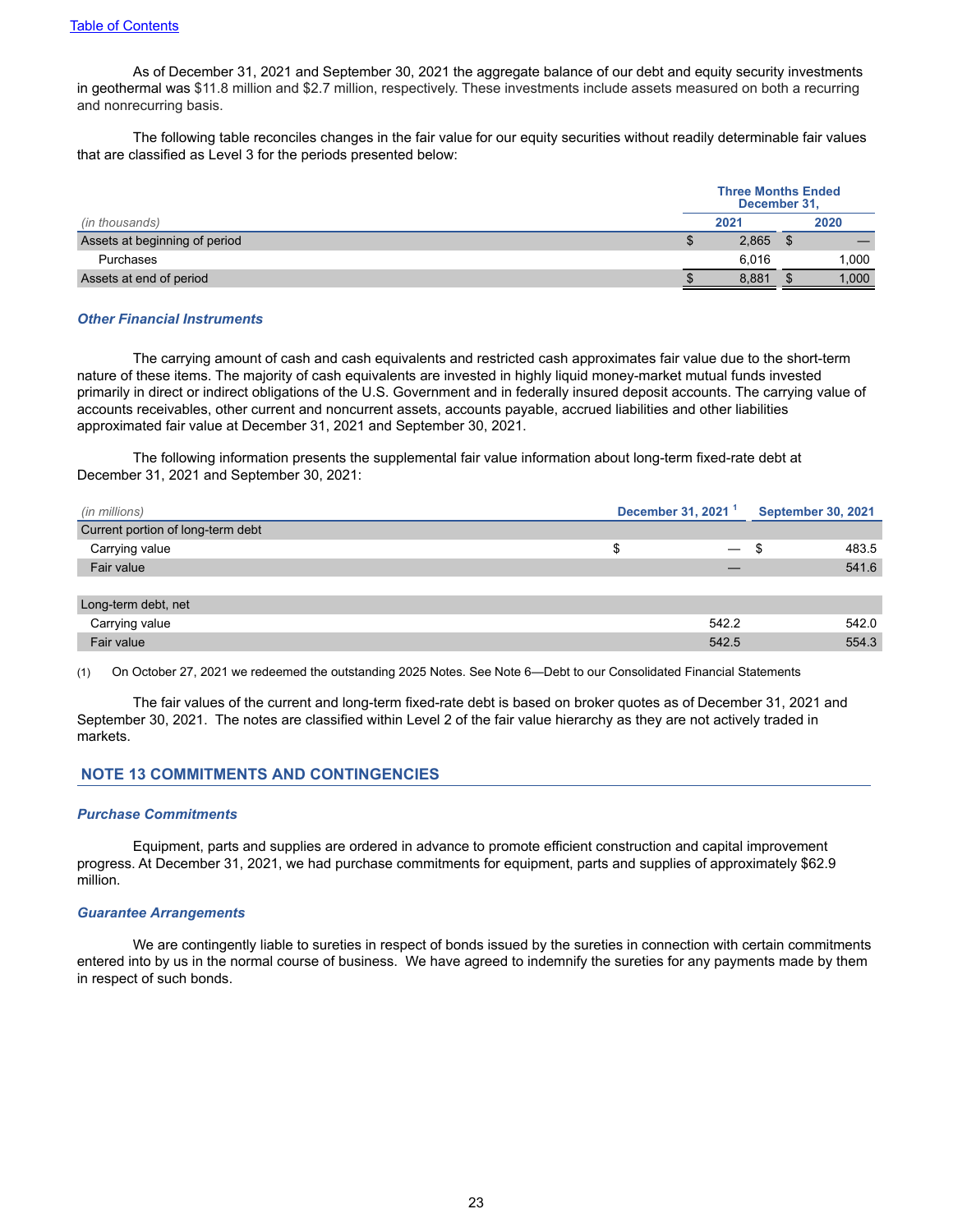#### *Contingencies*

During the ordinary course of our business, contingencies arise resulting from an existing condition, situation or set of circumstances involving an uncertainty as to the realization of a possible gain or loss contingency. We account for gain contingencies in accordance with the provisions of ASC 450, Contingencies, and, therefore, we do not record gain contingencies or recognize income until realized. The property and equipment of our Venezuelan subsidiary was seized by the Venezuelan government on June 30, 2010. Our wholly-owned subsidiaries, HPIDC and Helmerich & Payne de Venezuela, C.A., filed a lawsuit in the United States District Court for the District of Columbia on September 23, 2011 against the Bolivarian Republic of Venezuela, Petroleos de Venezuela, S.A. and PDVSA Petroleo, S.A., seeking damages for the taking of their Venezuelan drilling business in violation of international law and for breach of contract. While there exists the possibility of realizing a recovery, we are currently unable to determine the timing or amounts we may receive, if any, or the likelihood of recovery.

The Company and its subsidiaries are parties to various other pending legal actions arising in the ordinary course of our business. We maintain insurance against certain business risks subject to certain deductibles. Although no assurance can be given, we believe, based on our experiences to date and taking into account established reserves and insurance, that the ultimate resolution of such items will not have a material adverse impact on our financial condition, cash flows, or results of operations. When we determine a loss is probable of occurring and is reasonably estimable, we accrue an undiscounted liability for such contingencies based on our best estimate using information available at that time. If the estimated loss is a range of potential outcomes and there is no better estimate within the range, we accrue the amount at the low end of the range. We disclose contingencies where an adverse outcome may be material, or in the judgment of management, we conclude the matter should otherwise be disclosed.

### **NOTE 14 BUSINESS SEGMENTS AND GEOGRAPHIC INFORMATION**

#### *Description of the Business*

We are a performance-driven drilling solutions and technologies company based in Tulsa, Oklahoma with operations in all major U.S. onshore oil and gas producing basins as well as South America and the Middle East. Our drilling operations consist mainly of contracting Company-owned drilling equipment primarily to large oil and gas exploration companies. We believe we are the recognized industry leader in drilling as well as technological innovation. We focus on offering our customers an integrated solutions-based approach by combining proprietary rig technology, automation software, and digital expertise into our rig operations rather than a product-based offering, such as a rig or separate technology package. Our drilling services operations are organized into the following reportable operating business segments: North America Solutions, Offshore Gulf of Mexico and International Solutions.

Each reportable operating segment is a strategic business unit that is managed separately, and consolidated revenues and expenses reflect the elimination of all material intercompany transactions. Our real estate operations, our incubator program for new research and development projects, and our wholly-owned captive insurance companies are included in "Other." External revenues included in "Other" primarily consist of rental income.

#### *Segment Performance*

We evaluate segment performance based on income or loss from continuing operations (segment operating income (loss)) before income taxes which includes:

- Revenues from external and internal customers
- Direct operating costs
- Depreciation and amortization
- Allocated general and administrative costs
- Asset impairment charges
- Restructuring charges

but excludes gain on reimbursement of drilling equipment, other (gain) loss on sale of assets, corporate selling, general and administrative costs, corporate depreciation, and corporate restructuring charges.

General and administrative costs are allocated to the segments based primarily on specific identification and, to the extent that such identification is not practical, other methods may be used which we believe to be a reasonable reflection of the utilization of services provided.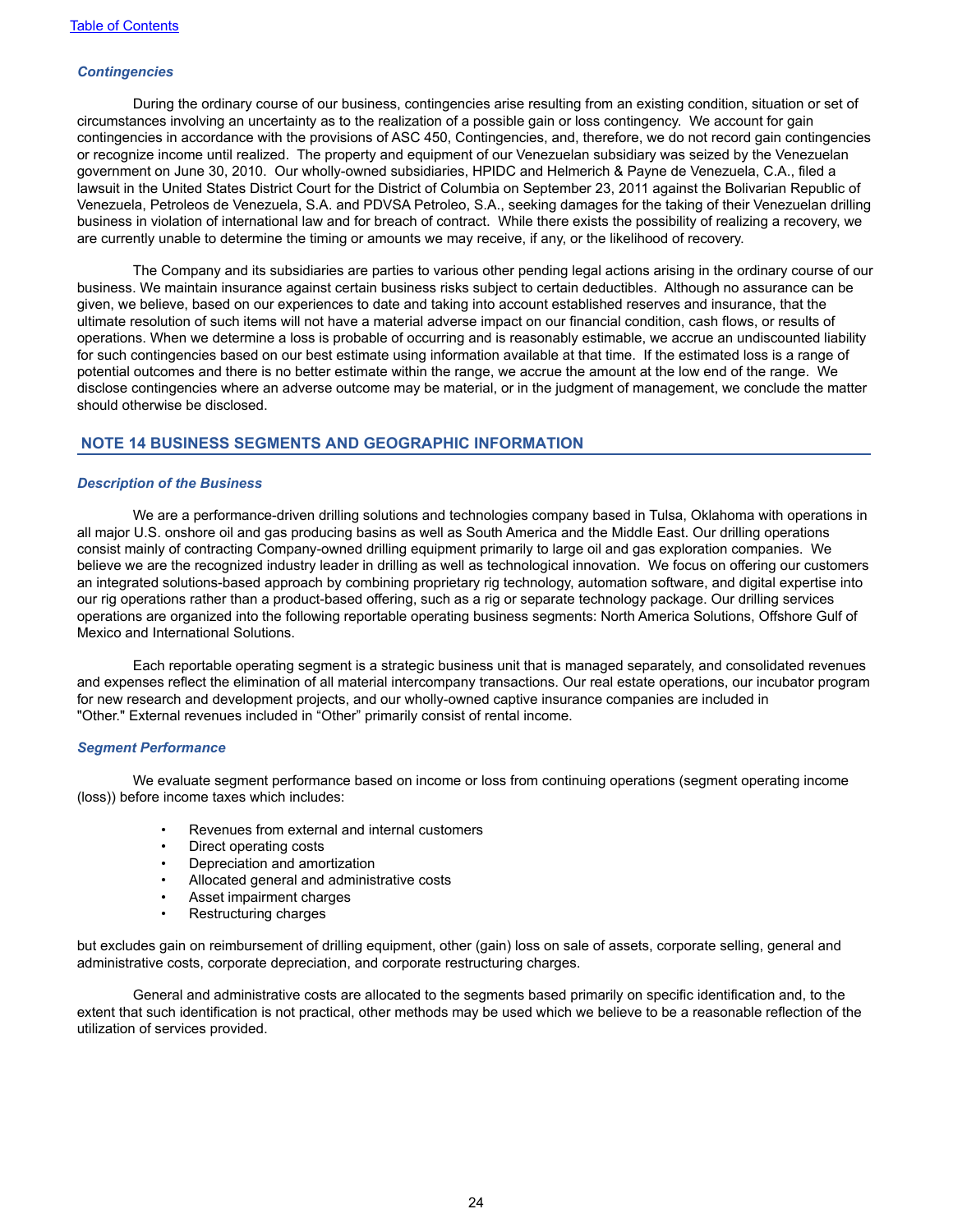Summarized financial information of our reportable segments for the three months ended December 31, 2021 and 2020 is shown in the following tables:

| <b>Three Months Ended December 31, 2021</b> |           |                                          |        |                                   |        |                                          |              |  |           |                     |              |
|---------------------------------------------|-----------|------------------------------------------|--------|-----------------------------------|--------|------------------------------------------|--------------|--|-----------|---------------------|--------------|
|                                             |           |                                          |        |                                   |        |                                          | <b>Other</b> |  |           |                     | <b>Total</b> |
| \$                                          | 341,034   | $\mathfrak{S}$                           | 29.314 | \$.                               | 37,159 | S.                                       | 2.275        |  |           | \$                  | 409,782      |
|                                             |           |                                          |        |                                   |        |                                          | 13.648       |  | (13, 648) |                     |              |
|                                             | 341.034   |                                          | 29.314 |                                   | 37,159 |                                          | 15.923       |  | (13, 648) |                     | 409,782      |
|                                             |           |                                          |        |                                   |        |                                          |              |  |           |                     |              |
|                                             | (28, 893) |                                          | 5.466  |                                   | 8.049  |                                          | 3.929        |  | (1,282)   |                     | (12, 731)    |
|                                             |           | <b>North America</b><br><b>Solutions</b> |        | <b>Offshore Gulf</b><br>of Mexico |        | <b>International</b><br><b>Solutions</b> |              |  | - \$      | <b>Eliminations</b> |              |

|                                             | Three Months Ended December 31, 2020 |                                          |    |                                   |     |                                          |   |              |      |                          |               |
|---------------------------------------------|--------------------------------------|------------------------------------------|----|-----------------------------------|-----|------------------------------------------|---|--------------|------|--------------------------|---------------|
| (in thousands)                              |                                      | <b>North America</b><br><b>Solutions</b> |    | <b>Offshore Gulf</b><br>of Mexico |     | <b>International</b><br><b>Solutions</b> |   | <b>Other</b> |      | <b>Eliminations</b>      | <b>Total</b>  |
| External sales                              | \$                                   | 201,990                                  | \$ | 32.273                            | \$. | 10,518                                   | S | 1.596        | - \$ | $\overline{\phantom{0}}$ | \$<br>246,377 |
| Intersegment                                |                                      |                                          |    |                                   |     |                                          |   | 7.122        |      | (7, 122)                 |               |
| <b>Total sales</b>                          |                                      | 201.990                                  |    | 32.273                            |     | 10.518                                   |   | 8.718        |      | (7, 122)                 | 246,377       |
|                                             |                                      |                                          |    |                                   |     |                                          |   |              |      |                          |               |
| Segment operating income<br>$(\text{loss})$ |                                      | (72, 928)                                |    | 2.742                             |     | (8, 357)                                 |   | 4,111        |      | (2, 126)                 | (76, 558)     |

The following table reconciles segment operating loss per the tables above to loss from continuing operations before income taxes as reported on the Unaudited Condensed Consolidated Statements of Operations:

|                                                                                                                     | <b>Three Months Ended</b><br>December 31. |           |
|---------------------------------------------------------------------------------------------------------------------|-------------------------------------------|-----------|
| (in thousands)                                                                                                      | 2021                                      | 2020      |
| Segment operating loss                                                                                              | \$<br>$(12, 731)$ \$                      | (76, 558) |
| Gain on reimbursement of drilling equipment                                                                         | 5,254                                     | 2,191     |
| Other gain (loss) on sale of assets                                                                                 | (1,029)                                   | 10,145    |
| Corporate selling, general and administrative costs, corporate depreciation, and corporate restructuring<br>charges | (34, 105)                                 | (29,001)  |
| Operating loss from continuing operations                                                                           | (42, 611)                                 | (93, 223) |
| Other income (expense)                                                                                              |                                           |           |
| Interest and dividend income                                                                                        | 2,589                                     | 1,879     |
| Interest expense                                                                                                    | (6, 114)                                  | (6, 139)  |
| Gain on investment securities                                                                                       | 47,862                                    | 2,924     |
| Loss on extinguishment of debt                                                                                      | (60,083)                                  |           |
| Other                                                                                                               | (542)                                     | (1,480)   |
| Total unallocated amounts                                                                                           | (16, 288)                                 | (2,816)   |
| Loss from continuing operations before income taxes                                                                 | (58, 899)                                 | (96, 039) |

The following table reconciles segment total assets as reported on the Unaudited Condensed Consolidated Balance Sheets:

| (in thousands)                       | December 31,<br>2021 |           |   | September 30,<br>2021 |
|--------------------------------------|----------------------|-----------|---|-----------------------|
| Total assets <sup>1</sup>            |                      |           |   |                       |
| <b>North America Solutions</b>       | \$                   | 3,399,211 | S | 3,418,569             |
| Offshore Gulf of Mexico              |                      | 84,661    |   | 84,580                |
| International Solutions              |                      | 341,553   |   | 269,820               |
| Other                                |                      | 85,409    |   | 95,398                |
|                                      |                      | 3,910,834 |   | 3,868,367             |
| Investments and corporate operations |                      | 481,420   |   | 1,165,761             |
|                                      |                      | 4,392,254 |   | 5,034,128             |

(1) Assets by segment exclude investments in subsidiaries and intersegment activity.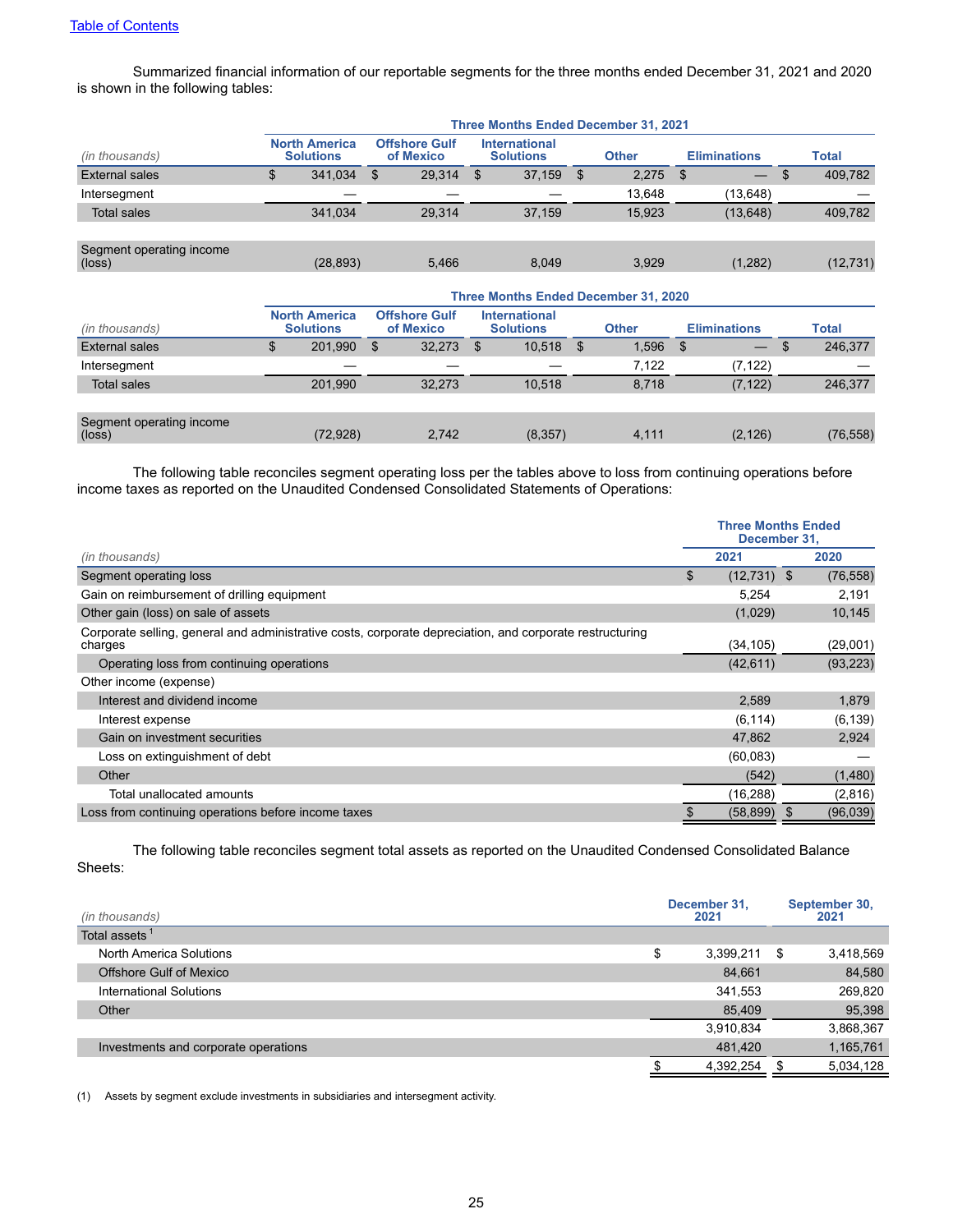The following table presents revenues from external customers by country based on the location of service provided:

<span id="page-25-0"></span>

|                             |    | <b>Three Months Ended</b><br>December 31, |      |         |
|-----------------------------|----|-------------------------------------------|------|---------|
| (in thousands)              |    | 2021                                      |      | 2020    |
| Operating revenues          |    |                                           |      |         |
| <b>United States</b>        | \$ | 371,488                                   | - \$ | 235,444 |
| Argentina                   |    | 29,152                                    |      | 1,553   |
| Bahrain                     |    | 7,632                                     |      | 7,549   |
| <b>United Arab Emirates</b> |    | __                                        |      | 990     |
| Colombia                    |    | 375                                       |      | 429     |
| Other Foreign               |    | 1,135                                     |      | 412     |
| Total                       |    | 409,782                                   |      | 246,377 |
|                             |    |                                           |      |         |

Refer to Note 9—Revenue from Contracts with Customers for additional information regarding the recognition of revenue.

## **NOTE 15 SUBSEQUENT EVENTS**

Subsequent to December 31, 2021, we received notice from an International Solutions customer of their intent to early terminate a fixed-term drilling services contract. Due to the notification being received subsequent to December 31, 2021, the backlog as of December 31, 2021 includes approximately \$22.0 million of future dayrate revenue related to this contract.

From January 1, 2022 through January 28, 2022, the Company repurchased approximately 600 thousand common shares at an aggregate cost of approximately \$16.4 million, which are held as treasury shares. Under our evergreen authorization from the Board of Directors we are authorized to repurchase up to four million common shares in any calendar year.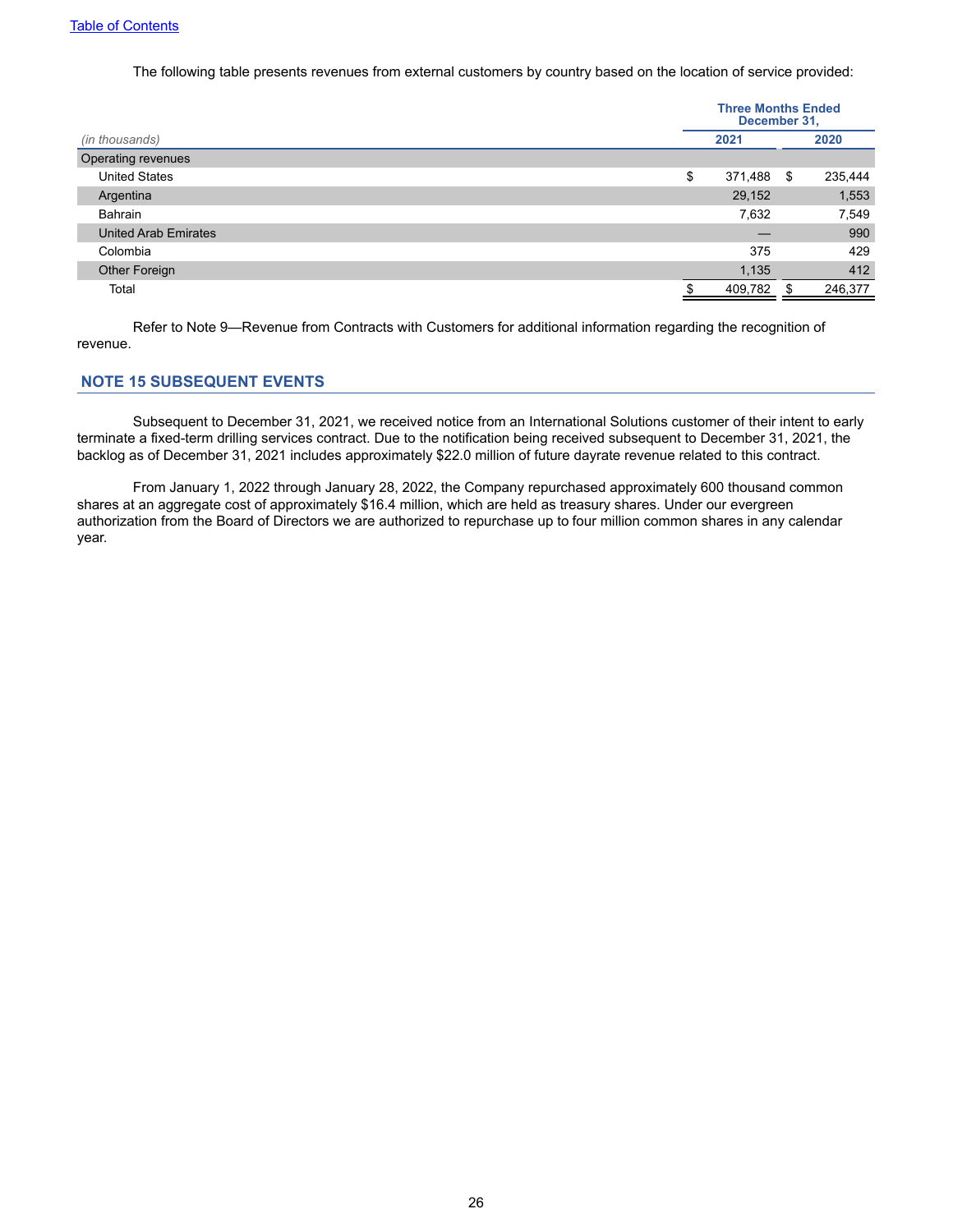# **ITEM 2. MANAGEMENT'S DISCUSSION AND ANALYSIS OF FINANCIAL CONDITION AND RESULTS OF OPERATIONS**

# **Cautionary Note Regarding Forward-Looking Statements**

This Quarterly Report on Form 10‑Q ("Form 10‑Q") contains forward-looking statements within the meaning of Section 27A of the Securities Act of 1933, as amended (the "Securities Act"), and Section 21E of the Securities and Exchange Act of 1934, as amended (the "Exchange Act"). All statements other than statements of historical facts included in this Form 10-Q, including without limitation, statements regarding our future financial position, business strategy, budgets, projected costs and plans, objectives of management for future operations, contract terms, financing and funding, and the ongoing effect of the COVID-19 pandemic and actions we or others may take in response to the COVID-19 pandemic are forward-looking statements. In addition, forward-looking statements include all statements that are not historical facts and can be identified by the use of forward-looking terminology such as "may," "will," "expect," "intend," "estimate," "anticipate," "believe," "predict," "project," "target," "continue," or the negative thereof or similar terminology. Forward-looking statements are based upon current plans, estimates, and expectations that are subject to risks, uncertainties, and assumptions. Although we believe that the expectations reflected in such forward-looking statements are reasonable, we can give no assurance that such expectations will prove to be correct. Actual results may vary materially from those indicated or anticipated by such forward-looking statements. The inclusion of such statements should not be regarded as a representation that such plans, estimates, or expectations will be achieved.

These forward-looking statements include, among others, information concerning our possible or assumed future results of operations and statements about the following subjects as:

- our business strategy;
- estimates of our revenues, income, earnings per share, and market share;
- our capital structure and our ability to return cash to stockholders through dividends or share repurchases;
- the amount and nature of our future capital expenditures and how we expect to fund our capital expenditures;
- the volatility of future oil and natural gas prices;
- the effects of actions by, or disputes among or between, members of the Organization of Petroleum Exporting Countries ("OPEC") and other oil producing nations (together, "OPEC+") with respect to production levels or other matters related to the prices of oil and natural gas;
- changes in future levels of drilling activity and capital expenditures by our customers, whether as a result of global capital markets and liquidity, changes in prices of oil and natural gas or otherwise, which may cause us to idle or stack additional rigs, or increase our capital expenditures and the construction or acquisition of rigs;
- the ongoing effect, impact, potential duration or other implications of the novel strain of coronavirus ("COVID-19") pandemic, including any variants of the virus, and the effectiveness of vaccines and distribution of vaccines to treat the virus, any reinstatement of governmental-imposed restrictions, and the pace of the economic recovery and any expectations we may have with respect thereto;
- changes in worldwide rig supply and demand, competition, or technology;
- possible cancellation, suspension, renegotiation or termination (with or without cause) of our contracts as a result of general or industry-specific economic conditions, mechanical difficulties, performance or other reasons;
- expansion and growth of our business and operations;
- our belief that the final outcome of our legal proceedings will not materially affect our financial results;
- impact of federal and state legislative and regulatory actions and policies affecting our costs and increasing operation restrictions or delay and other adverse impacts on our business;
- impact of geopolitical developments and tensions, war and uncertainty in oil-producing countries;
- environmental or other liabilities, risks, damages or losses, whether related to storms or hurricanes (including wreckage or debris removal), collisions, grounding, blowouts, fires, explosions, other accidents, terrorism or otherwise, for which insurance coverage and contractual indemnities may be insufficient, unenforceable or otherwise unavailable;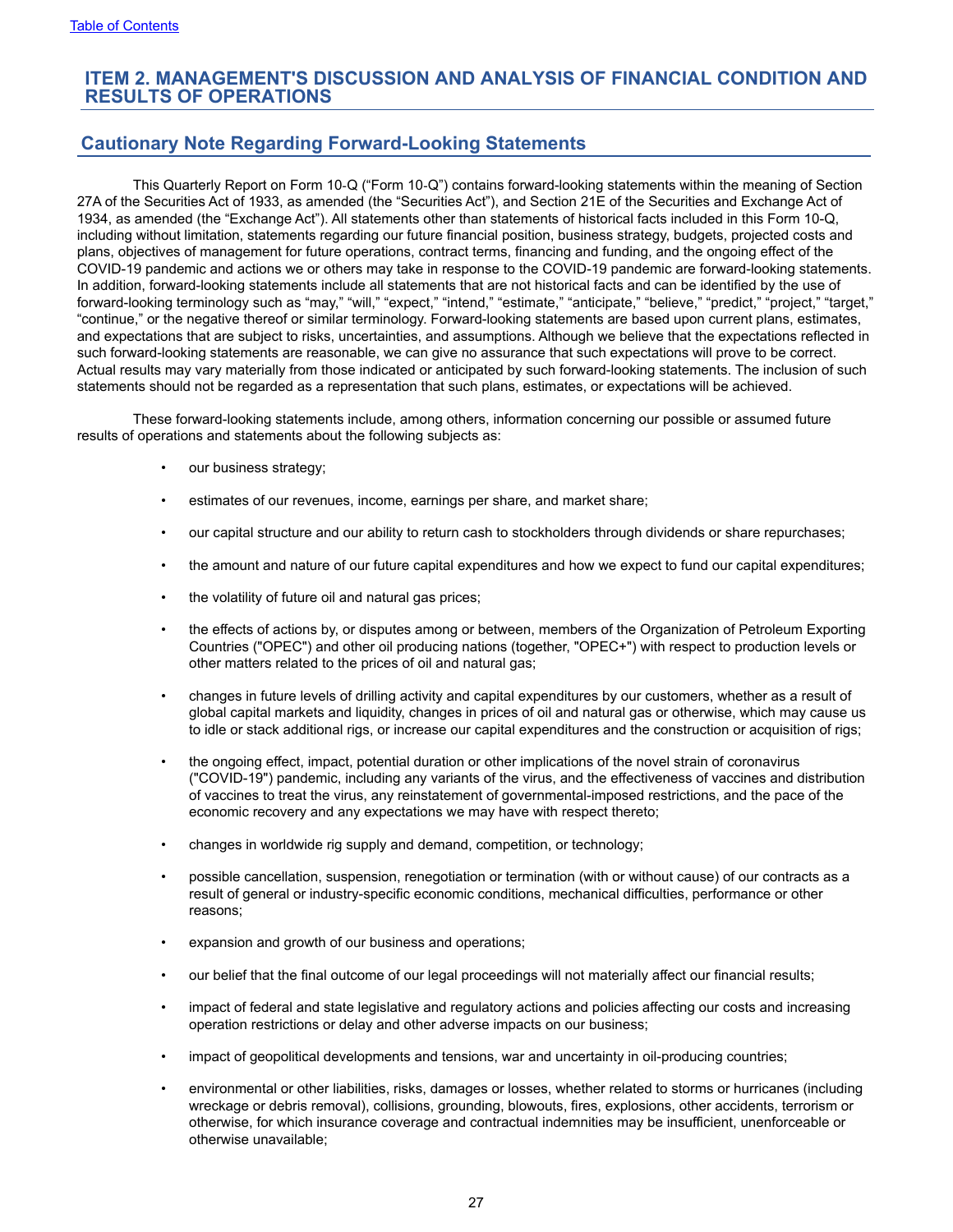- our financial condition and liquidity;
- tax matters, including our effective tax rates, tax positions, results of audits, changes in tax laws, treaties and regulations, tax assessments and liabilities for taxes;
- the occurrence of cybersecurity incidents, attacks or other breaches to our information technology systems;
- potential impacts on our business resulting from climate change, greenhouse gas regulations, and the impact of climate change-related changes in the frequency and severity of weather patterns;
- potential long-lived asset impairments; and
- our sustainability strategy, including expectations, plans, or goals related to corporate responsibility, sustainability and environmental matters, and related reputational risks as a result of execution of this strategy.

Important factors that could cause actual results to differ materially from our expectations or results discussed in the forward-looking statements are disclosed in our 2021 Annual Report on Form 10-K under Item 1A— "Risk Factors," and Item 7— "Management's Discussion and Analysis of Financial Condition and Results of Operations." All subsequent written and oral forward-looking statements attributable to us, or persons acting on our behalf, are expressly qualified in their entirety by such cautionary statements. Because of the underlying risks and uncertainties, we caution you against placing undue reliance on these forward-looking statements. We assume no duty to update or revise these forward‑looking statements based on changes in internal estimates, expectations or otherwise, except as required by law.

#### **Executive Summary**

Helmerich & Payne, Inc. ("H&P," which, together with its subsidiaries, is identified as the "Company," "we," "us," or "our," except where stated or the context requires otherwise) through its operating subsidiaries provides performance-driven drilling solutions and technologies that are intended to make hydrocarbon recovery safer and more economical for oil and gas exploration and production companies. As of December 31, 2021, our drilling rig fleet included a total of 271 drilling rigs. Our reportable operating business segments consist of the North America Solutions segment with 236 rigs, the Offshore Gulf of Mexico segment with seven offshore platform rigs and the International Solutions segment with 28 rigs as of December 31, 2021. At the close of the first quarter of fiscal year 2022, we had 166 contracted rigs, of which 88 were under a fixed-term contract and 78 were working well-to-well, compared to 137 contracted rigs at September 30, 2021. Our long-term strategy remains focused on innovation, technology, safety, operational excellence and reliability. As we move forward, we believe that our advanced uniform rig fleet, technology offerings, financial strength, contract backlog and strong customer and employee base position us very well to respond to continued cyclical and often times volatile market conditions and take advantage of future opportunities.

#### **Market Outlook**

Our revenues are primarily derived from the capital expenditures of companies involved in the exploration, development and production of crude oil and natural gas ("E&Ps"). Generally, the level of capital expenditures is dictated by current and expected future prices of crude oil and natural gas, which are determined by improving supply and demand factors. Both commodities have historically been, and we expect them to continue to be, cyclical and highly volatile.

Our drilling services operations are organized into the following reportable operating segments: North America Solutions, Offshore Gulf of Mexico, and International Solutions. With respect to North America Solutions, the resurgence of oil and natural gas production coming from the United States brought about by unconventional shale drilling for oil has significantly impacted the supply of oil and natural gas and the type of rig utilized in the U.S. land drilling industry. The advent of unconventional drilling for oil in the United States began in early 2009 and continues to evolve as E&Ps drill longer lateral wells with tighter well spacing. During this time, we designed, built and delivered to the market new technology AC drive rigs (FlexRig® ), substantially growing our fleet. The pace of progress of unconventional drilling over the years has been cyclical and volatile, dictated by crude oil and natural gas price fluctuations.

Throughout this time, the length of the lateral section of wells drilled in the United States has continued to grow. The progression of longer lateral wells has required many of the industry's rigs to be upgraded to certain specifications in order to meet the technical challenges of drilling longer lateral wells. The upgraded rigs meeting those specifications are commonly referred to in the industry as super-spec rigs and have the following specific characteristics: AC drive, minimum of 1,500 horsepower drawworks, minimum of 750,000 lbs. hookload rating, 7,500 psi mud circulating system, and multiple-well pad capability.

The technical requirements of drilling longer lateral wells often necessitate the use of super-spec rigs and even when not required for shorter lateral wells, there is a strong customer preference for super-spec due to the drilling efficiencies gained in utilizing a super-spec rig. As a result, there has been a structural decline in the use of non-super-spec rigs across the industry. However, because we have a large super-spec fleet, we gained market share and became the largest provider of super-spec rigs in the industry. Accordingly, we believe we are well positioned to respond to various market conditions.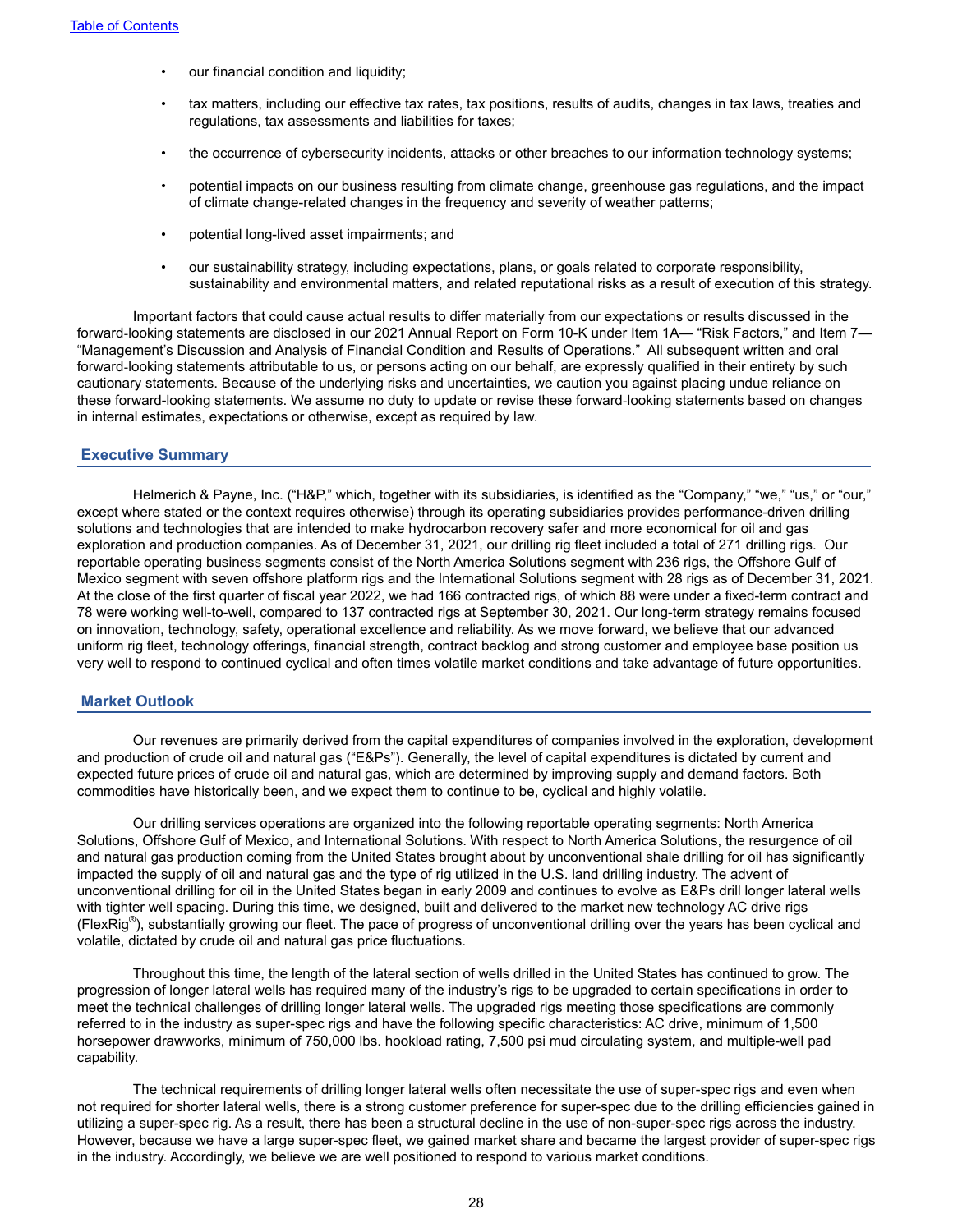In early March 2020, the increase in crude oil supply resulting from production escalations from the Organization of the Petroleum Exporting Countries and other oil producing nations ("OPEC+") combined with a decrease in crude oil demand stemming from the global response and uncertainties surrounding the COVID-19 pandemic resulted in a sharp decline in crude oil prices. Specifically, during calendar year 2020, crude oil prices fell from approximately \$60 per barrel to the low-to-mid-\$20 per barrel range, lower in some cases, which resulted in customers decreasing their 2020 capital budgets nearly 50 percent from calendar year 2019 levels. There was a corresponding dramatic decline in the demand for land rigs, such that the overall rig count for calendar year 2020 averaged roughly 430 rigs, significantly lower than in calendar year 2019, which averaged approximately 940 rigs.

We experienced much of our rig count decline during the second and third quarters of fiscal year 2020 as our North America Solutions active rig count declined from 195 rigs at December 31, 2019 to a low of 47 rigs in August of 2020. However, during the fourth quarter of fiscal year 2020, the market experienced a stabilization of crude oil prices in the \$40 per barrel range and subsequently crude oil prices moved toward \$50 per barrel as our customers set their capital budgets for calendar year 2021. During calendar 2021 crude oil prices continued to increase, reaching more than \$70 per barrel. However, as expected, rig activity did not move in tandem with crude oil prices to the same extent it had historically as a large portion of our customers have a more disciplined approach to their operations and capital spending in order to enhance their own financial returns.

As our customers establish their capital budgets for calendar year 2022, they are doing so in a higher crude oil price environment compared to a year ago, which suggests a higher level of capital spending in calendar year 2022 compared to calendar year 2021. Additionally, higher commodity prices have allowed customers to repair strengthen their balance sheets following the 2020 downturn freeing up additional funds for investment. Consequently, we anticipate a higher rig activity in fiscal 2022 relative to fiscal 2021. Our North America Solutions active rigs count has more than tripled from 47 rigs in August 2020 to 154 rigs at December 31, 2021. The initial sizable increase in our rig count of 25 rigs occurred during our first fiscal quarter of 2021 as customers set their 2021 capital spending budgets followed by another 15 rig increase during the second fiscal quarter of 2021. More recently the other sizable increase occurred during our first fiscal quarter of 2022 with an addition of another 27 rigs to our active rig count. To date, our fiscal 2022 rig count increases appear to mirror those of 2021 as we expect to add somewhere between 11 and 21 rigs during the second fiscal quarter of 2022.

Collectively, our other business segments, Offshore Gulf of Mexico and International Solutions, are exposed to the same macro commodity price environment affecting our North America Solutions segment; however, activity levels in the International Solutions segment are also subject to other various geopolitical and financial factors specific to the countries of our operations. While we do not expect much change in our Offshore Gulf of Mexico segment, we see opportunities for improvement in our International Solutions segment, but those will likely occur on a more extended timeline compared to what we have experienced in the North America Solutions segment.

H&P recognizes the uncertainties and concerns caused by the ongoing COVID-19 pandemic; however, we have managed the Company over time to be in a position of strength both financially and operationally when facing uncertainties of this magnitude. The COVID-19 pandemic has had a significant financial impact on the Company, including increased costs as a result of labor shortages and logistics constraints. The global response to coping with the pandemic resulted in a drop in demand for crude oil, which, when combined with a more than adequate supply of crude oil, resulted in a sharp decline in crude oil prices, causing our customers to have pronounced pullbacks in their operations and planned capital expenditures. Despite the beginning of a recovery during 2021, the direct impact of COVID-19 on H&P's operations has created some challenges that we believe the Company is adequately addressing to ensure a robust continuation of our operations.

The health and safety of all H&P stakeholders - our employees, customers, and vendors - remains a top priority at the Company. Accordingly, H&P has implemented additional policies and procedures designed to protect the well-being of our stakeholders and to minimize the impact of COVID-19 on our ongoing operations. We are adhering to Center for Disease Control guidelines for evaluating actual and potential COVID-19 exposures and we are complying with local governmental jurisdiction policies and procedures where our operations reside. In some instances, policies and procedures are more stringent in our foreign operations than in our North America operations and this resulted in a complete suspension, for a certain period of time, of all drilling operations in at least one foreign jurisdiction.

In the United States, the Company is an 'essential critical infrastructure' company as defined by the Department of Homeland Security and the Cybersecurity and Infrastructure Security Agency. As such, in the event that there are further government-imposed stay at home orders, we will continue to operate rigs and technology solutions, and provide valuable services to our customers in support of the global energy infrastructure.

Since the COVID-19 outbreak began, no rigs have been fully shut down (other than temporary shutdowns for disinfecting and the suspension for a certain period of time on one of our international rigs) and these temporary shutdowns have not had a significant impact on service. We believe our service levels are unchanged from pre-pandemic levels. The nature of the COVID-19 pandemic is inherently uncertain, and as a result, the Company is unable to reasonably estimate the duration and ultimate impacts of the pandemic, including the timing or level of any subsequent recovery. As a result, the Company cannot be certain of the degree of impact on the Company's business, results of operations and/or financial position for future periods.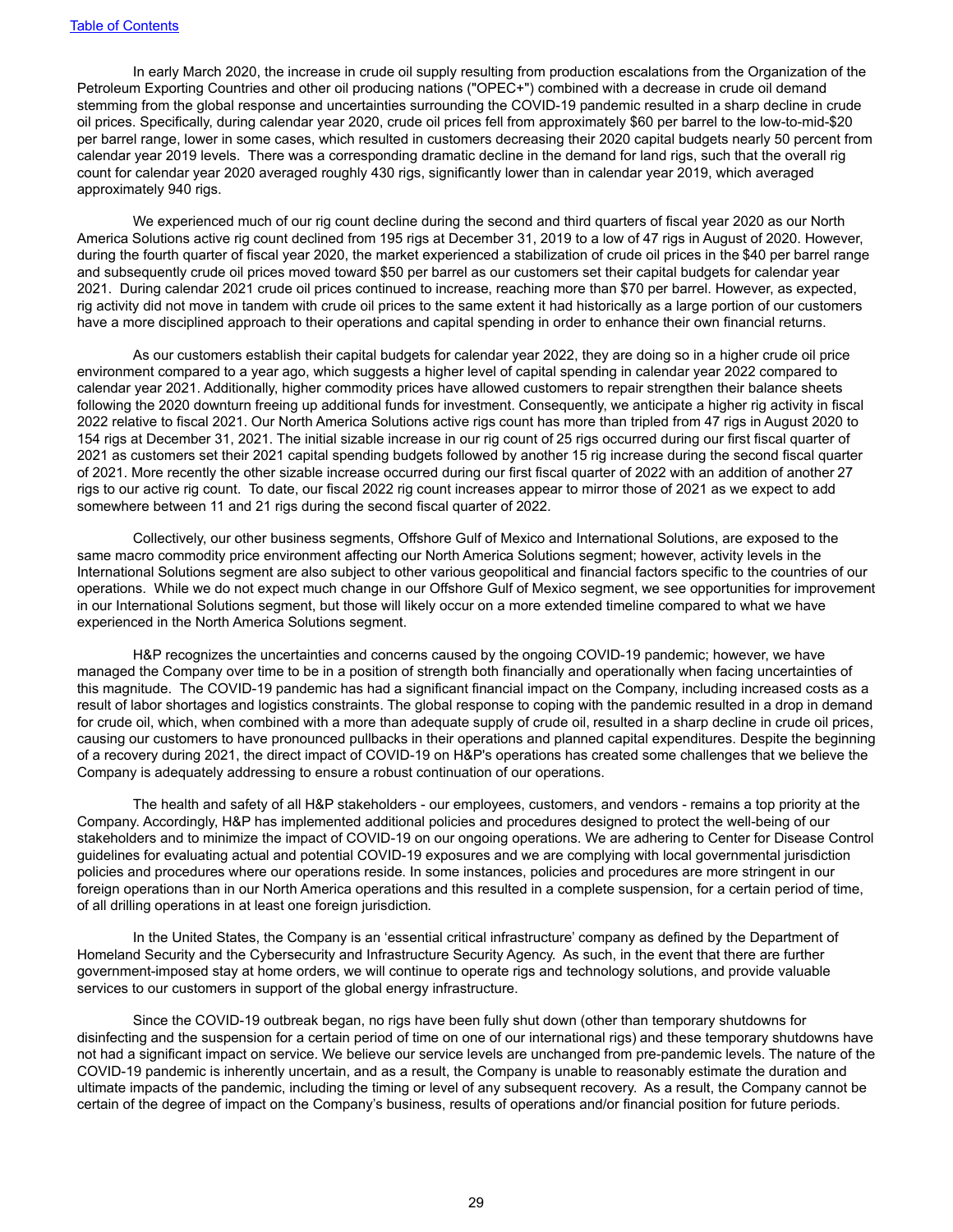From a financial perspective, we believe the Company is well positioned to continue to manage through a more protracted disruption caused by COVID-19 and the resulting oil price volatility. We have taken measures to reduce costs and capital expenditures to levels that better reflect a lower activity environment. The actions we took during fiscal year 2020 included a reduction to the annual dividend of approximately \$200 million, a reduction of approximately \$145 million in the fiscal year 2020 capital spend, a reduction of over \$50 million in fixed operational overhead, and a reduction of selling, general and administrative expenses of more than \$25 million on an annualized basis. The culmination of these cost-saving initiatives resulted in a \$16 million restructuring charge during fiscal year 2020. Further, we took additional steps in fiscal year 2021 to reduce our cost structure. These measures will result in an estimated annualized savings of more than \$10 million with the full benefit expected to be realized in calendar year 2022. We anticipate further cost reductions going forward; however, implementation of future cost initiatives will be incremental and are anticipated to be realized over the next few quarters. These cost reduction measures could lead to additional restructuring charges in future periods.

On September 27, 2021, the Company delivered a conditional notice of optional full redemption for all of the outstanding 4.65 percent unsecured senior notes due 2025 (the "2025 Notes") at a redemption price calculated in accordance with the indenture governing the 2025 Notes, plus accrued and unpaid interest on the 2025 Notes to be redeemed. On September 29, 2021, we issued \$550.0 million aggregate principal amount of our 2.90 percent unsecured senior notes due 2031 (the "2031 Notes"). The Company's obligation to redeem the 2025 Notes was conditioned upon the prior consummation of the issuance of the 2031 Notes, which was satisfied on September 29, 2021. The proceeds from the offering of the 2031 Notes were used to redeem the 2025 Notes. On October 27, 2021, we redeemed all of the outstanding 2025 Notes. As a result, the associated make-whole premium of \$56.4 million and the write off of the unamortized discount and debt issuance costs of \$3.7 million were recognized during the first fiscal quarter of 2022 contemporaneously with the October 27, 2021 debt extinguishment and recorded in Loss on Extinguishment of Debt on our Unaudited Condensed Consolidated Statements of Operations.. See "— Liquidity and Capital Resources—Senior Notes—2.90% Senior Notes due 2031" below and Note 6—Debt to our Consolidated Financial Statements for more information.

At December 31, 2021, the Company had cash and cash equivalents and short-term investments of \$441.3 million and availability under the 2018 Credit Facility (as defined herein) of \$750.0 million resulting in approximately \$1.2 billion in near-term liquidity. We currently do not anticipate the need to draw on the 2018 Credit Facility.

As part of the Company's normal operations, we regularly monitor the creditworthiness of our customers and vendors, screening out those that we believe have a high risk of failure to honor their counter-party obligations either through payment or delivery of goods or services. We also perform routine reviews of our accounts receivable and other amounts owed to us to assess and quantify the ultimate collectability of those amounts. At December 31, 2021 and September 30, 2021, the Company had a net allowance against its accounts receivable of \$1.7 million and \$2.1 million, respectively.

#### **Recent Developments**

#### *Investments in Geothermal*

During the three months ended December 31, 2021, we purchased an additional \$9.0 million in geothermal investments consisting of both debt and equity securities. Investments were made in two separate companies that are pursuing technological concepts to make unconventional geothermal energy a viable economic renewable energy source. One company's focus is centered on an enhanced geothermal system concept that utilizes horizontal drilling and fiber-optic sensing. The other company's focus is on a closed-loop concept that uses horizontal multilateral wellbores and proprietary working fluid. Both concepts are designed to harvest geothermal heat to create carbon-free, baseload energy. Our aggregate balance of investments in geothermal companies was \$11.8 million at December 31, 2021.

#### *Investment in ADNOC Drilling*

During September 2021, the Company made a \$100.0 million cornerstone investment in ADNOC Drilling in advance of its announced IPO, representing 159.7 million shares of ADNOC Drilling, equivalent to a one percent ownership stake and subject to a three-year lockup period. ADNOC Drilling's IPO was completed on October 3, 2021 and its shares are listed and traded on the Abu Dhabi Securities Exchange (ADX). Our investment is classified as a long-term equity investment within Investments in our Unaudited Condensed Consolidated Balance Sheets. We have applied the guidance in Topic 820, Fair Value Measurement, in the initial accounting of the transaction and the subsequent revaluation of the investment balance, concluding that a contractual restriction on the sale of an equity security that is publicly traded is not considered in measuring fair value. During the three months ended December 31, 2021, we recognized a gain of \$47.7 million in our Unaudited Condensed Consolidated Statement of Operations. As of December 31, 2021, this investment is classified as a Level 1 investment and based on the quoted stock price on the Abu Dhabi Securities Exchange, without applying a discount factor.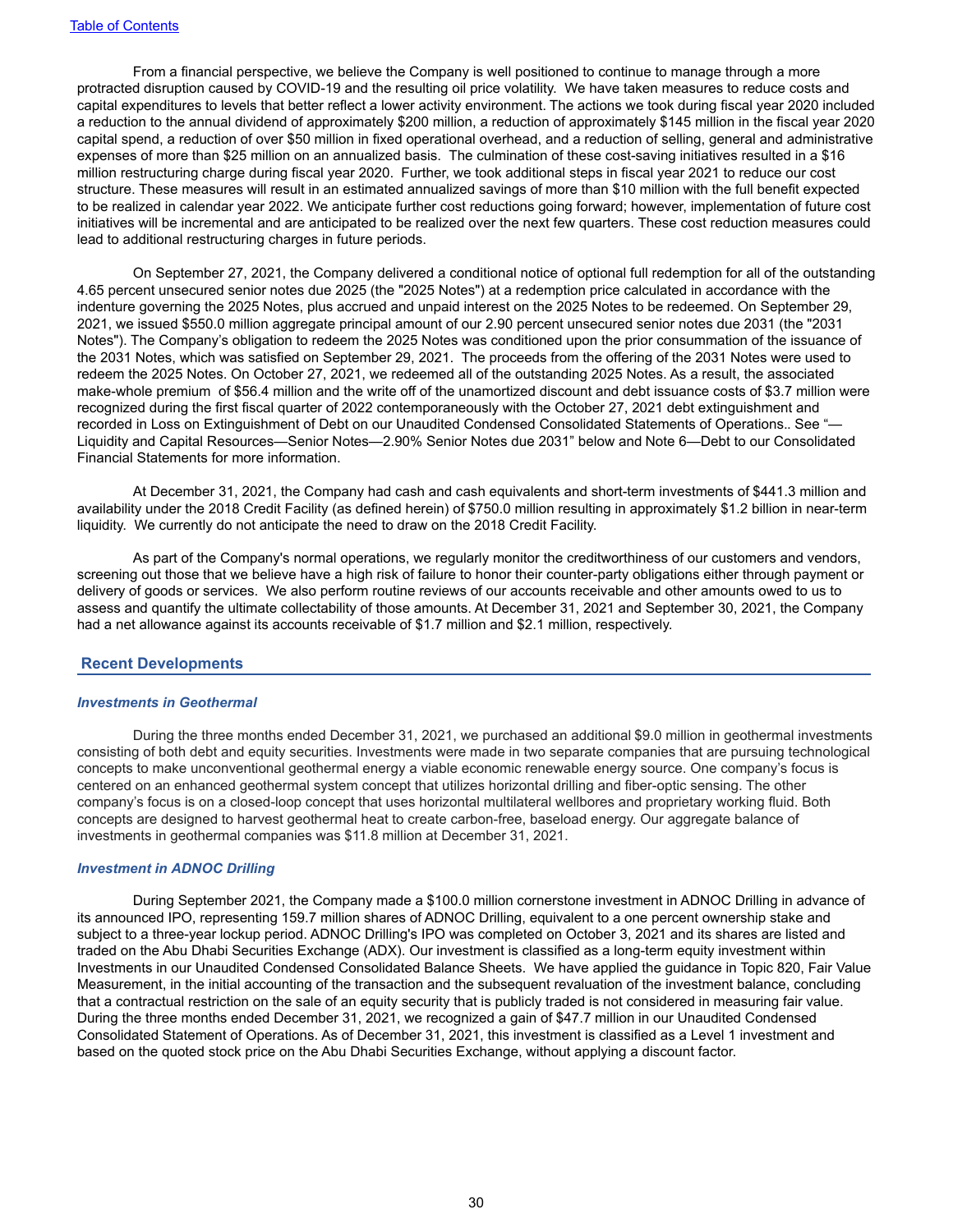## **Contract Backlog**

As of December 31, 2021 and September 30, 2021, our contract drilling backlog, being the expected future dayrate revenue from executed contracts, was \$723.5 million and \$572.0 million, respectively. These amounts do not include anticipated contract renewals or expected performance bonuses. The increase in backlog at December 31, 2021 from September 30, 2021 is primarily due to an increase in the number of longer term drilling contracts executed. Approximately 33.7 percent of the December 31, 2021 total backlog is reasonably expected to be fulfilled in fiscal year 2023 and thereafter.

The following table sets forth the total backlog by reportable segment as of December 31, 2021 and September 30, 2021, and the percentage of the December 31, 2021 backlog reasonably expected to be fulfilled in fiscal year 2023 and thereafter:

| (in millions)                        | <b>December 31, 2021</b> | <b>September 30, 2021</b> | Percentage<br><b>Reasonably</b><br><b>Expected to be</b><br><b>Filled in Fiscal Year</b><br>2023 and Thereafter |
|--------------------------------------|--------------------------|---------------------------|-----------------------------------------------------------------------------------------------------------------|
| <b>North America Solutions</b>       | 492.5                    | 429.6<br>\$               | 20.9 %                                                                                                          |
| Offshore Gulf of Mexico              | 13.0                     | 17.2                      |                                                                                                                 |
| International Solutions <sup>1</sup> | 218.0                    | 125.2                     | 64.5                                                                                                            |
|                                      | 723.5                    | 572.0                     |                                                                                                                 |

(1) Subsequent to December 31, 2021, we received notice from an International Solutions customer of their intent to early terminate a fixed-term drilling services contract. Due to the notification being received subsequent to December 31, 2021, the backlog as of December 31, 2021 includes approximately \$22.0 million of future dayrate revenue related to this contract.

The early termination of a contract may result in a rig being idle for an extended period of time, which could adversely affect our financial condition, results of operations and cash flows. In some limited circumstances, such as sustained unacceptable performance by us, no early termination payment would be paid to us. Early terminations could cause the actual amount of revenue earned to vary from the backlog reported. See "Item 1A. Risk Factors – *Our current backlog of drilling*  services and solutions revenue may continue to decline and may not be ultimately realized as fixed-term contracts and may, in *certain instances, be terminated without an early termination payment*," in our 2021 Annual Report on Form 10-K filed with the Securities and Exchange Commission ("SEC"), regarding fixed term contract risk. Additionally, see "Item 1A. Risk Factors – *The impact and effects of public health crises, pandemics and epidemics, such as the COVID-19 pandemic, have adversely affected and are expected to continue to adversely affect our business, financial condition and results of operations"* within our 2021 Annual Report on Form 10-K.

## **Results of Operations for the Three Months Ended December 31, 2021 and 2020**

### *Consolidated Results of Operations*

*Net Loss* We reported a loss from continuing operations of \$58.9 million (\$0.48 loss per diluted share) on operating revenues of \$409.8 million for the three months ended December 31, 2021 compared to a loss from continuing operations of \$77.9 million (\$0.73 loss per diluted share) on operating revenues of \$246.4 million for the three months ended December 31, 2020. Included in the net loss for the three months ended December 31, 2021 is a loss of \$31.0 thousand (with no impact on a per diluted share basis) from discontinued operations. Including discontinued operations, we recorded a net loss of \$51.4 million (\$0.48 loss per diluted share) for the three months ended December 31, 2021 compared to a net loss of \$70.4 million (\$0.66 loss per diluted share) for the three months ended December 31, 2020.

*Selling, General and Administrative Expense* Selling, general and administrative expenses increased to \$43.7 million during the three months ended December 31, 2021 compared to \$39.3 million during the three months ended December 31, 2020. The \$4.4 million increase in fiscal year 2022 compared to the same period in fiscal year 2021 is primarily due to higher professional services fees.

*Asset Impairment Charge* During the three months ended December 31, 2021, we identified two partial rig substructures and two international FlexRig® drilling rigs that met the asset held-for-sale criteria and were reclassified as assets held-for-sale on our Unaudited Condensed Consolidated Balance Sheets. The combined net book value of the rig substructures of \$2.0 million were written down to their estimated scrap value of \$0.1 million, resulting in a non-cash impairment charge of \$1.9 million within our North America Solutions segment during the three months ended December 31, 2021 in the Unaudited Condensed Consolidated Statement of Operations. In conjunction with establishing a plan to sell the two international FlexRig® drilling rigs, we recognized a non-cash impairment charge of \$2.5 million within our International Solutions segment during the three months ended December 31, 2021 in the Unaudited Condensed Consolidated Statement of Operations, as the rigs aggregate net book value of \$3.4 million exceeded the fair value of the rigs less estimated cost to sell of \$0.9 million.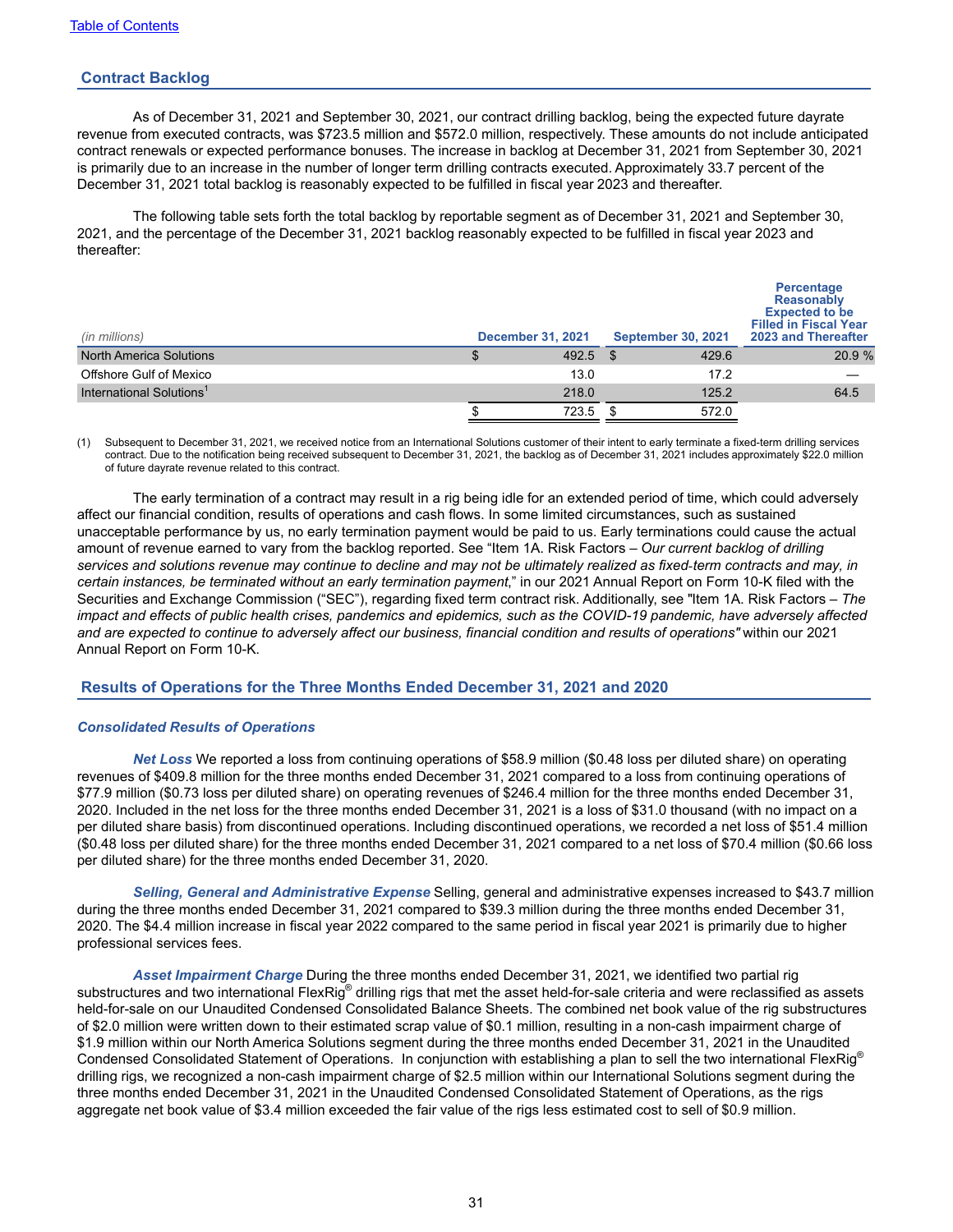*Gain on Investment Securities* In September 2021 H&P purchased a cornerstone equity investment consisting of 159.7 million shares for \$100.0 million as part of ADNOC Drilling's initial public offering. This investment is subject to a three-year lock-up period. During the three months ended December 31, 2021 we recognized a gain of \$47.7 million due to an increase in the fair market value of the stock.

*Loss on Extinguishment of Debt* On October 27, 2021, we redeemed all of the outstanding 2025 Notes. As a result, the associated make-whole premium of \$56.4 million and the write off of the unamortized discount and debt issuance costs of \$3.7 million were recognized during the first fiscal quarter of 2022 contemporaneously with the October 27, 2021 debt extinguishment and recorded in Loss on Extinguishment of Debt on our Unaudited Condensed Consolidated Statements of Operations.

*Income Taxes* We had an income tax benefit of \$7.6 million for the three months ended December 31, 2021 (which includes Argentina income tax related to the drilling contract settlement with YPF and discrete tax expense of \$3.5 million related to equity compensation) compared to an income tax benefit of \$18.1 million (which includes discrete tax expense of approximately \$4.1 million related to equity compensation) for the three months ended December 31, 2020. Our statutory federal income tax rate for fiscal year 2022 is 21.0 percent (before incremental state and foreign taxes).

#### *North America Solutions*

|                                               | <b>Three Months Ended December 31,</b> |                           |    |           |          |
|-----------------------------------------------|----------------------------------------|---------------------------|----|-----------|----------|
| (in thousands, except operating statistics)   | 2021                                   |                           |    | 2020      | % Change |
| Operating revenues                            |                                        | $\mathfrak{S}$<br>341,034 | \$ | 201,990   | 68.8     |
| Direct operating expenses                     |                                        | 256,568                   |    | 157,309   | 63.1     |
| Segment gross margin                          |                                        | 84,466                    |    | 44,681    | 89.0     |
| Depreciation and amortization                 |                                        | 93,621                    |    | 100,324   | (6.7)    |
| Research and development                      |                                        | 6,568                     |    | 5,466     | 20.2     |
| Selling, general and administrative expense   |                                        | 10,829                    |    | 11,680    | (7.3)    |
| Asset impairment charge                       |                                        | 1,868                     |    |           |          |
| Restructuring charges                         |                                        | 473                       |    | 139       | 240.3    |
| Segment operating loss                        |                                        | (28,893)                  | S  | (72, 928) | (60.4)   |
| Operating Statistics $(1)$ .                  |                                        |                           |    |           |          |
| Average active rigs                           |                                        | 141                       |    | 81        | 74.1     |
| Number of active rigs at the end of period    |                                        | 154                       |    | 94        | 63.8     |
| Number of available rigs at the end of period |                                        | 236                       |    | 262       | (9.9)    |
| Reimbursements of "out-of-pocket" expenses    |                                        | \$<br>43,129              | S  | 18,789    | 129.5    |

(1) These operating metrics allow investors to analyze the various components of segment financial results in terms of activity, utilization and other key results. Management uses these metrics to analyze historical segment financial results and as the key inputs for forecasting and budgeting segment financial results.

*Segment Gross Margin* The North America Solutions segment gross margin was \$84.5 million for the three months ended December 31, 2021 compared to \$44.7 million in the same period of fiscal year 2021. The increase was primarily driven by a higher average active rig count. Revenues were \$341.0 million and \$202.0 million in the three months ended December 31, 2021 and 2020, respectively. The increase in operating revenue is primarily due to higher activity levels, partially offset by a decrease in early termination revenue. For the three months ended December 31, 2021, we reported no early termination revenue associated with term contracts compared to \$5.8 million during the same period of fiscal year 2021. Direct operating expenses increased to \$256.6 million during the three months ended December 31, 2021 as compared to \$157.3 million during the three months ended December 31, 2020. The increase in direct operating expense was due to higher activity levels and higher rig recommissioning expenses.

*Depreciation and Amortization* Depreciation and amortization decreased to \$93.6 million during the three months ended December 31, 2021 as compared to \$100.3 million during the three months ended December 31, 2020. The decrease was primarily attributable to the termination of depreciation on the six US rigs included in the ADNOC sale in fiscal year 2021 and ongoing low levels of capital expenditures.

*Asset Impairment Charge* During the three months ended December 31, 2021, we identified two partial rig substructures that met the asset held-for-sale criteria and were reclassified as assets held-for-sale on our Unaudited Condensed Consolidated Balance Sheets. The combined net book value of these assets of \$2.0 million were written down to their estimated scrap value of \$0.1 million, resulting in a non-cash impairment charge of \$1.9 million during the three months ended December 31, 2021 in the Unaudited Condensed Consolidated Statement of Operations.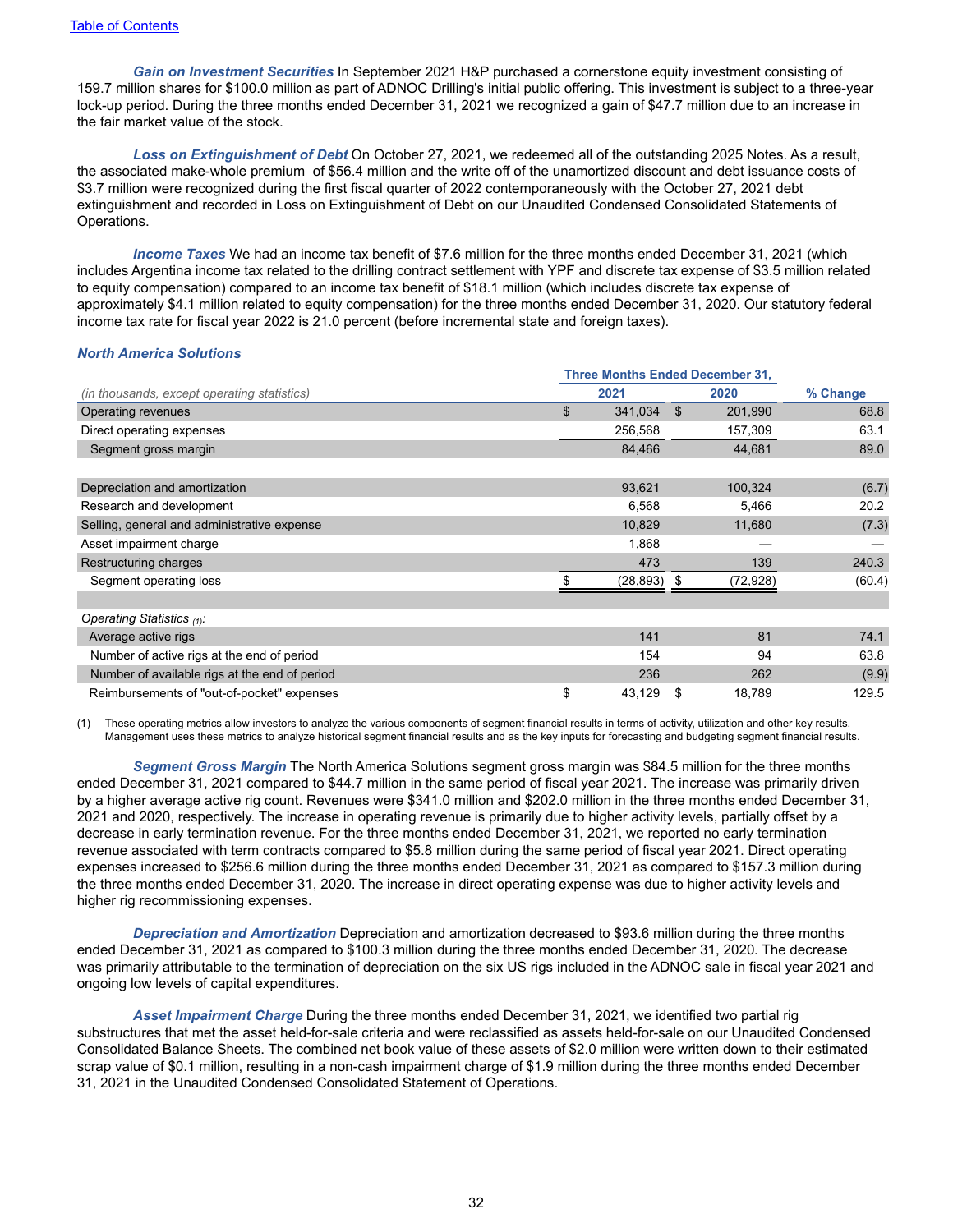### *Offshore Gulf of Mexico*

|                                               | <b>Three Months Ended December 31,</b> |        |     |                |          |
|-----------------------------------------------|----------------------------------------|--------|-----|----------------|----------|
| (in thousands, except operating statistics)   | 2021                                   |        |     | 2020           | % Change |
| Operating revenues                            | \$                                     | 29,314 | \$  | 32,273         | (9.2)    |
| Direct operating expenses                     |                                        | 20,711 |     | 26,256         | (21.1)   |
| Segment gross margin                          |                                        | 8,603  |     | 6,017          | 43.0     |
|                                               |                                        |        |     |                |          |
| Depreciation                                  |                                        | 2,380  |     | 2,606          | (8.7)    |
| Selling, general and administrative expense   |                                        | 757    |     | 669            | 13.2     |
| Segment operating income                      |                                        | 5,466  | \$. | 2,742          | 99.3     |
|                                               |                                        |        |     |                |          |
| Operating Statistics $(1)$ :                  |                                        |        |     |                |          |
| Average active rigs                           |                                        | 4      |     | 5              | (20.0)   |
| Number of active rigs at the end of period    |                                        | 4      |     | $\overline{4}$ |          |
| Number of available rigs at the end of period |                                        | ⇁      |     | 7              |          |
| Reimbursements of "out-of-pocket" expenses    | \$                                     | 6,075  | \$. | 7,868          | (22.8)   |

(1) These operating metrics allow investors to analyze the various components of segment financial results in terms of activity, utilization and other key results. Management uses these metrics to analyze historical segment financial results and as the key inputs for forecasting and budgeting segment financial results.

*Segment Gross Margin* During the three months ended December 31, 2021, the Offshore Gulf of Mexico segment gross margin was \$8.6 million compared to a gross margin of \$6.0 million for the three months ended December 31, 2020. This increase was primarily driven by a favorable adjustment in self-insurance liabilities related to prior period claims and the mix of rigs working as compared to being on standby, or mobilization rates. We had a 9.2 percent decrease in operating revenue during the three months ended December 31, 2021 compared to the three months ended December 31, 2020. Direct operating expenses decreased to \$20.7 million during the three months ended December 31, 2021 as compared to \$26.3 million during the three months ended December 31, 2020. The decrease in operating revenue and expenses was primarily driven by the factors described above.

#### *International Solutions*

|                                               | <b>Three Months Ended December 31,</b> |    |                |          |
|-----------------------------------------------|----------------------------------------|----|----------------|----------|
| (in thousands, except operating statistics)   | 2021                                   |    | 2020           | % Change |
| Operating revenues                            | \$<br>37,159                           | \$ | 10,518         | 253.3    |
| Direct operating expenses                     | 24,131                                 |    | 17,523         | 37.7     |
| Segment gross margin                          | 13,028                                 |    | (7,005)        | (286.0)  |
|                                               |                                        |    |                |          |
| Depreciation                                  | 755                                    |    | 373            | 102.4    |
| Selling, general and administrative expense   | 1,729                                  |    | 979            | 76.6     |
| Asset impairment charge                       | 2,495                                  |    |                |          |
| Segment operating income (loss)               | 8,049                                  | S  | (8, 357)       | (196.3)  |
|                                               |                                        |    |                |          |
| Operating Statistics $(1)$ :                  |                                        |    |                |          |
| Average active rigs                           | $\overline{7}$                         |    | $\overline{4}$ | 75.0     |
| Number of active rigs at the end of period    | 8                                      |    | 4              | 100.0    |
| Number of available rigs at the end of period | 28                                     |    | 32             | (12.5)   |
| Reimbursements of "out-of-pocket" expenses    | \$<br>1,443                            | \$ | 2,559          | (43.6)   |

(1) These operating metrics allow investors to analyze the various components of segment financial results in terms of activity, utilization and other key results. Management uses these metrics to analyze historical segment financial results and as the key inputs for forecasting and budgeting segment financial results.

*Segment Gross Margin* The International Solutions segment gross margin was \$13.0 million for the three months ended December 31, 2021 compared to a gross margin of \$(7.0) million for the three months ended December 31, 2020. The change was primarily driven by the settlement of a contractual dispute that was recognized in operating revenues. Refer to Note 9—Revenue from Contracts with Customers for additional details. Operating revenues increased to \$37.2 million during the three months ended December 31, 2021 as compared to \$10.5 million during the three months ended December 31, 2020. Direct operating expenses increased to \$24.1 million during the three months ended December 31, 2021 as compared to \$17.5 million during the three months ended December 31, 2020. This increase in both operating revenue and expense was primarily driven by higher activity levels and the settlement of a contractual dispute mentioned above.

*Selling, General and Administrative Expense* We recognized a \$0.8 million increase in selling, general and administrative costs during the three months ended December 31, 2021 compared to the three months ended December 31, 2020. This increase was primarily driven by higher accrued variable compensation expense.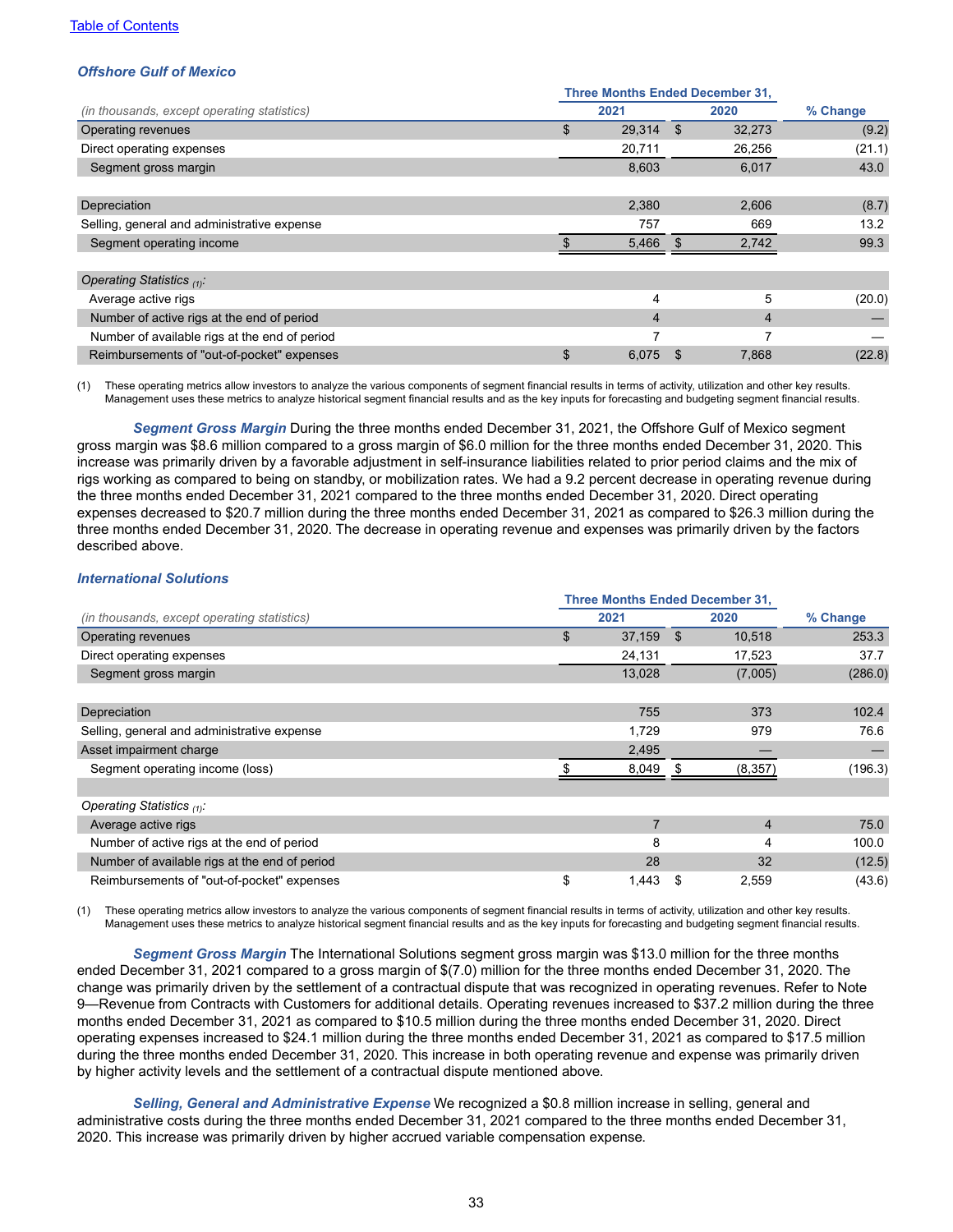*Asset Impairment Charge* During the three months ended December 31, 2021, we identified two international FlexRig® drilling rigs that met the asset held-for-sale criteria and were reclassified as assets held-for-sale on our Unaudited Condensed Consolidated Balance Sheets. In conjunction with establishing a plan to sell these rigs we recognized a non-cash impairment charge of \$2.5 million during the three months ended December 31, 2021 in the Unaudited Condensed Consolidated Statement of Operations, as the aggregate net book value of \$3.4 million exceeded the fair value less estimated cost to sell of \$0.9 million.

### *Other Operations*

Results of our other operations, excluding corporate restructuring charges, corporate selling, general and administrative costs and corporate depreciation, are as follows:

|                                             | <b>Three Months Ended December 31,</b> |      |        |      |       |          |  |
|---------------------------------------------|----------------------------------------|------|--------|------|-------|----------|--|
| (in thousands)                              |                                        | 2021 |        | 2020 |       | % Change |  |
| Operating revenues                          |                                        | C    | 15,923 | \$.  | 8,718 | 82.6     |  |
| Direct operating expenses                   |                                        |      | 11,320 |      | 3,750 | 201.9    |  |
| Gross margin                                |                                        |      | 4,603  |      | 4,968 | (7.3)    |  |
|                                             |                                        |      |        |      |       |          |  |
| Depreciation                                |                                        |      | 345    |      | 359   | (3.9)    |  |
| Research and development                    |                                        |      |        |      | 117   | (100.0)  |  |
| Selling, general and administrative expense |                                        |      | 329    |      | 381   | (13.6)   |  |
| Operating income                            |                                        |      | 3,929  |      | 4,111 | (4.4)    |  |

*Gross Margin* On October 1, 2019, we elected to capitalize a new Captive insurance company to insure the deductibles for our domestic workers' compensation, general liability and automobile liability claims programs, and to continue the practice of insuring deductibles from the Company's international casualty and rig property programs. Direct operating costs consisted primarily \$(2.2) million and \$0.5 million in adjustments to accruals for estimated losses allocated to the Captives and rig casualty insurance premiums of \$8.8 million and \$2.5 million during the three months ended December 31, 2021 and 2020, respectively, and were recorded within drilling services operating expenses in our Unaudited Condensed Statement of Operations. The decrease in estimated losses is primarily due to actuarial valuation adjustments by our third-party actuary. Intercompany premium revenues recorded by the Captives during the three months ended December 31, 2021 and 2020 amounted to \$13.6 million and \$7.1 million, respectively, which were eliminated upon consolidation.

### **Liquidity and Capital Resources**

#### *Sources of Liquidity*

Our sources of available liquidity include existing cash balances on hand, cash flows from operations, and availability under the 2018 Credit Facility. Our liquidity requirements include meeting ongoing working capital needs, funding our capital expenditure projects, paying dividends declared, and repaying our outstanding indebtedness. Historically, we have financed operations primarily through internally generated cash flows. During periods when internally generated cash flows are not sufficient to meet liquidity needs, we may utilize cash on hand, borrow from available credit sources, access capital markets or sell our investments. Likewise, if we are generating excess cash flows or have cash balances on hand beyond our near-term needs, we may invest in highly rated short-term money market and debt securities. These investments can include U.S. Treasury securities, U.S. Agency issued debt securities, corporate bonds and commercial paper, certificates of deposit and money market funds.

Likewise, if we are generating excess cash flows or have cash balances on hand beyond our near-term needs, we generally invest in highly rated short-term money market and debt securities. These investments can include U.S. Treasury securities, U.S. Agency issued debt securities, corporate bonds and commercial paper, certificates of deposit and money market funds. However, in some international locations we may make short-term investments that are less conservative, as equivalent highly rated investments are unavailable. See—Note 2—Summary of Significant Accounting Policies, Risks and Uncertainties— International Solutions Drilling Risks.

We may seek to access the debt and equity capital markets from time to time to raise additional capital, increase liquidity as necessary, fund our additional purchases, exchange or redeem senior notes, or repay any amounts under the 2018 Credit Facility. Our ability to access the debt and equity capital markets depends on a number of factors, including our credit rating, market and industry conditions and market perceptions of our industry, general economic conditions, our revenue backlog and our capital expenditure commitments.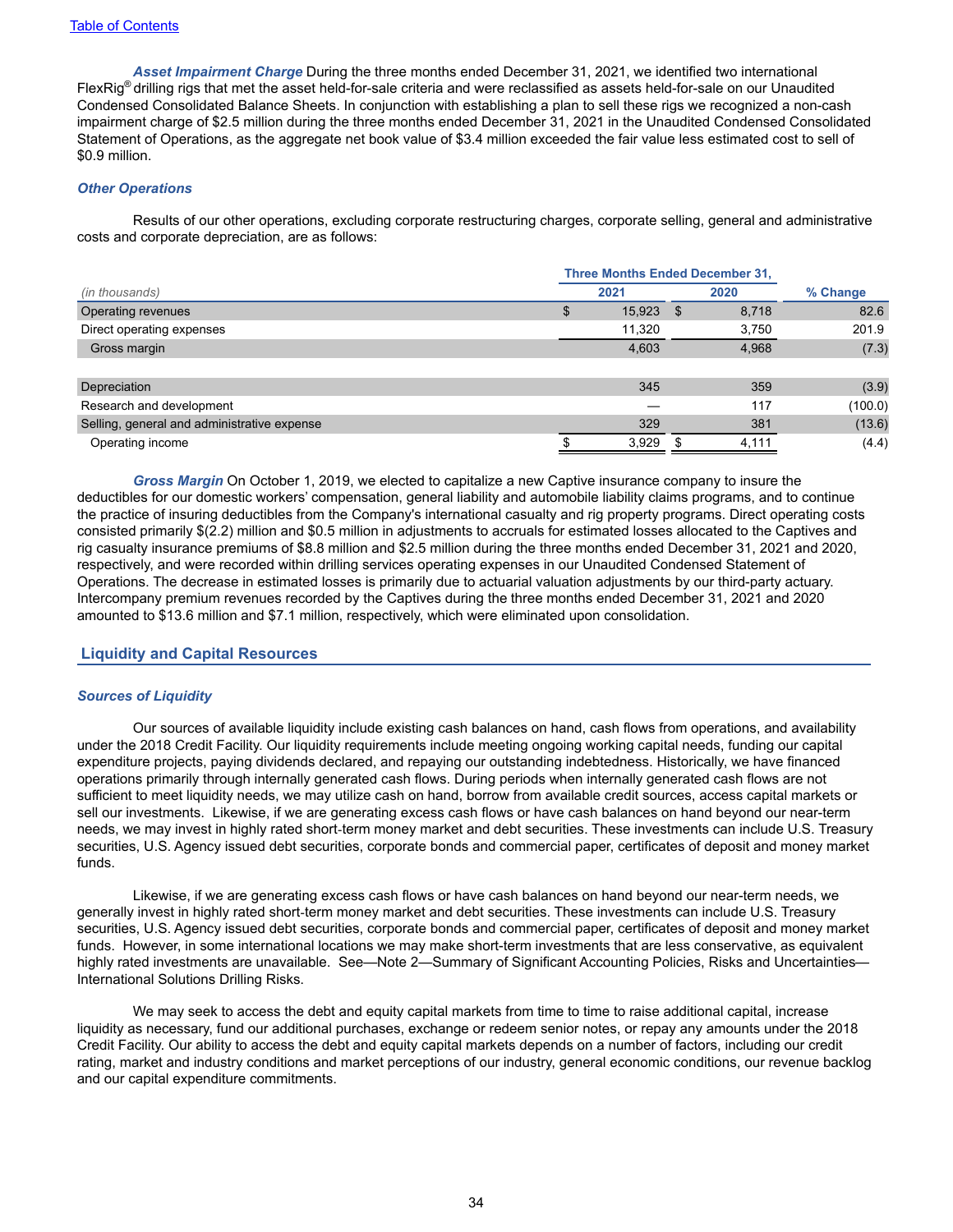The ongoing effects of the COVID-19 pandemic and the oil price collapse in 2020 have had significant ongoing adverse consequences for general economic, financial and business conditions, as well as for our business and financial position and the business and financial position of our customers, suppliers and vendors and may, among other things, impact our ability to generate cash flows from operations, access the capital markets on acceptable terms or at all and affect our future need or ability to borrow under the 2018 Credit Facility. In addition to our potential sources of funding, the effects of such global events may impact our liquidity or need to alter our allocation or sources of capital, implement additional cost reduction measures and further change our financial strategy. Although the COVID-19 pandemic and the oil price liquidity could have a broad range of effects on our sources and uses of liquidity, the ultimate effect thereon, if any, will depend on future developments, which cannot be predicted at this time.

#### *Cash Flows*

Our cash flows fluctuate depending on a number of factors, including, among others, the number of our drilling rigs under contract, the revenue we receive under those contracts, the efficiency with which we operate our drilling units, the timing of collections on outstanding accounts receivable, the timing of payments to our vendors for operating costs, and capital expenditures, all of which was impacted by the COVID-19 pandemic and the oil price collapse in 2020. As our revenues increase, operating net working capital is typically a use of capital, while conversely, as our revenues decrease, operating net working capital is typically a source of capital. To date, general inflationary trends have not had a material effect on our operating margins.

As of December 31, 2021, we had \$234.2 million of cash and cash equivalents on hand and \$207.1 million of short-term investments. Our cash flows for the three months ended December 31, 2021 and 2020 are presented below:

|                                                               | <b>Three Months Ended December 31,</b> |              |      |            |
|---------------------------------------------------------------|----------------------------------------|--------------|------|------------|
| (in thousands)                                                | 2021                                   |              | 2020 |            |
| Net cash used in:                                             |                                        |              |      |            |
| Operating activities                                          | S                                      | $(3,718)$ \$ |      | (19,604)   |
| Investing activities                                          |                                        | (44, 729)    |      | (65, 203)  |
| Financing activities                                          |                                        | (635, 610)   |      | (29, 287)  |
| Net decrease in cash and cash equivalents and restricted cash |                                        | (684, 057)   |      | (114, 094) |

#### *Operating Activities*

Management believes that operating net working capital is important for the purpose of understanding the impact of our operating activities on our cash flows. Operating net working capital is calculated as current assets, excluding cash and cash equivalents, short-term investments, and assets held-for-sale, less current liabilities, excluding dividends payable and short-term debt. Operating net working capital was \$78.5 million as of December 31, 2021 compared to \$43.4 million as of September 30, 2021. The sequential increase in net working capital was primarily driven by higher rig activity and seasonal payments of annual incentive compensation and ad valorem taxes. Included in accounts receivable as of December 31, 2021 was \$24.4 million of income tax receivables. Cash flows used in operating activities were approximately \$3.7 million and \$19.6 million for the three months ended December 31, 2021 and 2020, respectively. The change in cash used in operating activities is primarily driven by higher operating activity.

#### *Investing Activities*

*Capital Expenditures* Our capital expenditures during the three months ended December 31, 2021 were \$44.0 million compared to \$14.0 million during the three months ended December 31, 2020. The increase is driven by higher activity and spending on walking rig conversions.

*Purchase (Sales) of Short-Term Investments* Our net purchases of short-term investments during the three months ended December 31, 2021 were \$9.3 million compared to net purchases of \$57.1 million during the three months ended December 31, 2020. The decrease in net purchases is driven by our ongoing liquidity management.

*Purchase of Long-Term Investments* Our purchases of long-term investments during the three months ended December 31, 2021 were \$9.0 million compared to \$1.0 million during the three months ended December 31, 2020. The increase is driven by additional purchases of geothermal investments made during the quarter.

*Sale of Assets* Our proceeds from asset sales during the three months ended December 31, 2021 were \$21.5 million compared to proceeds of \$6.8 million during the three months ended December 31, 2020. The increase in proceeds is driven by the sale of our casing running and trucking assets and higher rig activity which drives higher reimbursement from customers for lost or damaged drill pipe.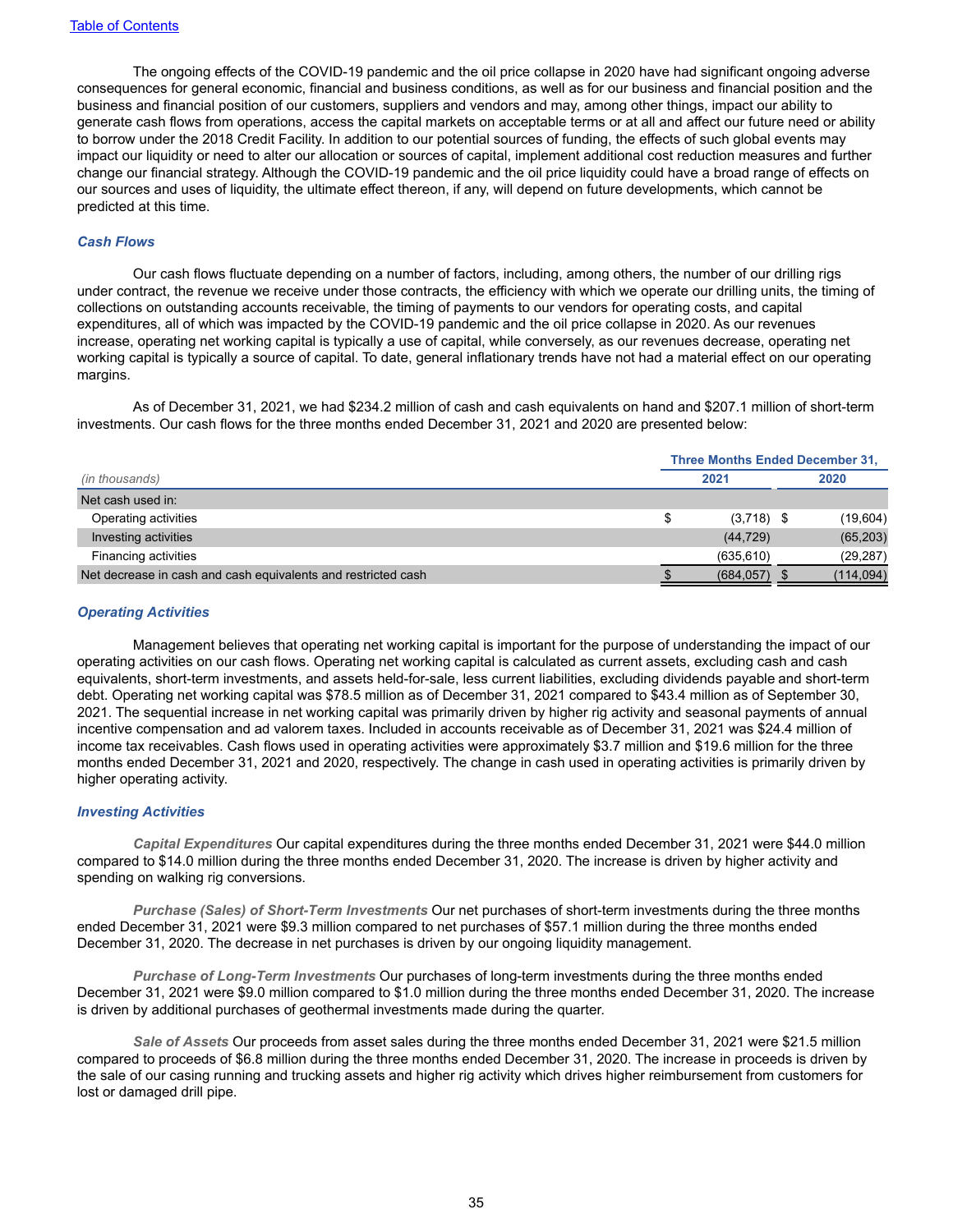#### *Financing Activities*

*Dividends* We paid dividends of \$0.25 per share during the three months ended December 31, 2021 and 2020. Total dividends paid were \$27.3 million and \$26.9 million during the three months ended December 31, 2021 and 2020, respectively. A cash dividend of \$0.25 per share was declared on September 1, 2021 for shareholders of record on November 23, 2021, payable on December 1, 2021. The declaration and amount of future dividends is at the discretion of the Board and subject to our financial condition, results of operations, cash flows, and other factors the Board deems relevant.

*Redemption of 4.65% Senior Notes due 2025* On October 27, 2021, we redeemed all of the outstanding 2025 Notes, resulting in a cash outflow of \$487.1 million. As a result, the associated make-whole premium of \$56.4 million was paid during the first fiscal quarter of 2022 contemporaneously with the October 27, 2021 debt extinguishment.

*Repurchase of Shares* We have an evergreen authorization from the Board of Directors (the "Board") for the repurchase of up to four million common shares in any calendar year. The repurchases may be made using our cash and cash equivalents or other available sources. During the three months ended December 31, 2021, we repurchased 2.5 million common shares at an aggregate cost of \$60.4 million, which are held as treasury shares.

#### *Credit Facilities*

On November 13, 2018, we entered into a credit agreement by and among the Company, as borrower, Wells Fargo Bank, National Association, as administrative agent, and the lenders party thereto, which was amended on November 13, 2019, providing for an unsecured revolving credit facility (as amended, the "2018 Credit Facility"), that was set to mature on November 13, 2024. On April 16, 2021, lenders with \$680.0 million of commitments under the 2018 Credit Facility exercised their option to extend the maturity of the 2018 Credit Facility from November 13, 2024 to November 12, 2025. No other terms of the 2018 Credit Facility were amended in connection with this extension. The remaining \$70.0 million of commitments under the 2018 Credit Facility will expire on November 13, 2024, unless extended by the applicable lender before such date.

The 2018 Credit Facility has \$750.0 million in aggregate availability with a maximum of \$75.0 million available for use as letters of credit. As of December 31, 2021, there were no borrowings or letters of credit outstanding, leaving \$750.0 million available to borrow under the 2018 Credit Facility. For a full description of the 2018 Credit Facility, see Note 7—Debt to the consolidated financial statements in our 2021 Annual Report on Form 10-K.

As of December 31, 2021, we had five separate bi-lateral credit facilities with banks with an aggregate outstanding balance of \$30.4 million.

As of December 31, 2021, we also had a \$20.0 million unsecured standalone line of credit facility, for the purpose of obtaining the issuance of international letters of credit, bank guarantees, and performance bonds. Of the \$20.0 million, \$5.8 million of financial guarantees were outstanding as of December 31, 2021.

The applicable agreements for all unsecured debt contain additional terms, conditions and restrictions that we believe are usual and customary in unsecured debt arrangements for companies that are similar in size and credit quality. At December 31, 2021, we were in compliance with all debt covenants, and we anticipate that we will continue to be in compliance during the next quarter of fiscal year 2022.

#### *Senior Notes*

*2.90% Senior Notes due 2031* On September 29, 2021, we issued \$550.0 million aggregate principal amount of the 2.90 percent 2031 Notes in an offering to persons reasonably believed to be qualified institutional buyers in the United States pursuant to Rule 144A under the Securities Act ("Rule 144A") and to certain non-U.S. persons in transactions outside the United States pursuant to Regulation S under the Securities Act ("Regulation S"). Interest on the 2031 Notes is payable semi-annually on March 29 and September 29 of each year, commencing on March 29, 2022. The 2031 Notes will mature on September 29, 2031 and bear interest at a rate of 2.90 percent per annum.

The indenture governing the 2031 Notes contains certain covenants that, among other things and subject to certain exceptions, limit the ability of the Company and its subsidiaries to incur certain liens; engage in sale and lease-back transactions; and consolidate, merge or transfer all or substantially all of the assets of the Company. The indenture governing the 2031 Notes also contains customary events of default with respect to the 2031 Notes.

*4.65% Senior Notes due 2025* On December 20, 2018, we issued approximately \$487.1 million in aggregate principal amount of the 2025 Notes. Interest on the 2025 Notes was payable semi-annually on March 15 and September 15 of each year, commencing on March 15, 2019. The debt issuance cost was being amortized straight-line over the stated life of the obligation, which approximated the effective interest method.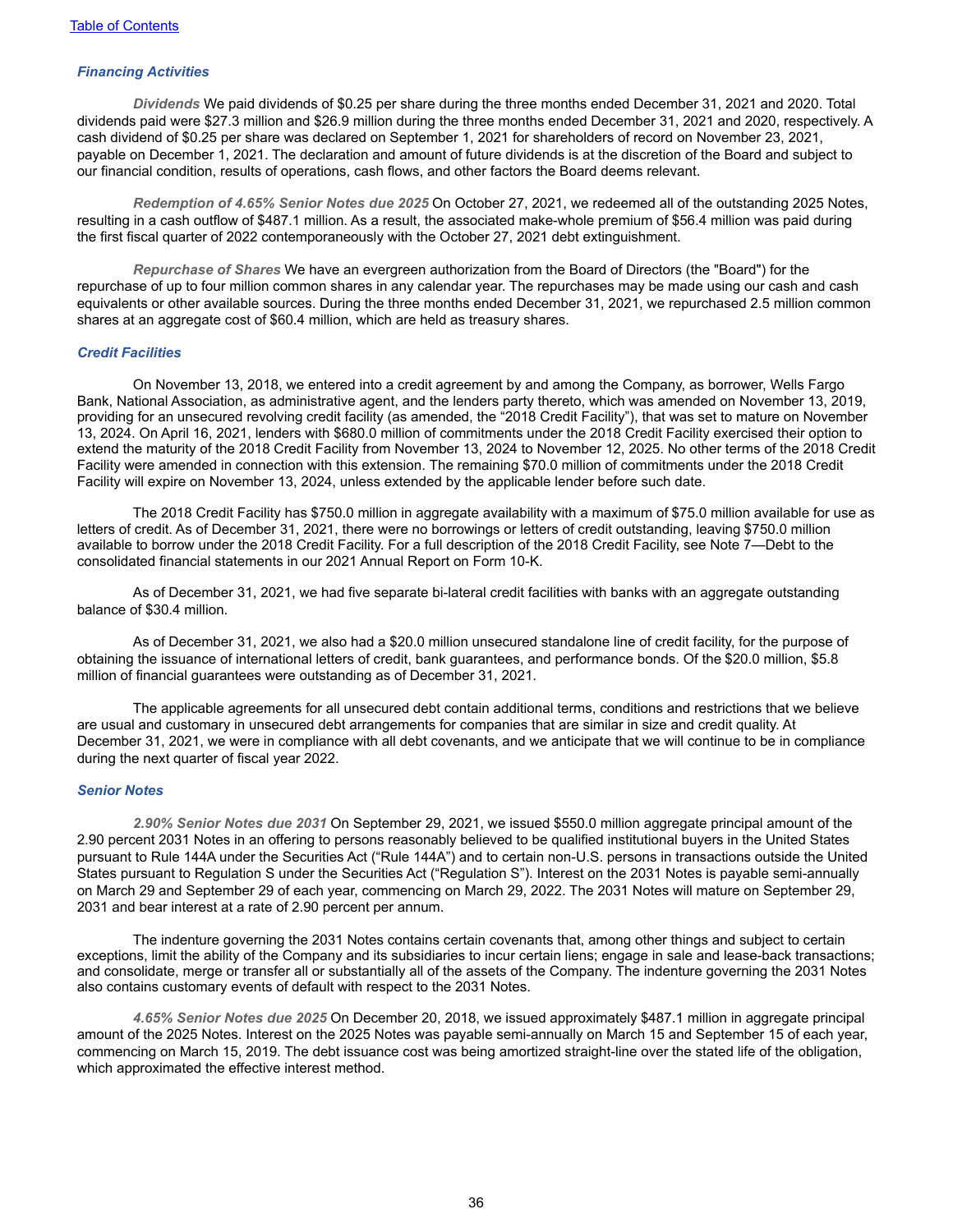On September 27, 2021, the Company delivered a conditional notice of optional full redemption for all of the outstanding 2025 Notes at a redemption price calculated in accordance with the indenture governing the 2025 Notes, plus accrued and unpaid interest on the 2025 Notes to be redeemed. The Company financed the redemption of the 2025 Notes with the net proceeds from the offering of the 2031 Notes, together with cash on hand. The Company's obligation to redeem the 2025 Notes was conditioned upon the prior consummation of the issuance of the 2031 Notes, which was satisfied on September 29, 2021.

On October 27, 2021, we redeemed all of the outstanding 2025 Notes. As a result, the associated make-whole premium of \$56.4 million and the write off of the unamortized discount and debt issuance costs of \$3.7 million were recognized during the first fiscal quarter of 2022 contemporaneously with the October 27, 2021 debt extinguishment and recorded in Loss on Extinguishment of Debt on our Unaudited Condensed Consolidated Statements of Operations.

### *Future Cash Requirements*

Our operating cash requirements, scheduled debt repayments, interest payments, any declared dividends, and estimated capital expenditures for fiscal year 2022 are expected to be funded through current cash and cash to be provided from operating activities. However, there can be no assurance that we will continue to generate cash flows at current levels. If needed, we may decide to obtain additional funding from our \$750.0 million 2018 Credit Facility. We currently do not anticipate the need to draw on the 2018 Credit Facility. Our indebtedness under our unsecured senior notes totaled \$550.0 million at December 31, 2021 and matures on September 29, 2031.

As of December 31, 2021, we had a \$545.9 million deferred tax liability on our Unaudited Condensed Consolidated Balance Sheets, primarily related to temporary differences between the financial and income tax basis of property, plant and equipment. Our levels of capital expenditures over the last several years have been subject to accelerated depreciation methods (including bonus depreciation) available under the Internal Revenue Code of 1986, as amended, enabling us to defer a portion of cash tax payments to future years. Future levels of capital expenditures and results of operations will determine the timing and amount of future cash tax payments. We expect to be able to meet any such obligations utilizing cash and investments on hand, as well as cash generated from ongoing operations.

At December 31, 2021, we had \$4.6 million recorded for uncertain tax positions and related interest and penalties. However, the timing of such payments to the respective taxing authorities cannot be estimated at this time.

The long-term debt to total capitalization ratio was 16.5 percent and 15.9 percent at December 31, 2021 and September 30, 2021, respectively. For additional information regarding debt agreements, refer to Note 6—Debt to the Unaudited Condensed Consolidated Financial Statements.

There were no other significant changes in our financial position since September 30, 2021.

#### **Material Commitments**

Material commitments as reported in our 2021 Annual Report on Form 10-K have not changed significantly at December 31, 2021, other than those disclosed in Note 6—Debt and Note 13—Commitments and Contingencies to the Unaudited Condensed Consolidated Financial Statements.

#### **Critical Accounting Policies and Estimates**

Our accounting policies and estimates that are critical or the most important to understand our financial condition and results of operations, and that require management to make the most difficult judgments, are described in our 2021 Annual Report on Form 10-K. There have been no material changes in these critical accounting policies and estimates.

### **Recently Issued Accounting Policies**

See Note 2—Summary of Significant Accounting Policies, Risks and Uncertainties to the Unaudited Condensed Consolidated Financial Statements for recently adopted accounting standards and new accounting standards not yet adopted.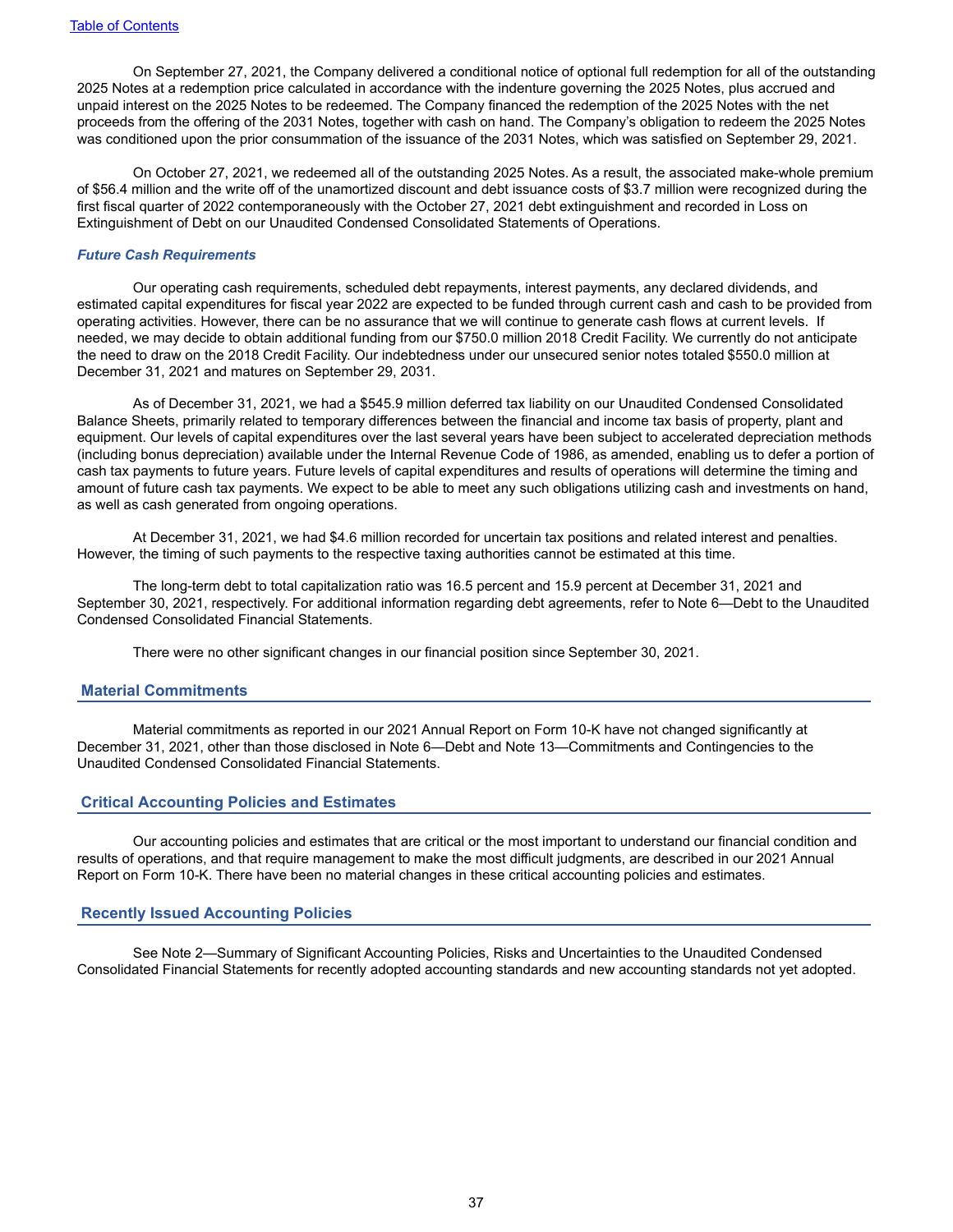# <span id="page-37-0"></span>**ITEM 3. QUANTITATIVE AND QUALITATIVE DISCLOSURES ABOUT MARKET RISK**

For a description of our market risks, see

- Note 12—Fair Value Measurement of Financial Instruments to the Unaudited Condensed Consolidated Financial Statements contained in Item 1 of Part I hereof with regard to equity price risk which is incorporated herein by reference;
- "Item 7A. Quantitative and Qualitative Disclosures About Market Risk" in our 2021 Annual Report on Form 10- K filed with the SEC on November 18, 2021;
- Note 6—Debt to the Unaudited Condensed Consolidated Financial Statements contained in Item 1 of Part I hereof with regard to interest rate risk which is incorporated herein by reference; and
- Note 2—Summary of Significant Accounting Policies, Risks and Uncertainties to the Unaudited Condensed Consolidated Financial Statements contained in Item 1 of Part I hereof with regard to foreign currency exchange rate risk which is incorporated herein by reference.

# **ITEM 4. CONTROLS AND PROCEDURES**

As of the end of the period covered by this report, an evaluation was performed with the participation of our management, including the Chief Executive Officer and Chief Financial Officer, of the effectiveness of the design and operation of our disclosure controls and procedures. Based on that evaluation, our management, including the Chief Executive Officer and Chief Financial Officer, concluded that our disclosure controls and procedures were effective as of December 31, 2021 at ensuring that information required to be disclosed by us in the reports we file or submit under the Exchange Act is recorded, processed, summarized and reported within the time periods specified in the SEC's rules and forms.

There have been no material changes in our internal controls over financial reporting that occurred during the most recent fiscal quarter that have materially affected, or are reasonably likely to materially affect, our internal controls over financial reporting.

# **PART II. OTHER INFORMATION**

# **ITEM 1. LEGAL PROCEEDINGS**

See Note 13—Commitments and Contingencies to the Unaudited Condensed Consolidated Financial Statements for information regarding our legal proceedings.

# **ITEM 1A. RISK FACTORS**

There have been no material changes in the risk factors previously disclosed in Part 1, Item 1A— "Risk Factors" in our 2021 Annual Report on Form 10-K.

# **ITEM 2. UNREGISTERED SALES OF EQUITY SECURITIES AND USE OF PROCEEDS**

The table below sets forth the information with respect to our repurchases of common shares during the three-month period ended December 31, 2021 (in thousands except per share amounts):

| <b>Period</b>               | <b>Total Number of Shares</b><br>Purchased <sup>1</sup> | <b>Average Price Paid per</b><br><b>Share</b> | <b>Total Number of Shares</b><br><b>Purchased as Part of</b><br><b>Publicly Announced</b><br><b>Plans or Programs</b> | <b>Maximum Number of</b><br><b>Shares That May Yet Be</b><br><b>Purchased Under the</b><br><b>Plans or Programs</b> |
|-----------------------------|---------------------------------------------------------|-----------------------------------------------|-----------------------------------------------------------------------------------------------------------------------|---------------------------------------------------------------------------------------------------------------------|
| October 1 - October 31      |                                                         |                                               |                                                                                                                       | 4,000                                                                                                               |
| November 1 - November<br>30 |                                                         |                                               |                                                                                                                       | 4.000                                                                                                               |
| December 1 - December<br>31 | $2,548$ \$                                              | 23.97                                         |                                                                                                                       | 1,452                                                                                                               |
| Total                       | 2,548                                                   |                                               |                                                                                                                       |                                                                                                                     |

(1) The Company has an evergreen authorization from the Board for the repurchase of up to four million common shares in any calendar year. The repurchases may be made using our cash and cash equivalents or other available sources. Shares of stock repurchased pursuant to such authorization are held as treasury shares.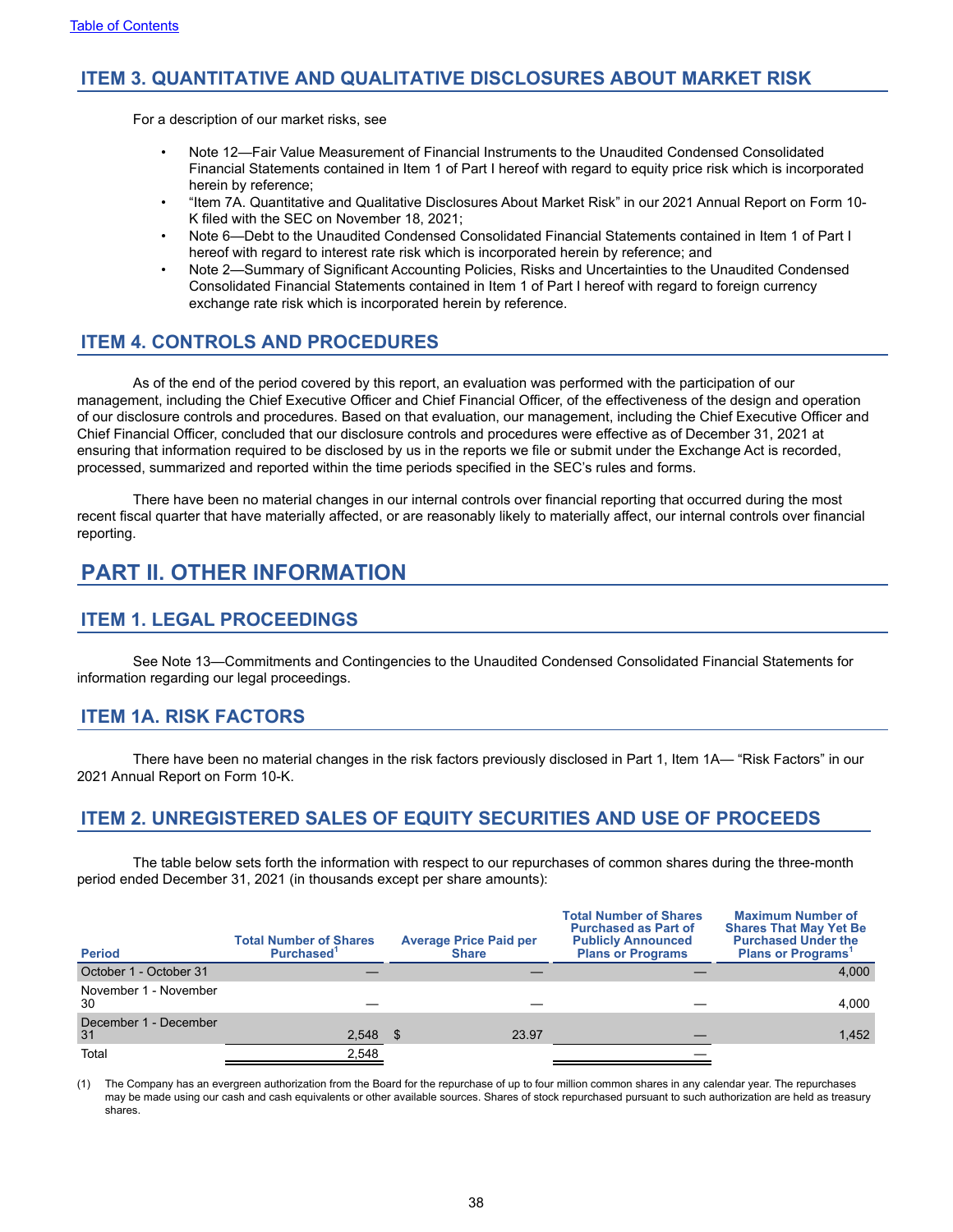# <span id="page-38-0"></span>**ITEM 6. EXHIBITS**

The following documents are included as exhibits to this Form 10-Q. Those exhibits below that are incorporated herein by reference are indicated as such by the information supplied in the parenthetical thereafter. If no parenthetical appears after an exhibit, the exhibit is filed or furnished herewith.

| <b>Exhibit</b><br><b>Number</b> | <b>Description</b>                                                                                                                                                                                                                                                                                                                                                                                                                                                                                                                                                                                                                |
|---------------------------------|-----------------------------------------------------------------------------------------------------------------------------------------------------------------------------------------------------------------------------------------------------------------------------------------------------------------------------------------------------------------------------------------------------------------------------------------------------------------------------------------------------------------------------------------------------------------------------------------------------------------------------------|
| 3.1                             | Amended and Restated Certificate of Incorporation of Helmerich & Payne, Inc. (incorporated herein by reference to Exhibit 3.1 of<br>the Company's Form 8-K filed on March 14, 2012, SEC File No. 001-04221).                                                                                                                                                                                                                                                                                                                                                                                                                      |
| 3.2                             | Amended and Restated By-laws of Helmerich & Payne, Inc. (incorporated herein by reference to Exhibit 3.1 of the Company's Form<br>8-K filed on June 2, 2021, SEC File No. 001-04221).                                                                                                                                                                                                                                                                                                                                                                                                                                             |
| 31.1                            | Certification of Chief Executive Officer, as Adopted Pursuant to Section 302 of the Sarbanes-Oxley Act of 2002.                                                                                                                                                                                                                                                                                                                                                                                                                                                                                                                   |
| 31.2                            | Certification of Chief Financial Officer, as Adopted Pursuant to Section 302 of the Sarbanes-Oxley Act of 2002.                                                                                                                                                                                                                                                                                                                                                                                                                                                                                                                   |
| 32                              | Certification of Chief Executive Officer and Chief Financial Officer Pursuant to 18 U.S.C. Section 1350, as Adopted Pursuant to<br>Section 906 of the Sarbanes-Oxley Act of 2002.                                                                                                                                                                                                                                                                                                                                                                                                                                                 |
| 101                             | Financial statements from the quarterly report on Form 10-Q of Helmerich & Payne, Inc. for the quarter ended December 31, 2021,<br>filed on January 31, 2022, formatted in Inline Extensive Business Reporting Language (XBRL): (i) the Unaudited Condensed<br>Consolidated Balance Sheets, (ii) the Unaudited Condensed Consolidated Statements of Operations, (iii) the Unaudited Condensed<br>Consolidated Statements of Comprehensive Income (Loss), (iv) the Unaudited Condensed Consolidated Statements of<br>Shareholders' Equity, (v) the Unaudited Condensed Consolidated Statements of Cash Flows and (vi) the Notes to |

Unaudited Condensed Consolidated Financial Statements.

104 Cover Page Interactive Date File (formatted as Inline XBRL and contained in Exhibit 101).